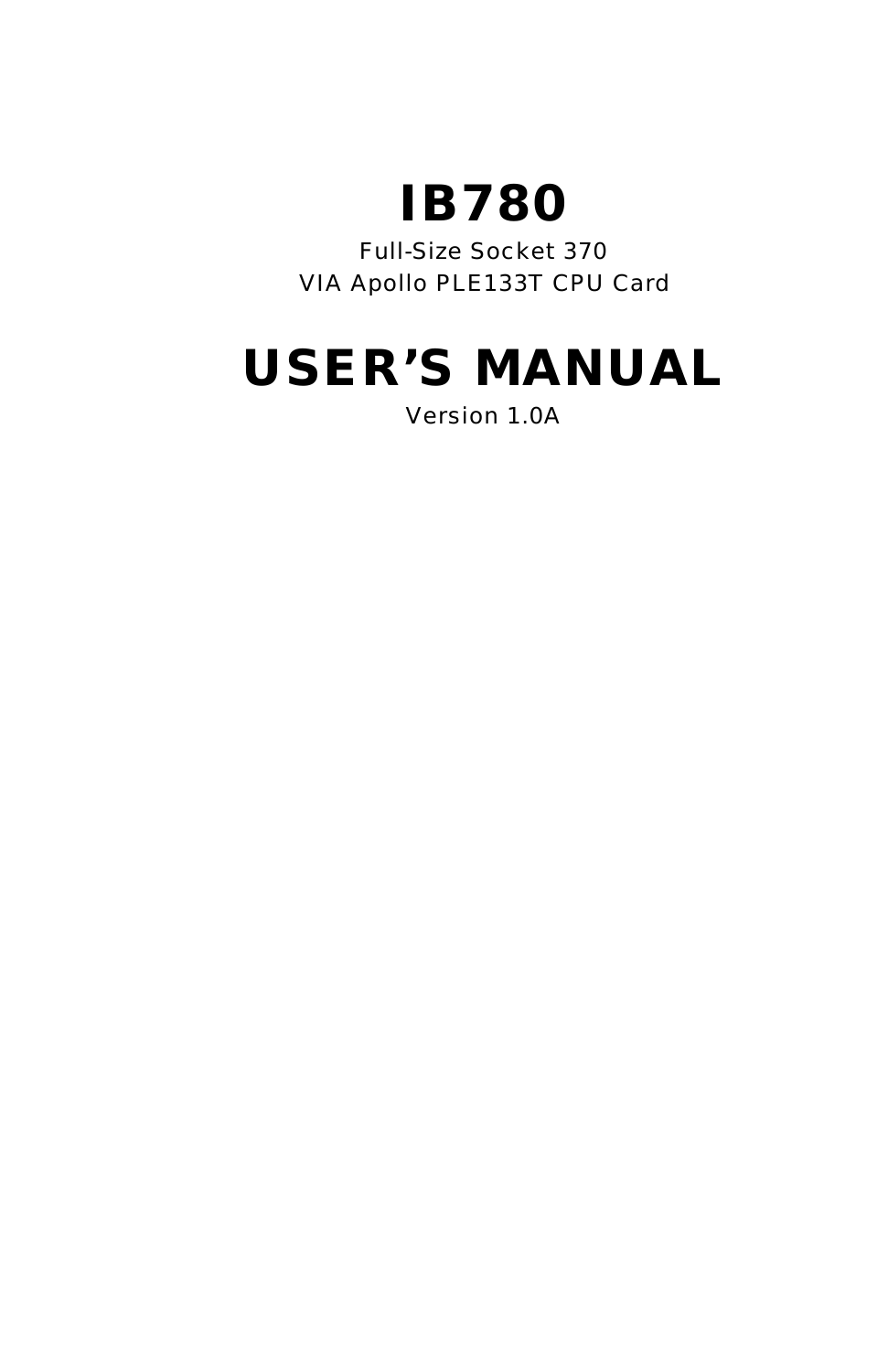# **Acknowledgments**

Award is a registered trademark of Award Software International, Inc.

PS/2 is a trademark of International Business Machines Corporation.

Intel and Celeron are registered trademarks of Intel Corporation. Microsoft Windows is a registered trademark of Microsoft Corporation.

Winbond is a registered trademark of Winbond Electronics Corporation.

All other product names or trademarks are properties of their respective owners.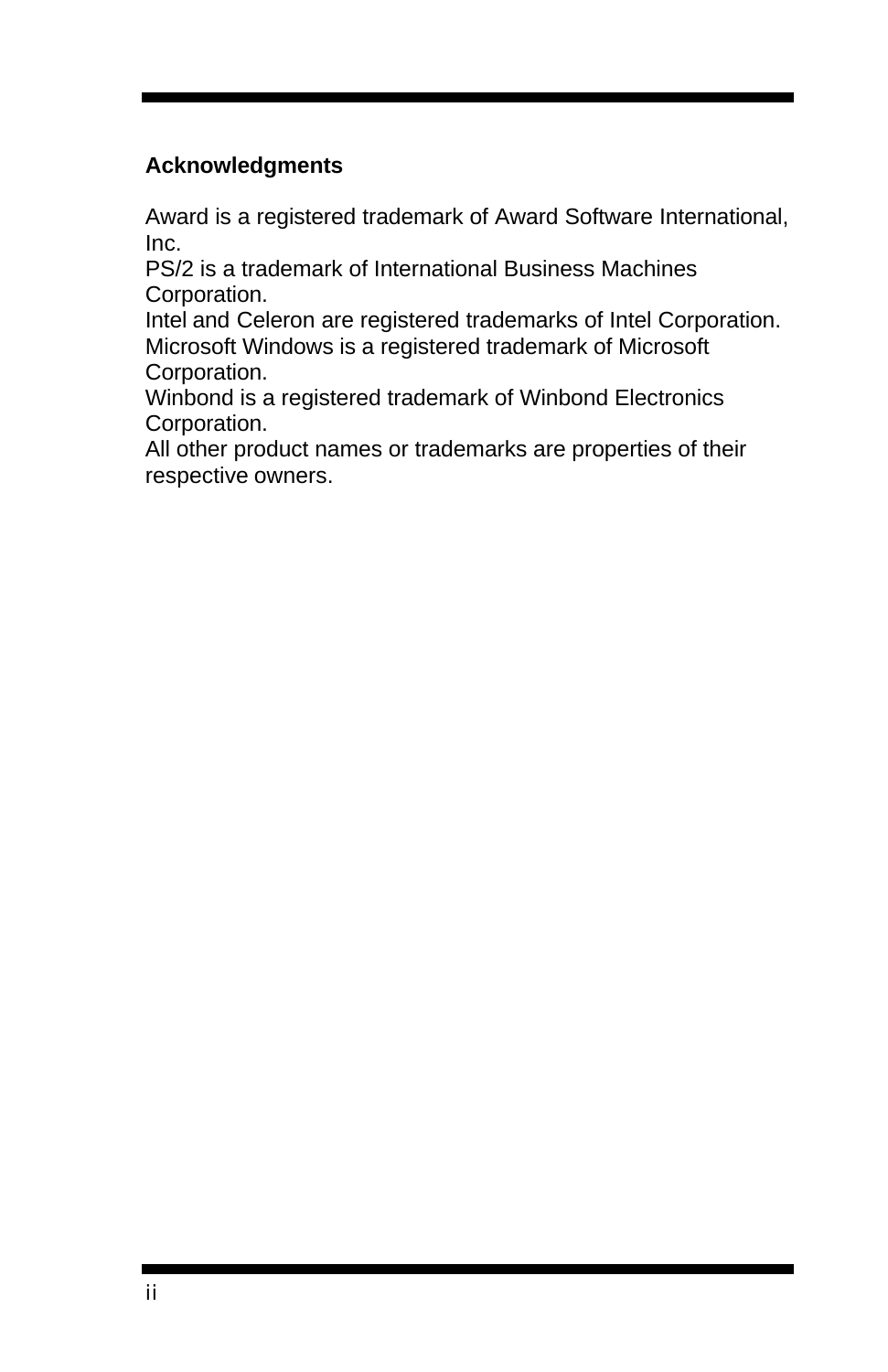# **Table of Contents**

| A. I/O Port Address Map          |  |
|----------------------------------|--|
| B. Interrupt Request Lines (IRQ) |  |
| C. Watchdog Timer Configuration  |  |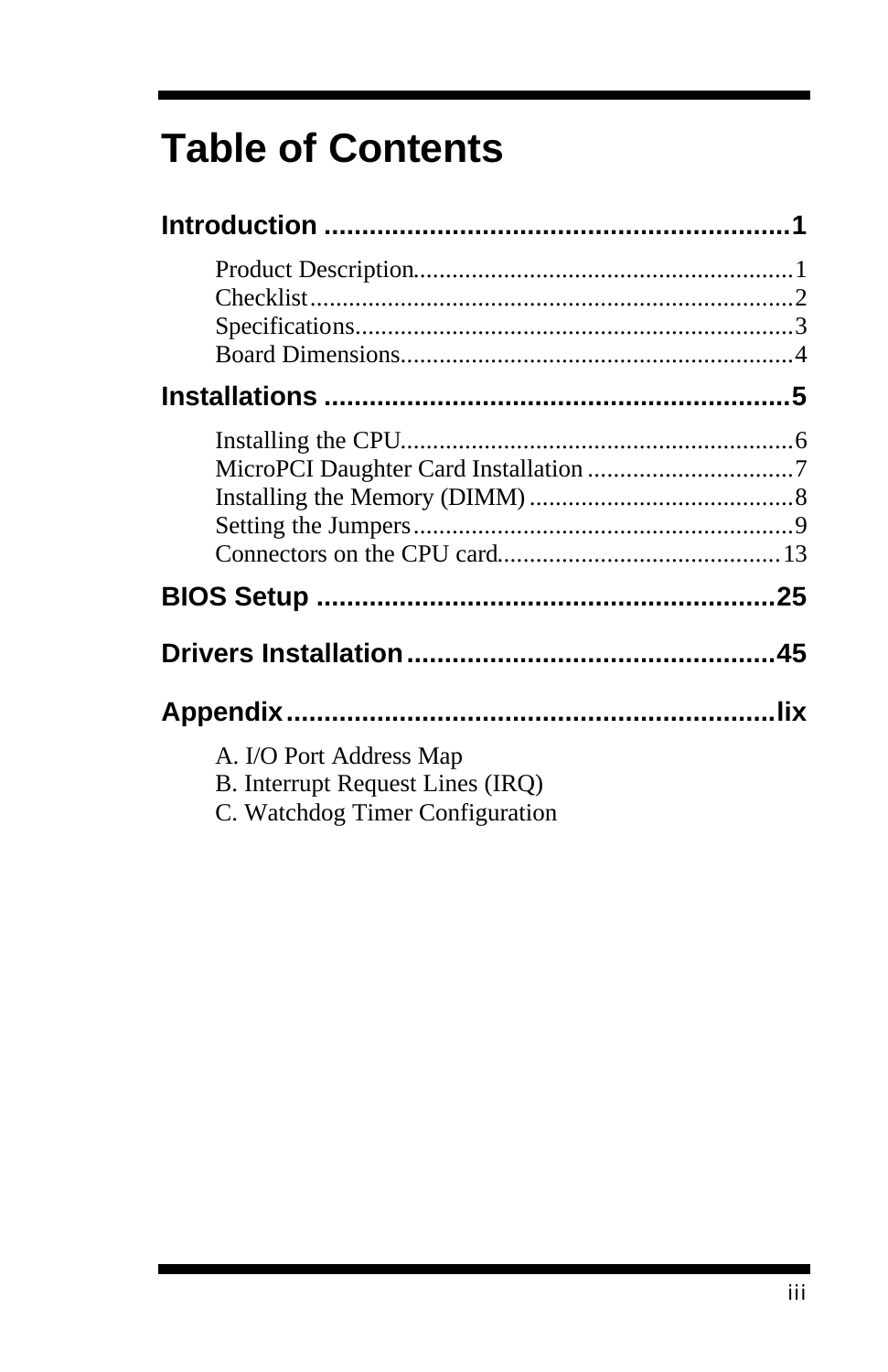This page was intentionally left blank.

۰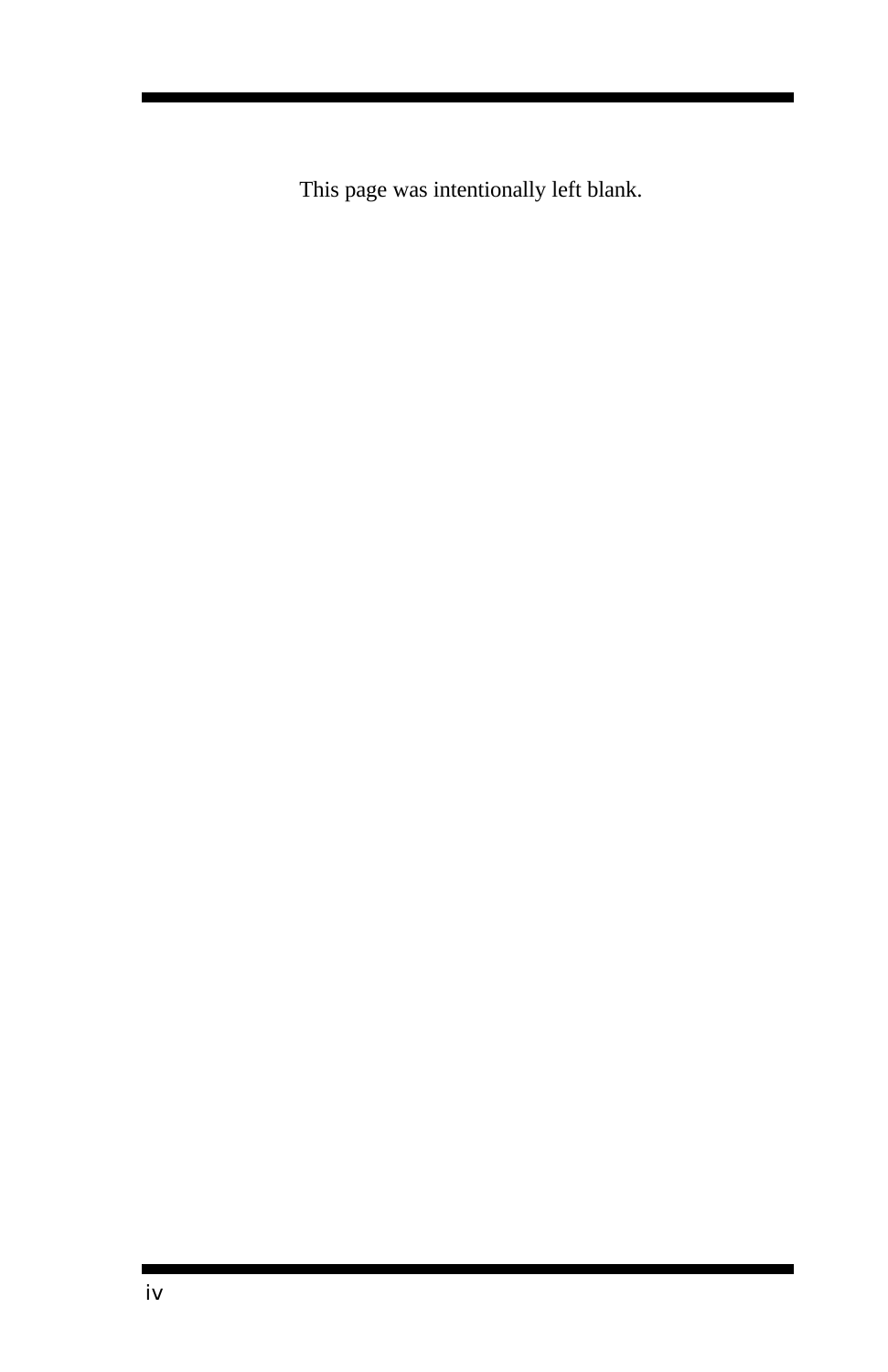# **Introduction**

# **Product Description**

The CPU card is a high-performance flexible CPU card based on the VIA Apollo PLE 133T chipset. The VIA Apollo PLE 133T chipset is based on an innovative and scaleable architecture with proven reliability. It is a two-chip set consisting of the VT8601T North Bridge Controller and VT82C686B South Bridge Controller.

The CPU card supports 66/100/133MHz system bus, up 1.2GHz CPU speed, the VT8601T integrated graphics accelerator. Additional key features include support for four USB ports, AC-97 link for audio, hardware monitoring, and power management.

System memory is provided by three 168-pin DIMM sockets that accommodate SDRAM with a maximum capacity of 1.5GB. The Award BIOS facilitates easy system configuration and peripheral setup. Expansion functionality is provided with MicroPCI socket that supports MicroPCI daughter cards for Ethernet (LAN), SCSI, and IEEE 1394 functions.

Other advanced features include *DiskOnChip flash disk support*, 16-level watchdog timer, and IrDA interface.

*DiskOnChip flash disks* are storage devices that have no moving parts and emulates FDD/HDD with Flash/RAM/ROM offering reliable data/program storage and long life span. They are reliable and suitable for industrial or other harsh environments characterized by motion, shock, vibration, adverse temperature, dust and humidity. Other features include faster data access, longer MTBF, lower power consumption, cost effective for small capacity and small form factor.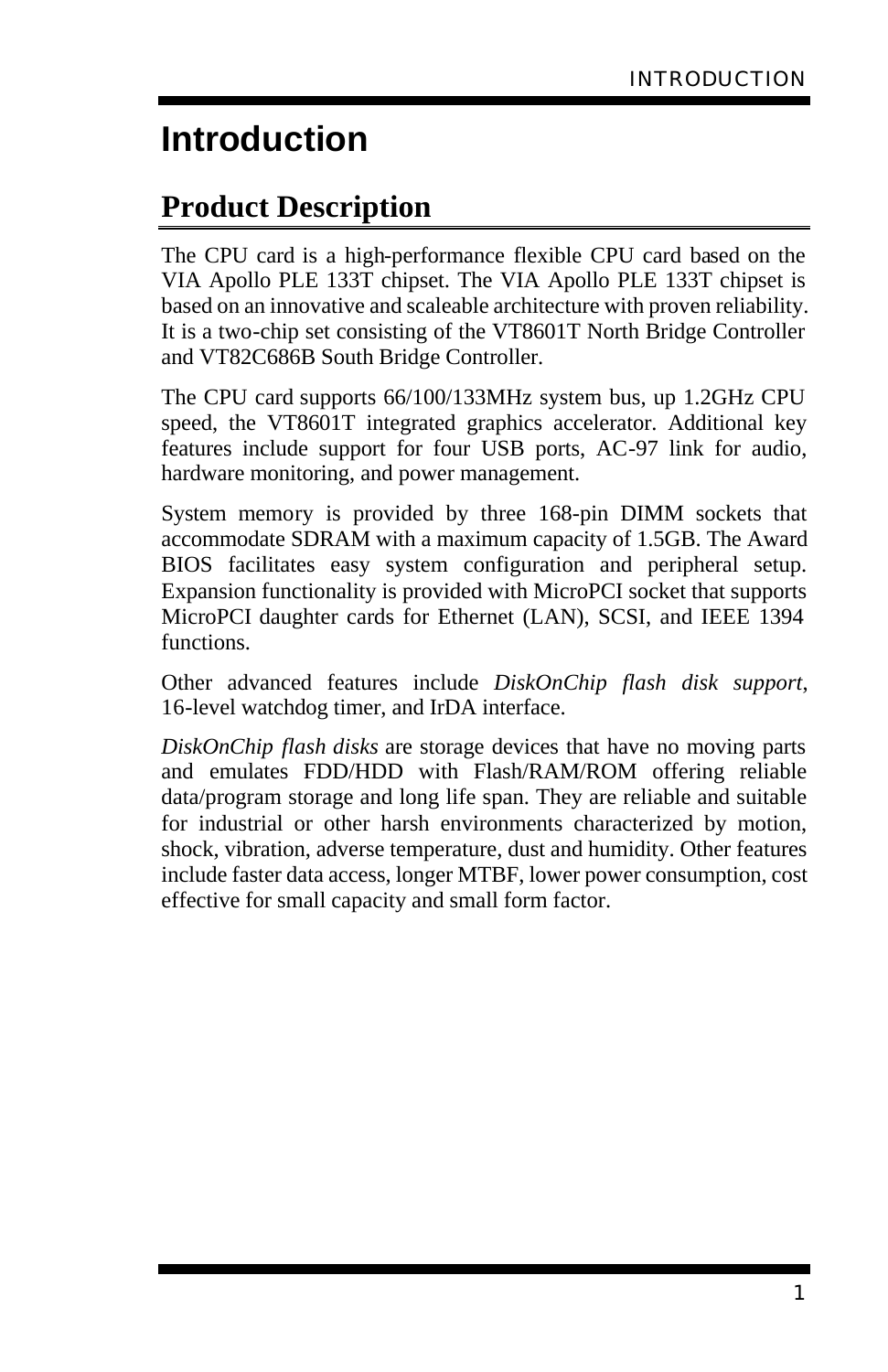# **Checklist**

Your the CPU card package should include the items listed below.

- **·** The CPU Card
- **·** This User's Manual
- **·** 1 IDE Ribbon Cable
- **·** 1 Floppy Ribbon Connector
- **·** 2 Serial Port Ribbon Cable and 1 Parallel Port Attached to a Mounting Bracket
- **·** 1 Y-Cable supporting a PS/2 Keyboard and a PS/2 Mouse
- **·** 1 CD containing the following:
- **·** Chipset Drivers
- **·** Flash Memory Utility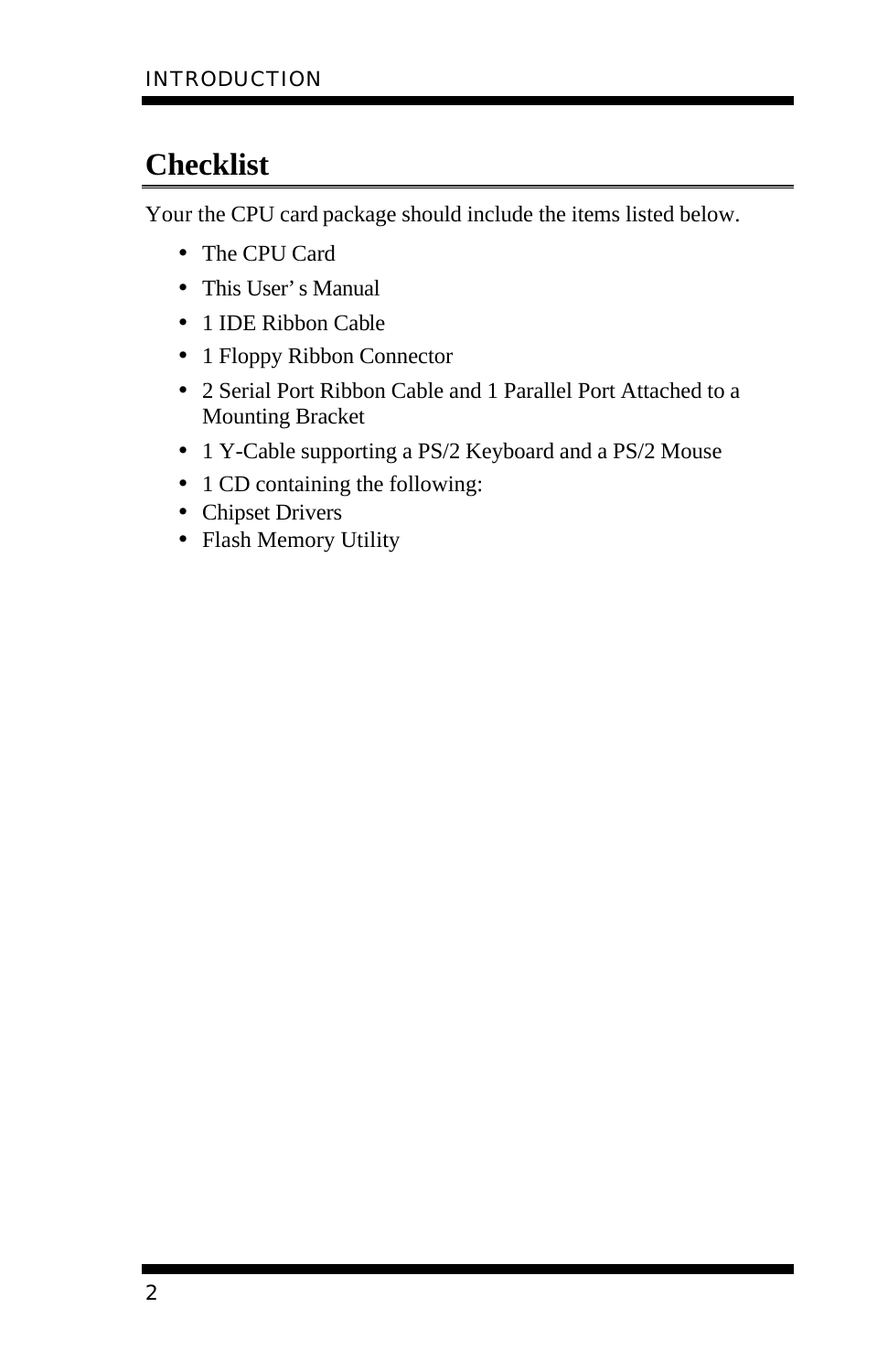# **Specifications**

| <b>Processor</b>       | Socket 370 supports Intel Pentium III / Celeron          |  |  |
|------------------------|----------------------------------------------------------|--|--|
| <b>Supported</b>       | 533MHz~1.2GHz, 66/100/133MHz Front Side Bus              |  |  |
| <b>Chipset</b>         | VIA Apollo PLE133T Chipset                               |  |  |
|                        | North bridge: VT8601T (552-pin BGA package)              |  |  |
|                        | South bridge: VT82C686B (352-pin BGA package)            |  |  |
| <b>BIOS</b>            | <b>Award BIOS</b>                                        |  |  |
|                        | Supports ACPI, DMI, PnP                                  |  |  |
| <b>System Memory</b>   | 3x DIMM sockets support up to 1.5GB capacity             |  |  |
|                        | PC100/PC133 supported                                    |  |  |
| <b>I/O</b> Chipset     | VT82C686B chipset                                        |  |  |
|                        | Keyboard controller built-in                             |  |  |
| <b>I/O</b> Features    | 1x FDD (up to 2.88MB, 3 Mode, LS120)                     |  |  |
|                        | 1x Parallel Port (EPP, ECP Port)                         |  |  |
|                        | 2x Serial Ports (1x RS232 and 1x RS232/422/485)          |  |  |
|                        | 1x IrDA TX/RX Headers                                    |  |  |
| <b>Bus Master IDE</b>  | 2x IDE interfaces for up to 4 devices; supports PIO Mode |  |  |
|                        | 3/4 or UDMA/33/66/100 HDD, and ATAPI CD-ROM              |  |  |
| $\overline{VGA}$       | VT8601T integrated graphics controller                   |  |  |
|                        | Shared main memory; max. 8MB                             |  |  |
| <b>Audio</b>           | VT82C686B chipset built-in sound controller              |  |  |
|                        | With AC97 Codec                                          |  |  |
|                        | VT1611A (Line-out, Line-in, Mic)                         |  |  |
| LAN                    | Realtek RTL8139C Ethernet controller                     |  |  |
|                        | 10Base-T / 100Base-TX protocol                           |  |  |
|                        | Optional Dual Ethernet solution via MicroPCI socket      |  |  |
| $\overline{USB}$       | 4 ports (pin header)                                     |  |  |
| <b>Watchdog Timer</b>  | 16 levels (0, 2, 4, 6,  30 sec.)                         |  |  |
| <b>Hardware</b>        | Built-in VT82C686B chipset                               |  |  |
| <b>Monitoring</b>      | Monitors CPU/system temperature and voltages             |  |  |
| <b>DiskOnChip</b>      | Support M-Systems 2MB~288MB DiskOnChip flash disk        |  |  |
| <b>MicroPCI</b> Socket | One MicroPCI socket supports MicroPCI daughter cards     |  |  |
|                        | with VGA, Ethernet, SCSI and IEEE 1394 functions         |  |  |
| <b>Other Features</b>  | ISA high drive                                           |  |  |
|                        | PICMG compliance                                         |  |  |
|                        | Wake on LAN                                              |  |  |
| <b>Form Factor</b>     | Full Size CPU card                                       |  |  |
| <b>Dimensions</b>      | 338mm x 122mm (13.3" x 4.8")                             |  |  |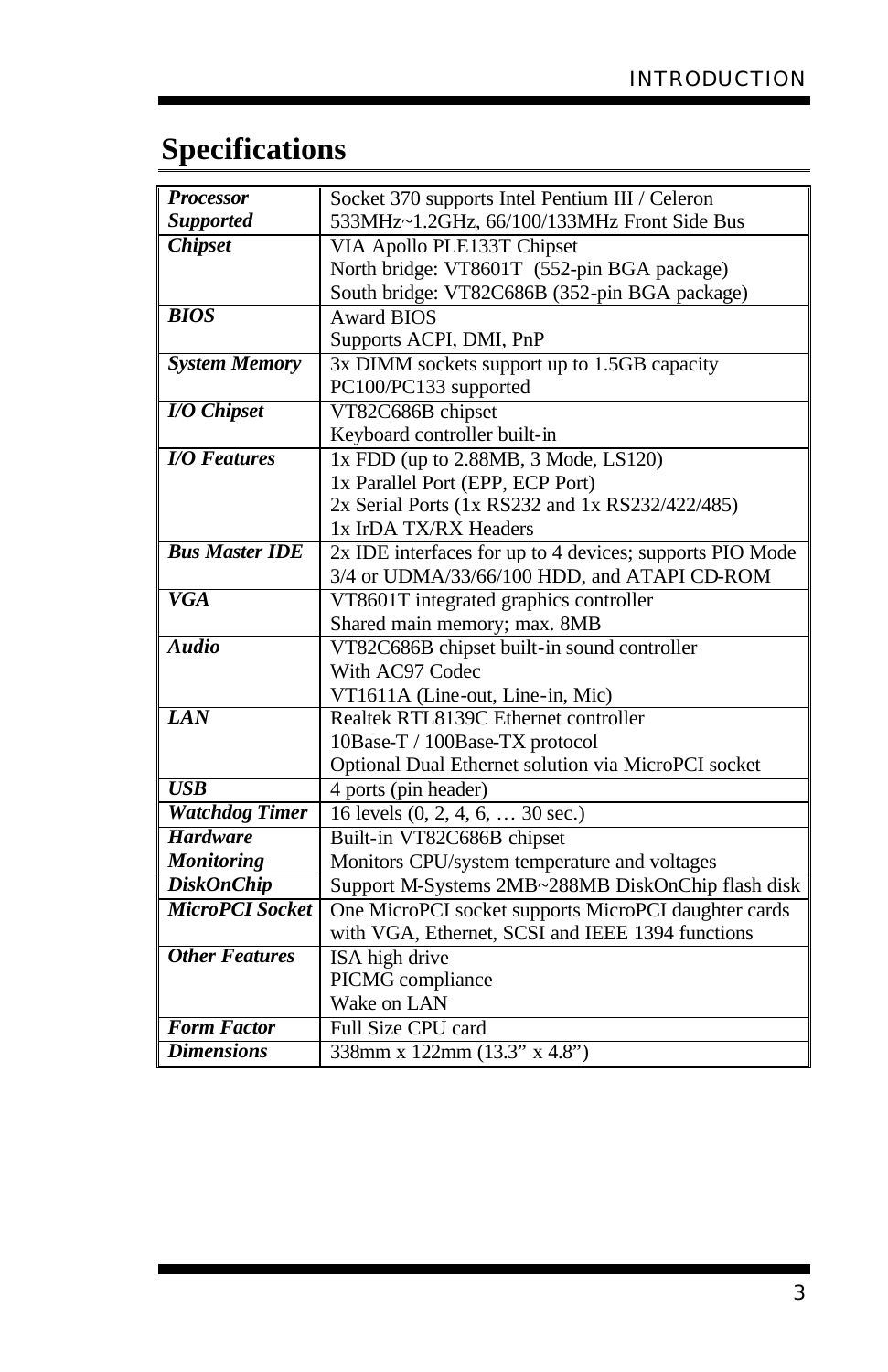# **Board Dimensions**

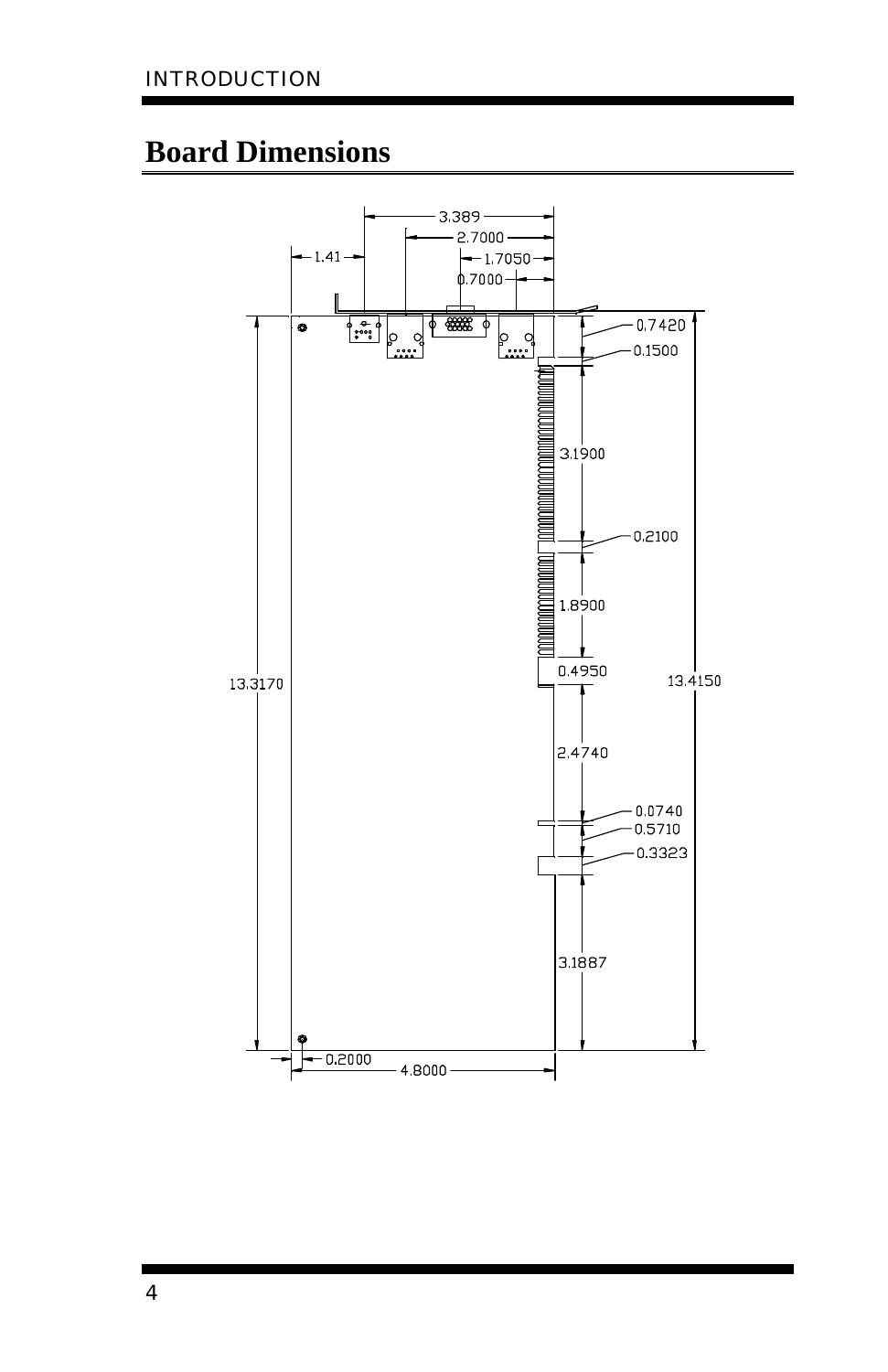# **Installations**

This section provides information on how to use the jumpers and connectors on the CPU card in order to set up a workable system. The topics covered are: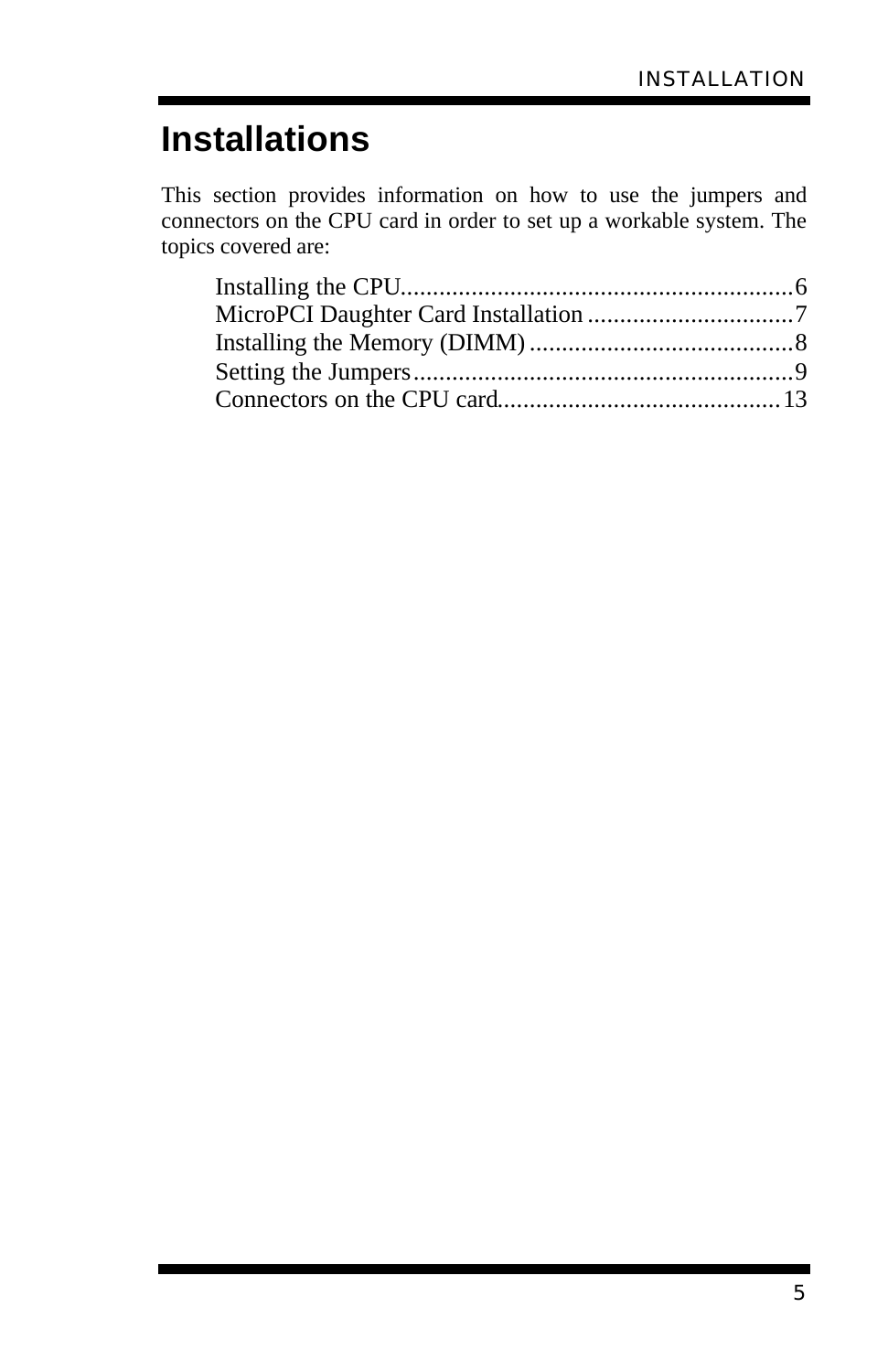# **Installing the CPU**

The CPU card supports a Socket 370 processor socket for Intel Pentium III and Celeron processors.

The Socket 370 processor socket comes with a lever to secure the processor. Raise this lever to about a 90° angle to allow the insertion of the processor. Place the processor into the socket by making sure the notch on the corner of the CPU corresponds with the notch on the inside of the socket. Once the processor has slide into the socket, return the lever to the lock position. Refer to the figures below.



After you have installed the processor into the socket, check if the jumpers for the CPU type and speed are correct.

*NOTE: Ensure that the CPU heat sink and the CPU top surface are in total contact to avoid CPU overheating problem that would cause your system to hang or be unstable.*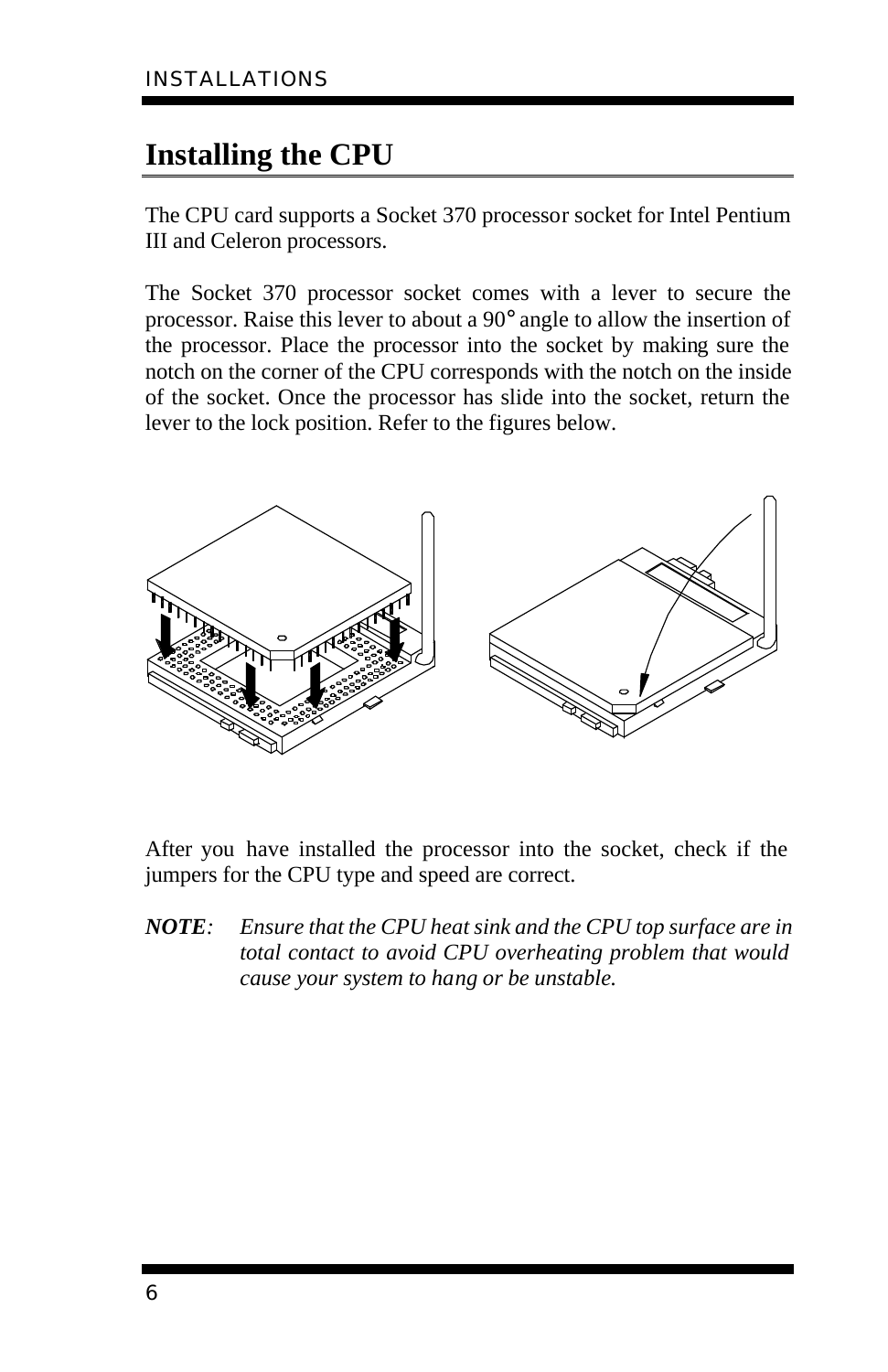# **MicroPCI Daughter Card Installation**

The CPU card is integrated with a **MicroPCI socket** that use SO-DIMM 144-pin connectors. These sockets can accommodate the optional MicroPCI daughter cards.

To insert the MicroPCI daughter cards, position it at 30° to the PCB and gently push it into the MicroPCI connector (See Figure 1 below). The card will not fit when inserted at an angle of 45° or 15°. Once inserted, slowly press the card towards the PCB until it locks on both sides to the clips of the connector. Screw the card to the PCB to secure the installation. To remove the MicroPCI card, pull the 'clips' sideways as shown in Figure 2 below.





Figure 1. Figure 2.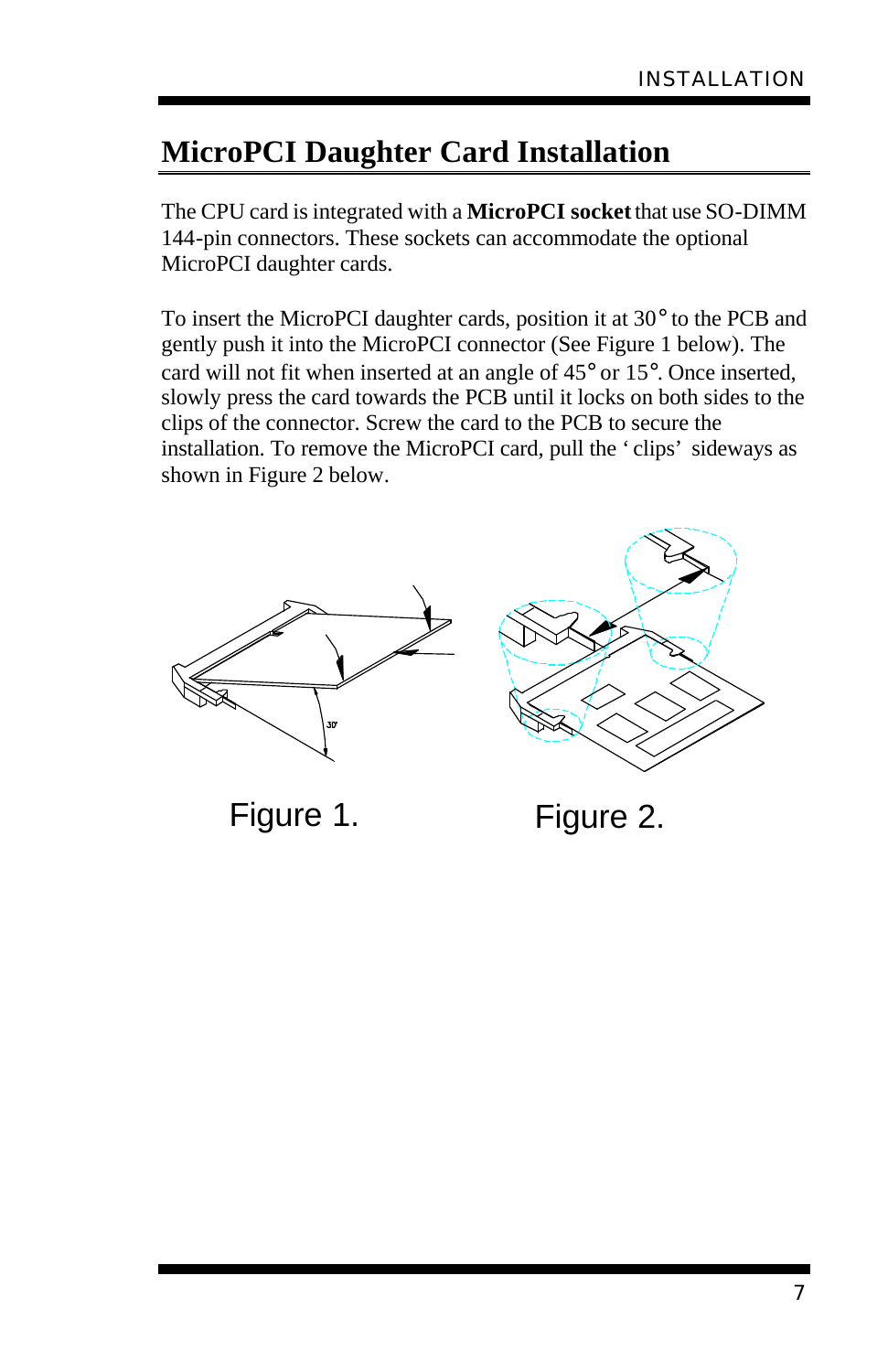# **Installing the Memory (DIMM)**

The CPU Card supports three 168-pin DIMM socket for a maximum total memory of 1.5GB in SDRAM type. The memory module capacities supported are 64MB, 128MB, 256MB, and 512MB.

#### **Installing and Removing DIMMs**

To install the DIMM, locate the memory slot on the CPU card and perform the following steps:

- 1. Hold the DIMM so that the two keys of the DIMM align with those on the memory slot.
- 2. Gently push the DIMM in an upright position until the clips of the slot close to hold the DIMM in place when the DIMM touches the bottom of the slot.
- 3. To remove the DIMM, press the clips with both hands.



**Top View of DIMM Socket**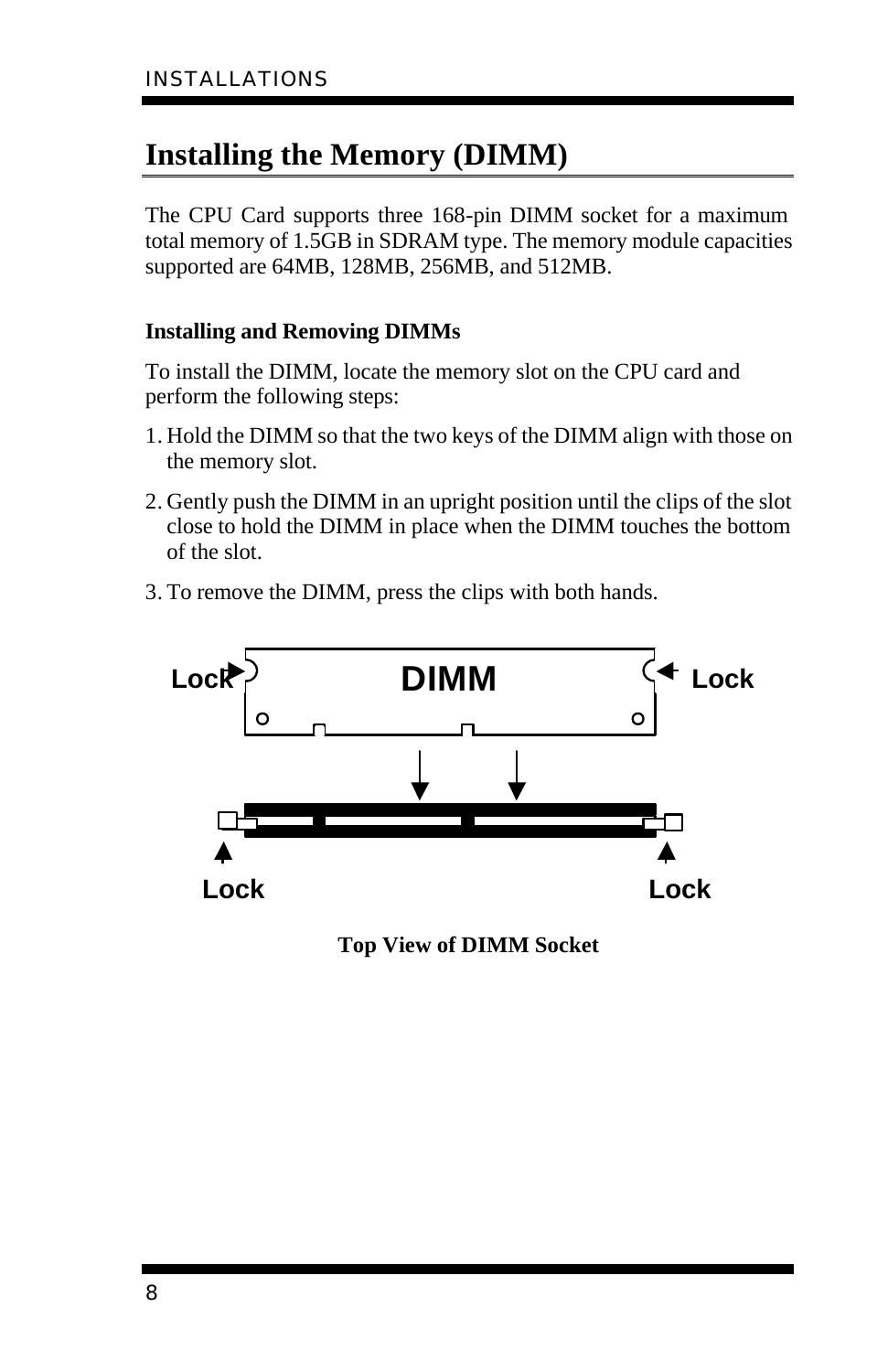# **Setting the Jumpers**

Jumpers are used to select various settings and features according to your needs and applications. Contact your supplier if you have doubts about the best configuration for your needs. The following lists the connectors and their respective functions.

| JP1, JP2, JP3: RS232/422/485 (COM2) Selection  11  |  |
|----------------------------------------------------|--|
| JP4: Realtek RTL8139C LAN Enable/Disable 11        |  |
|                                                    |  |
|                                                    |  |
| J19, J20, J21, J22, J23: CRT VGA Signal Select  12 |  |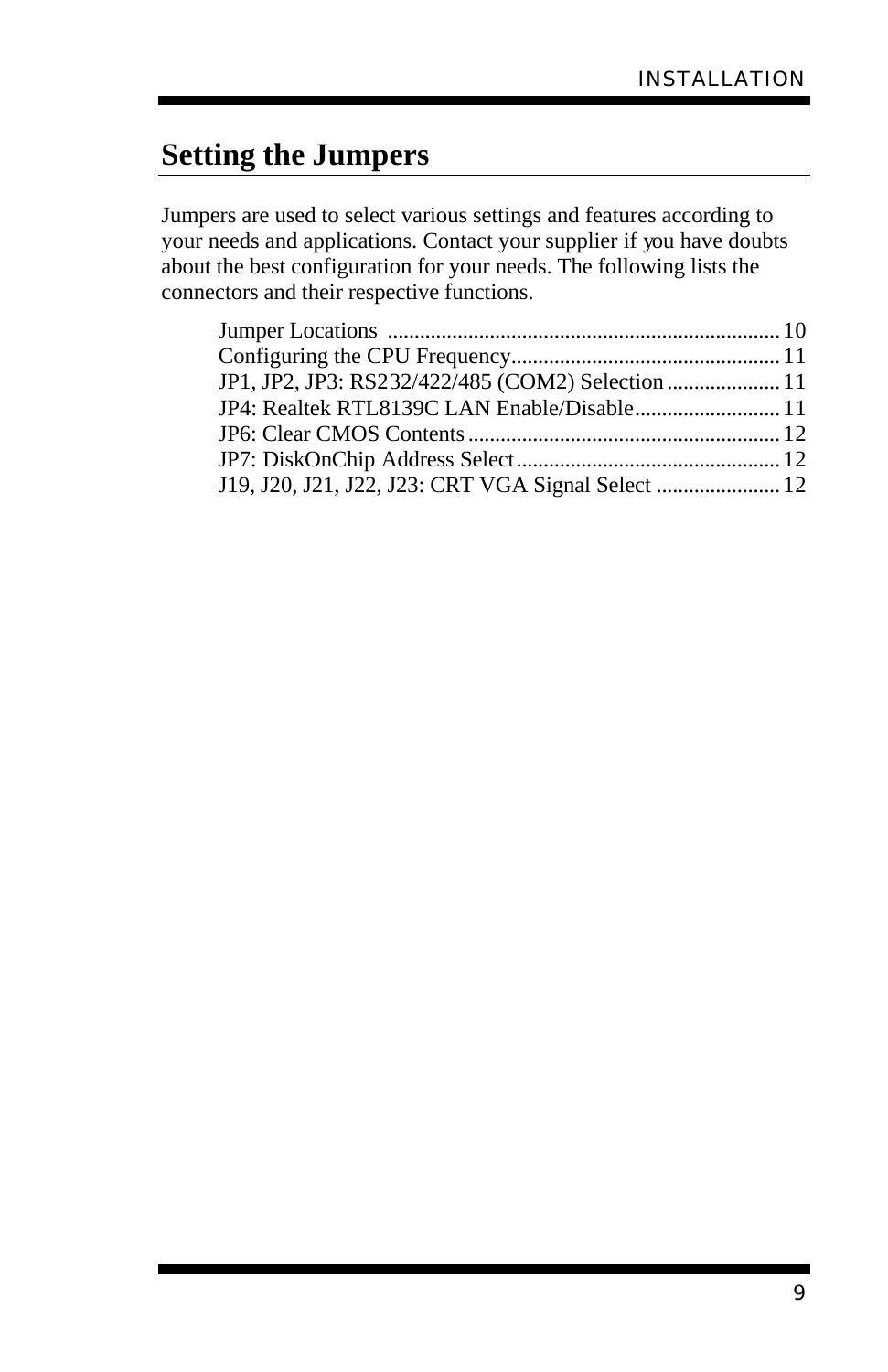# **Jumper Locations**

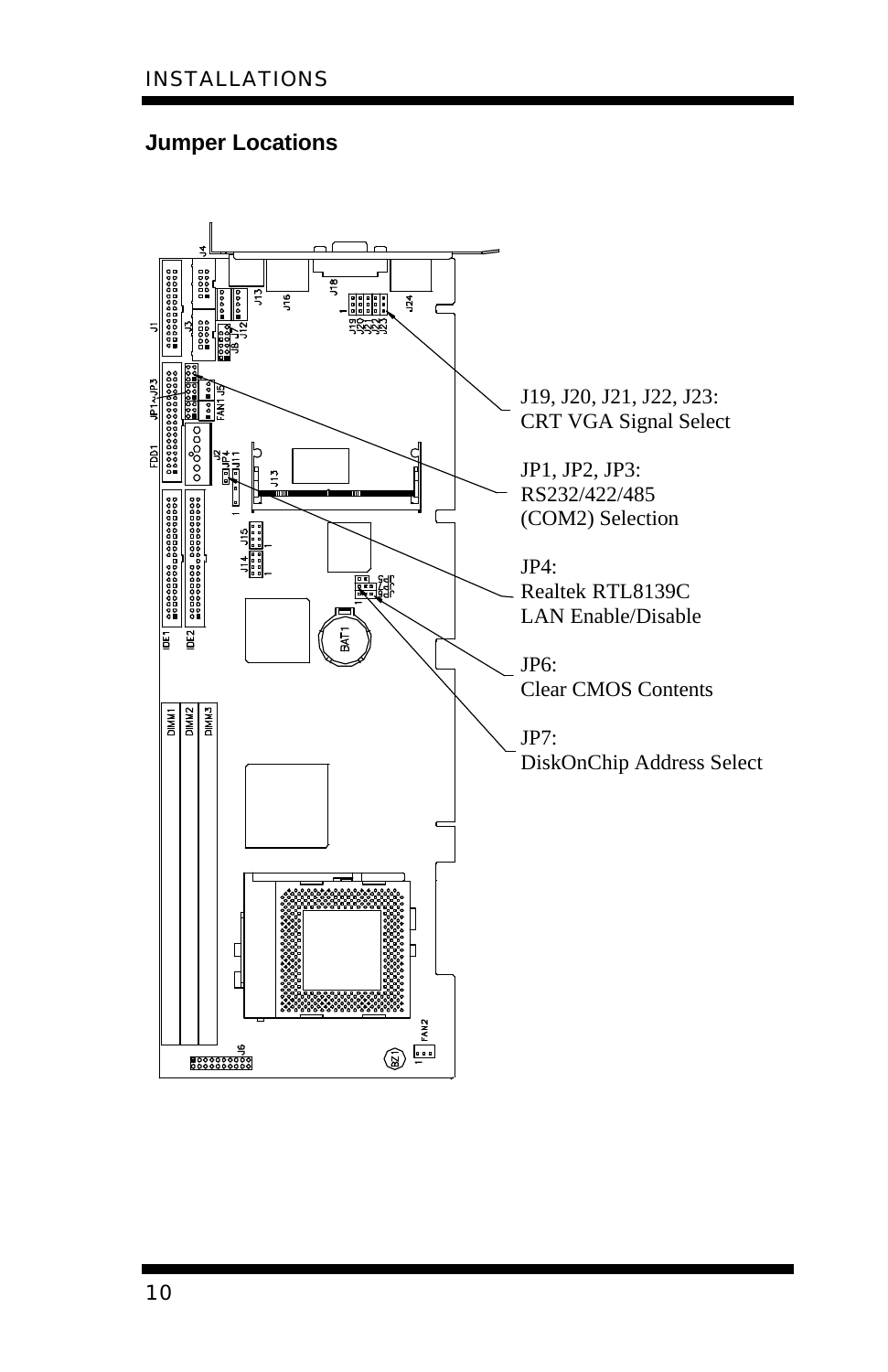# **Configuring the CPU Frequency**

The CPU card does not provide DIP switches to configure the processor speed (CPU frequency). However, processors in the market today are available with the CPU frequency fixed at a certain speed and cannot be changed.

# **JP1, JP2, JP3: RS232/422/485 (COM2) Selection**

COM1 is fixed for RS-232 use only.

COM2 is selectable for RS232, RS-422 and RS-485.

The following table describes the jumper settings for COM2 selection.

|                                                                                               | <b>COM2</b><br><b>Function</b>    | <b>RS-232</b>           | <b>RS-422</b>           | <b>RS-485</b>           |
|-----------------------------------------------------------------------------------------------|-----------------------------------|-------------------------|-------------------------|-------------------------|
| ۵l<br>о<br>ᆉ<br>$\Box$<br>α<br>ח ריו<br>$\sim$<br>D<br>α                                      |                                   | JPI:<br>$1 - 2$         | JPI:<br>$3 - 4$         | JPI:<br>$5-6$           |
| $\Box$<br>▫<br>lu D<br>ωl<br>$\Box$<br>о<br>$\overline{ }$<br>N<br>$\Box$<br>o<br>$\Box$<br>۵ | Jumper<br>Setting<br>(pin closed) | JP2:<br>$3 - 5 & 4 - 6$ | JP2:<br>$1 - 3 & 2 - 4$ | JP2:<br>$1 - 3 & 2 - 4$ |
| ∞<br>lm.<br>$\Box$<br>n<br>ᆔ<br>N<br>o<br>o                                                   |                                   | JP3:<br>$3 - 5 & 4 - 6$ | JP3:<br>$1-3 & 2-4$     | JP3:<br>$1 - 3 & 2 - 4$ |

# **JP4: Realtek RTL8139C LAN Enable/Disable**

Use JP4, a 3-pin header, to enable or disable the on board Realtek RTL8139C Ethernet controller.

| JP4 | <b>Setting</b> | <b>Function</b> |
|-----|----------------|-----------------|
|     | Short/Closed   | Enabled         |
|     | Jpen           | Disabled        |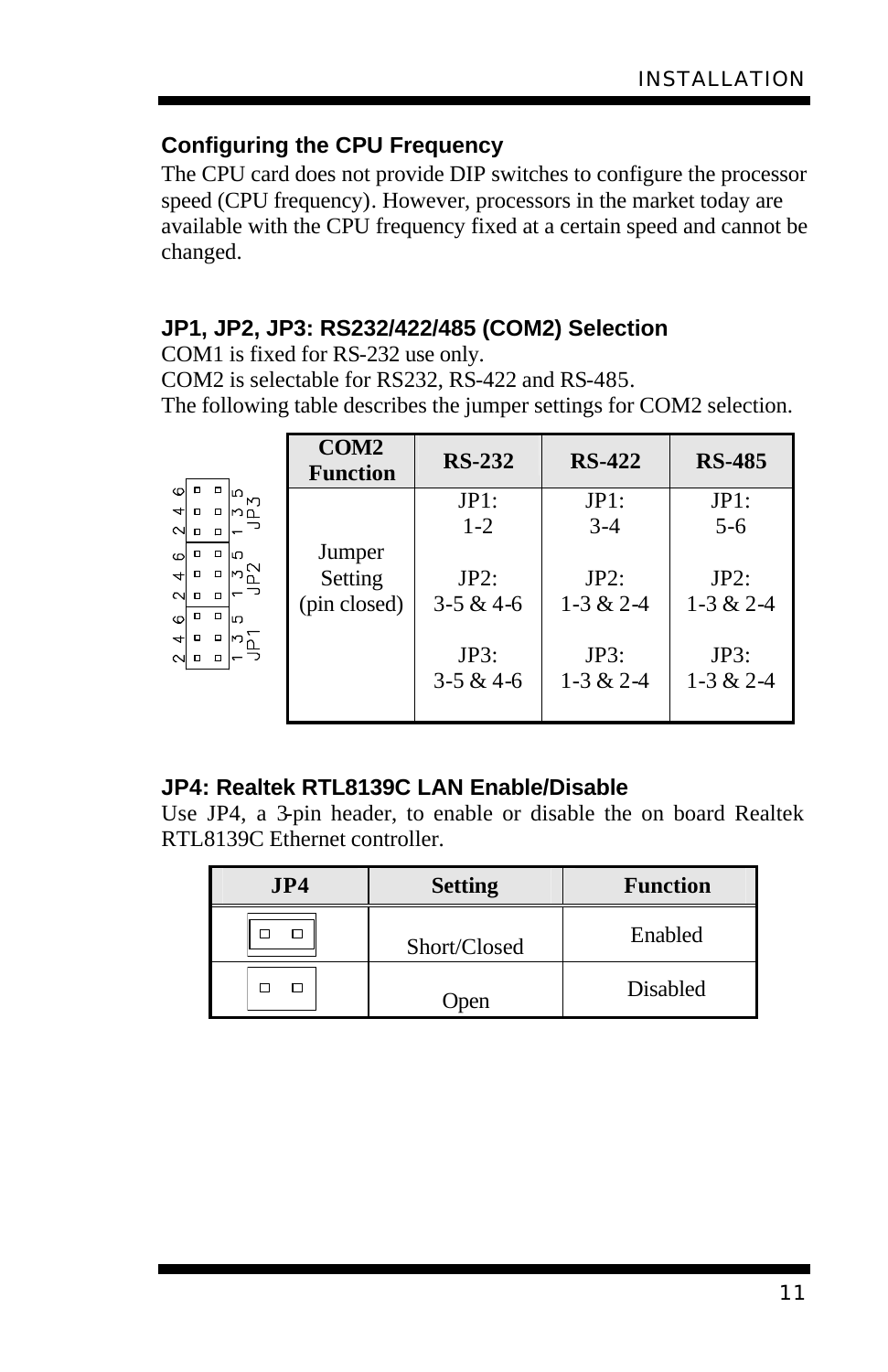# **JP6: Clear CMOS Contents**

Use JP6, a 3-pin header, to clear the CMOS contents. *Note that the ATX-power connector should be disconnected from the CPU card before clearing CMOS.* 

| JP6    | <b>Setting</b>            | <b>Function</b> |
|--------|---------------------------|-----------------|
| п<br>п | Pin $1-2$<br>Short/Closed | Normal          |
|        | $Pin 2-3$<br>Short/Closed | Clear CMOS      |

# **JP7: DiskOnChip Address Select**

| JP7 | <b>Address</b>       |
|-----|----------------------|
| п   | D0000-D7FFF          |
|     | D8000-DFFFF (default |

# **J19, J20, J21, J22, J23: CRT VGA Signal Select**

Use J19, J20, J21, J22, and J23 to select the CRT VGA signal, either from the on board VGA or from an optional MicroPCI VGA.

| J19/20/21/22/23 | <b>Function</b> |
|-----------------|-----------------|
|                 | On Board VGA    |
|                 | MicroPCI VGA    |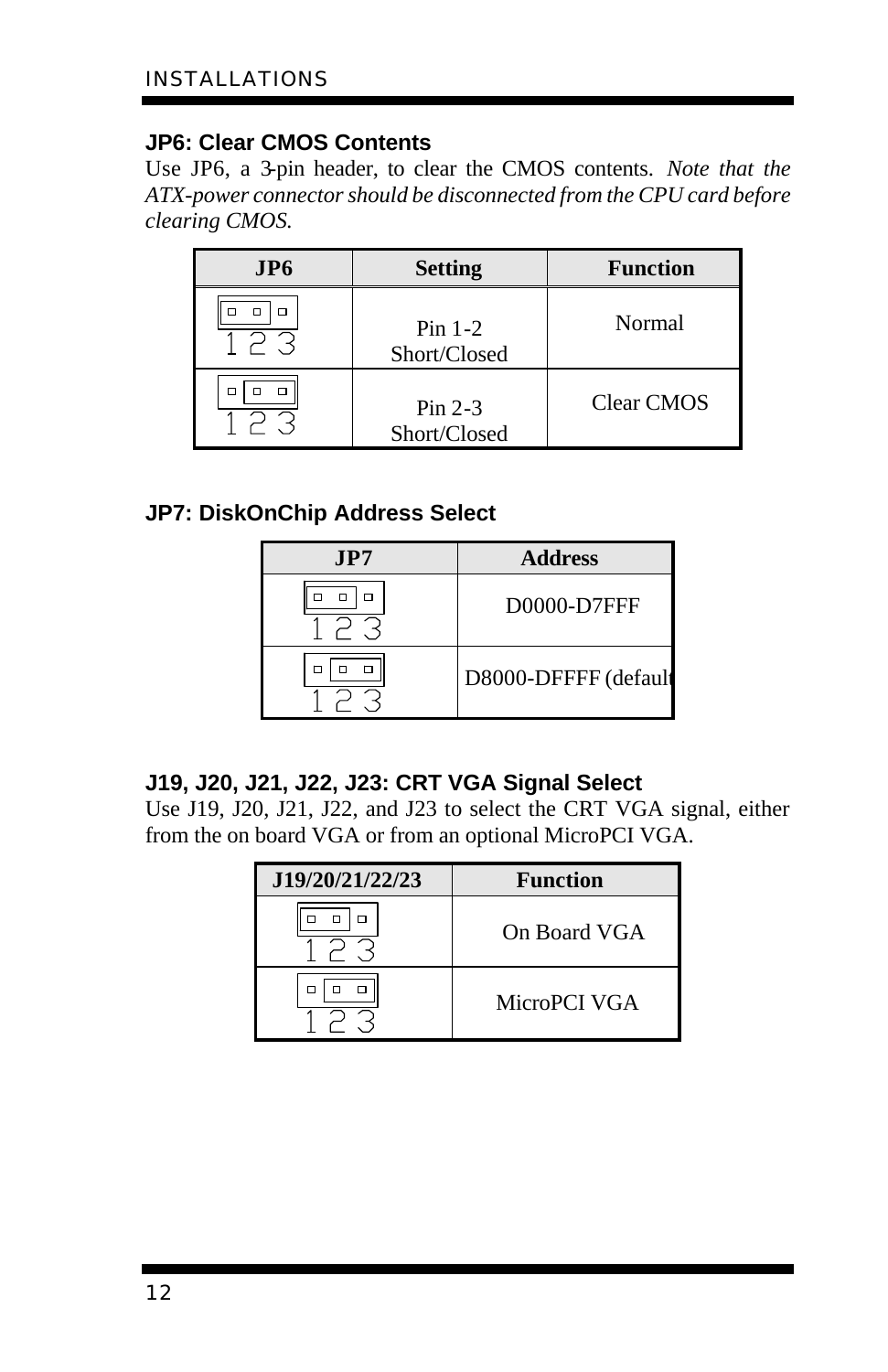# **Connectors on the CPU card**

The connectors on the CPU card allow you to connect external devices such as keyboard, floppy disk drives, hard disk drives, printers, etc. The following table lists the connectors and their respective functions.

| J16: Primary RJ45 Connector for onboard LAN  24     |  |
|-----------------------------------------------------|--|
|                                                     |  |
|                                                     |  |
| J24: Secondary RJ-45 Connector for MicroPCI LAN  24 |  |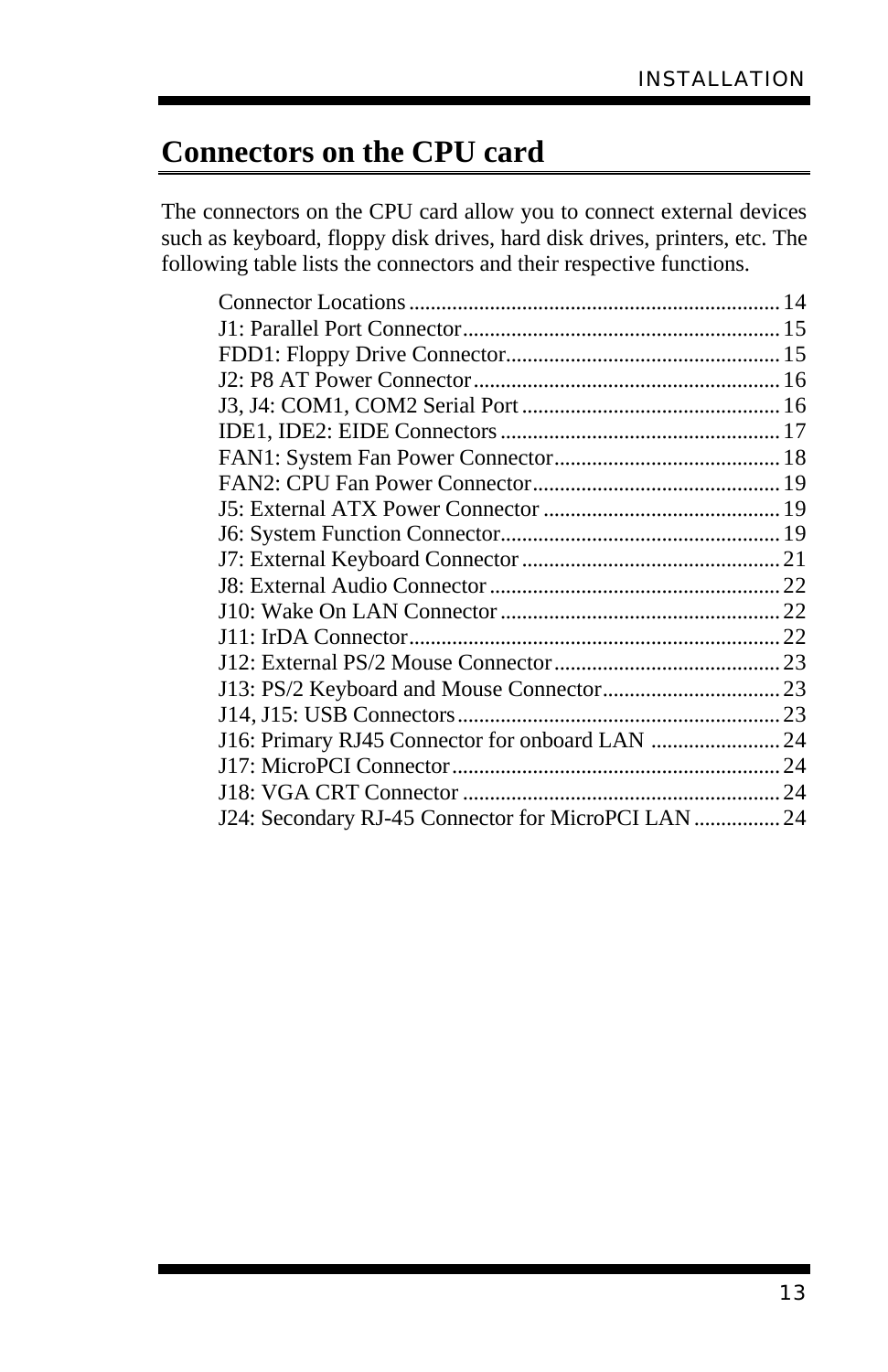# **Connector Locations**

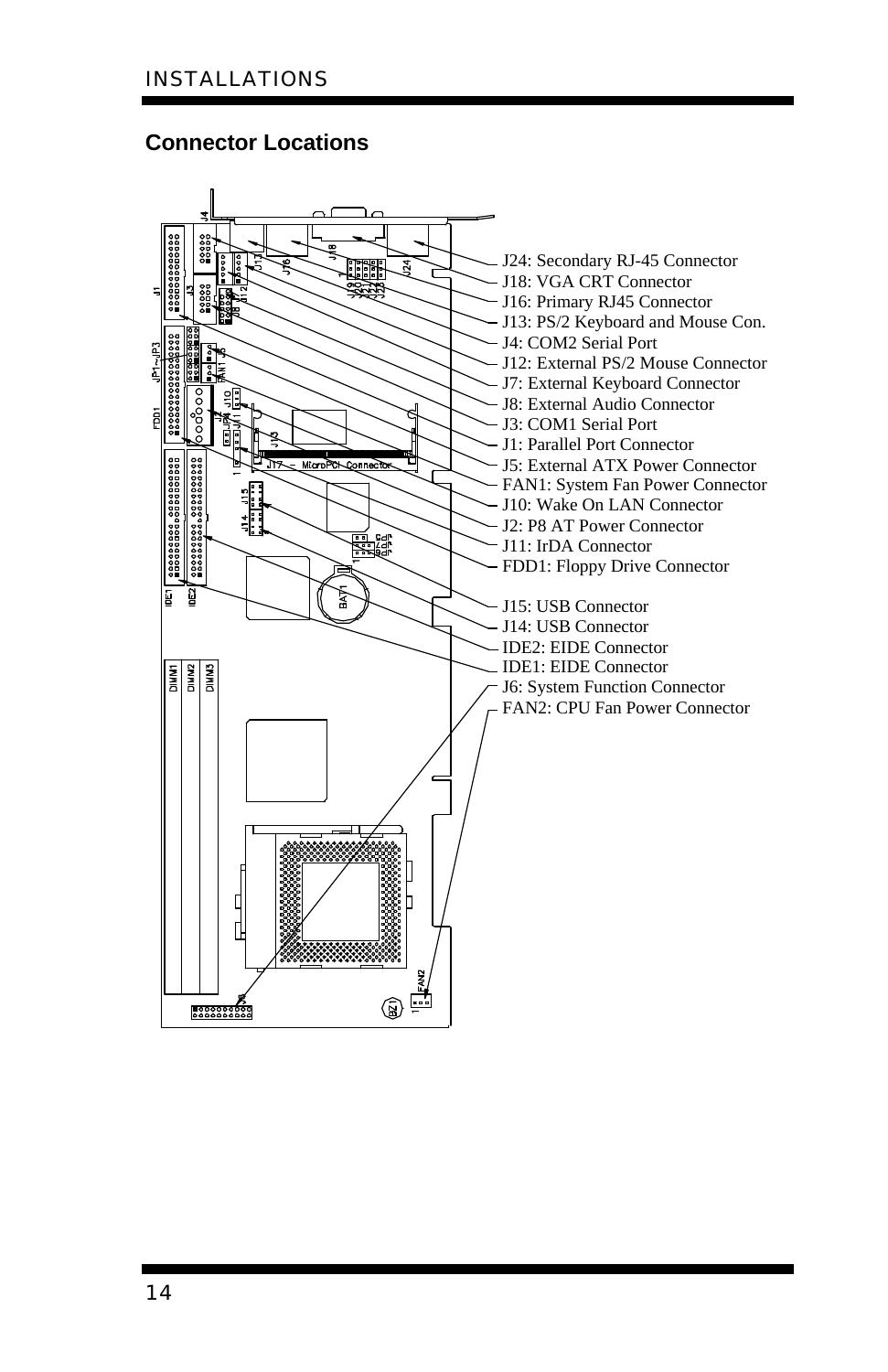#### **J1: Parallel Port Connector**

The following table describes the pin out assignments of this connector.

|                         | <b>Signal Name</b>   | Pin# | Pin# | <b>Signal Name</b> |
|-------------------------|----------------------|------|------|--------------------|
|                         | Line printer strobe  | 1    | 14   | AutoFeed           |
|                         | PD0, parallel data 0 | 2    | 15   | Error              |
| 4<br>ο<br>α             | PD1, parallel data 1 | 3    | 16   | Initialize         |
| o<br>o<br>$\Box$<br>n.  | PD2, parallel data 2 | 4    | 17   | Select             |
| $\Box$<br>п.<br>o<br>Ω. | PD3, parallel data 3 | 5    | 18   | Ground             |
| o<br>n<br>n.            | PD4, parallel data 4 | 6    | 19   | Ground             |
| $\Box$<br>Ω.<br>o<br>o  | PD5, parallel data 5 | 7    | 20   | Ground             |
| $\Box$                  | PD6, parallel data 6 | 8    | 21   | Ground             |
| n<br>п.<br>13<br>$-126$ | PD7, parallel data 7 | 9    | 22   | Ground             |
| .J1                     | ACK, acknowledge     | 10   | 23   | Ground             |
|                         | Busy                 | 11   | 24   | Ground             |
|                         | Paper empty          | 12   | 25   | Ground             |
|                         | Select               | 13   | N/A  | N/A                |

# **FDD1: Floppy Drive Connector**

FDD1 is a 34-pin header and will support up to 2.88MB floppy drives.

|                                                  | <b>Signal Name</b> | $\overline{\mathbf{Pin}}$ # | Pin# | <b>Signal Name</b> |
|--------------------------------------------------|--------------------|-----------------------------|------|--------------------|
|                                                  | Ground             | 1                           | 2    | <b>RM/LC</b>       |
|                                                  | Ground             | 3                           | 4    | No connect         |
| 2<br>$\Box$<br>$\Box$<br>$\Box$<br>$\Box$        | Ground             | 5                           | 6    | No connect         |
| p<br>$\Box$<br>$\Box$<br>п                       | Ground             | 7                           | 8    | Index              |
| $\Box$<br>$\Box$<br>$\Box$<br>о                  | Ground             | 9                           | 10   | Motor enable 0     |
| $\Box$<br>о                                      | Ground             | 11                          | 12   | Drive select 1     |
| $\Box$<br>$\Box$<br>$\Box$<br>$\Box$             | Ground             | 13                          | 14   | Drive select 0     |
| $\Box$<br>п<br>o<br>D                            | Ground             | 15                          | 16   | Motor enable 1     |
| $\mathbf{a}$<br>п<br>$\Box$<br>$\Box$            | Ground             | 17                          | 18   | Direction          |
| $\Box$<br>п<br>$\Box$<br>o                       | Ground             | 19                          | 20   | Step               |
| $\Box$<br>$\Box$<br>33<br>34<br>$\Box$<br>$\Box$ | Ground             | 21                          | 22   | Write data         |
| FDD1                                             | Ground             | 23                          | 24   | Write gate         |
|                                                  | Ground             | 25                          | 26   | Track 00           |
|                                                  | Ground             | 27                          | 28   | Write protect      |
|                                                  | Ground             | 29                          | 30   | Read data          |
|                                                  | Ground             | 31                          | 32   | Side 1 select      |
|                                                  | Ground             | 33                          | 34   | Diskette change    |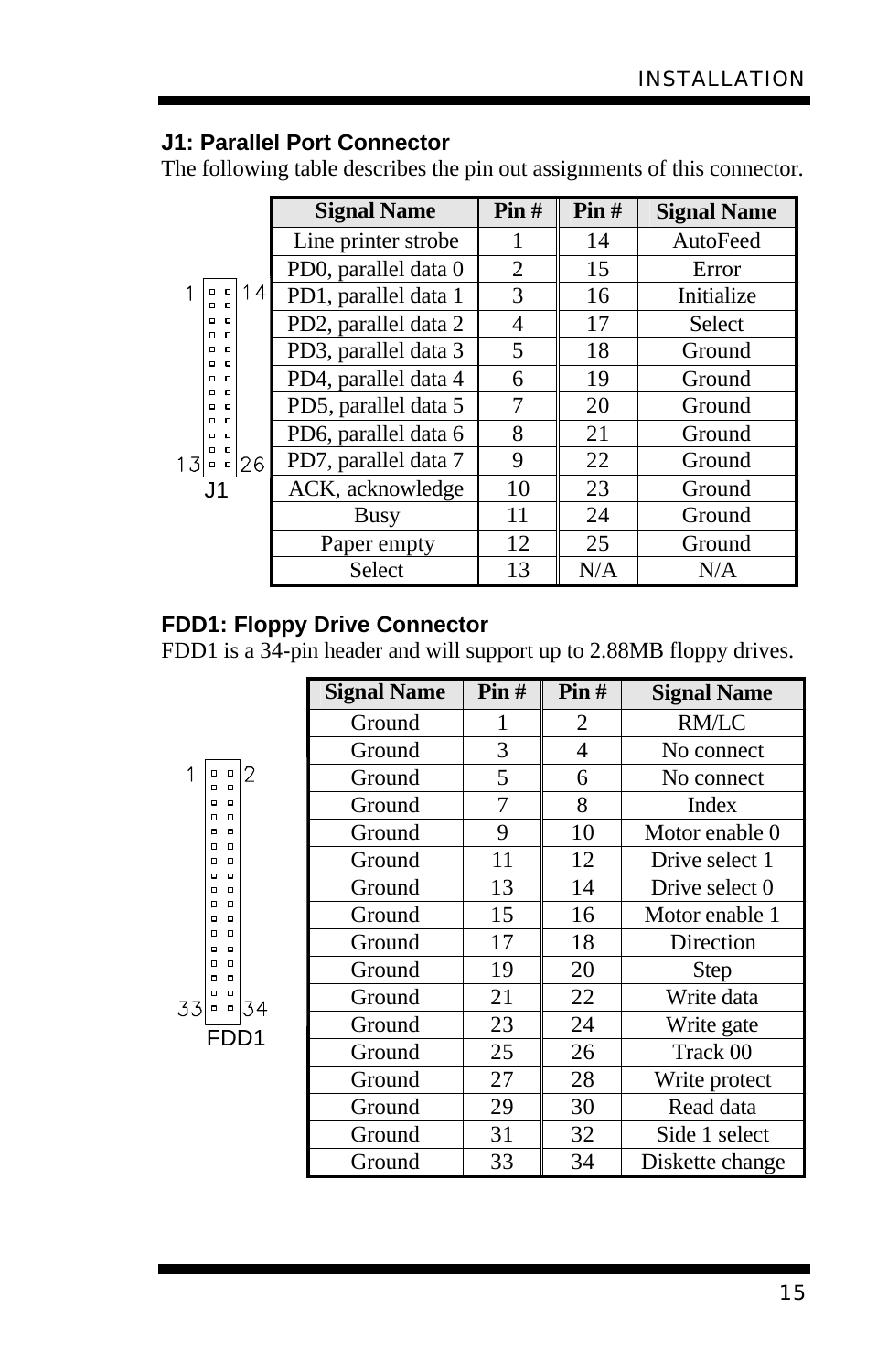# **J2: P8 AT Power Connector**

| Pin# | <b>Signal Name</b> |
|------|--------------------|
|      | N.C.               |
|      | $+5V$              |
|      | $+2V$              |
|      | $-12V$             |
|      | Ground             |
|      | Ground             |

# **J3, J4: COM1, COM2 Serial Port**

J3 and J4 both 10-pin headers, are the onboard serial port connectors of the CPU card. The following table shows the pin assignments of these connectors.

| J3                           | Pin# | <b>Signal Name</b> |               |               |  |  |  |
|------------------------------|------|--------------------|---------------|---------------|--|--|--|
| fixed as                     |      | <b>RS-232</b>      | <b>RS-422</b> | <b>RS-485</b> |  |  |  |
| RS-232                       |      | <b>DCD</b>         | TX-           | DATA-         |  |  |  |
|                              | 2    | RX                 | $TX+$         | $DATA+$       |  |  |  |
| J4                           | 3    | TX                 | $RX+$         | NC            |  |  |  |
| Configurable<br>as $RS-232/$ | 4    | <b>DTR</b>         | $RX-$         | NC            |  |  |  |
| RS-422/485                   | 5    | <b>GND</b>         | <b>GND</b>    | <b>GND</b>    |  |  |  |
| with jumpers                 | 6    | <b>DSR</b>         | RTS-          | NC            |  |  |  |
| JP1/JP2/JP3                  | 7    | <b>RTS</b>         | $RTS+$        | NC            |  |  |  |
|                              | 8    | <b>CTS</b>         | $CTS+$        | NC            |  |  |  |
|                              | 9    | RI                 | CTS-          | NC            |  |  |  |
|                              | 10   | NC                 | NC            | NC            |  |  |  |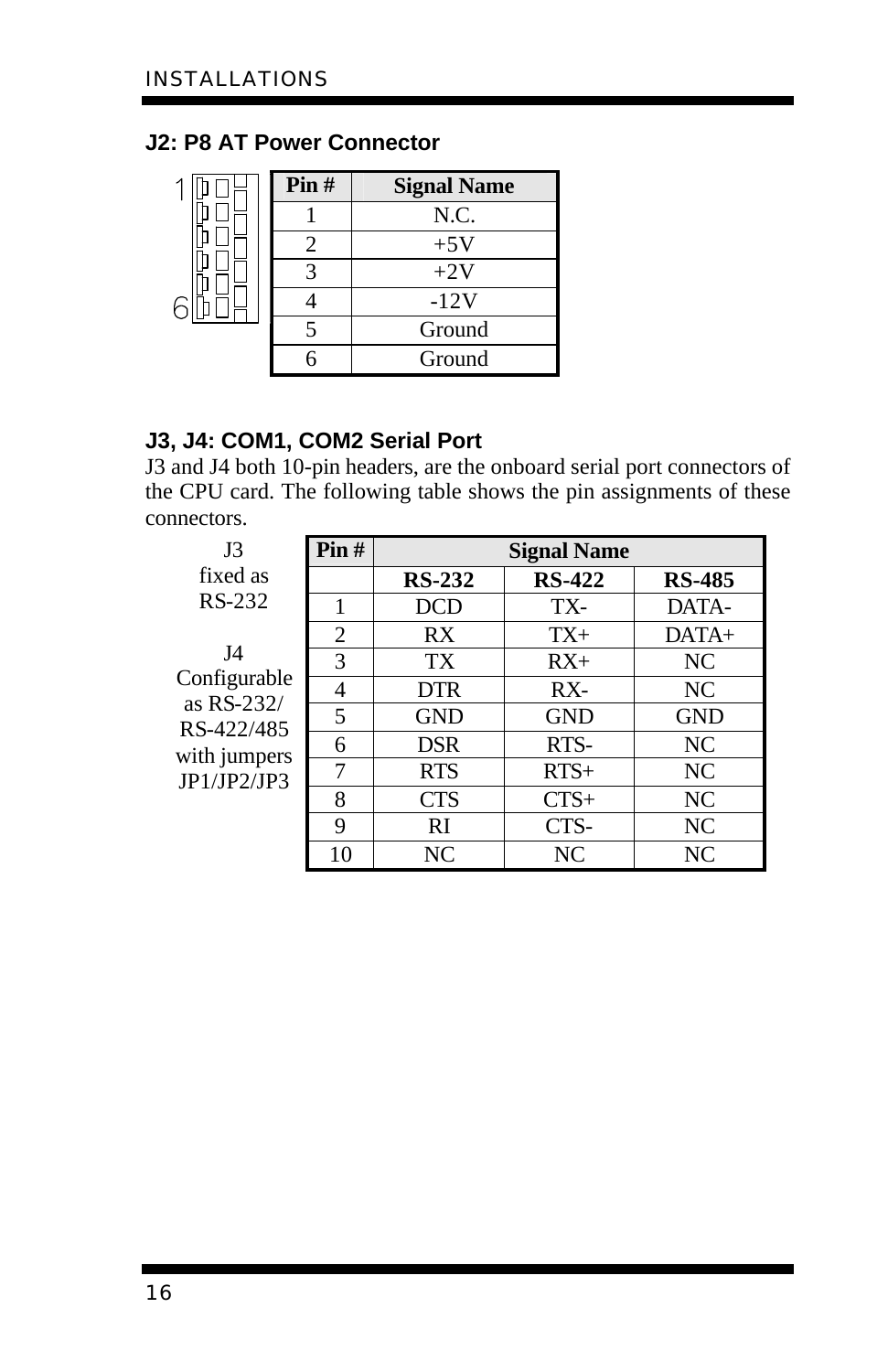# **IDE1, IDE2: EIDE Connectors**

# **IDE1: Primary IDE Connector**

|                                    | <b>Signal Name</b> | $\text{Pin}\,\text{\#}$ | $\text{Pin }#$  | <b>Signal Name</b> |
|------------------------------------|--------------------|-------------------------|-----------------|--------------------|
| 2<br>$\Box$<br>$\Box$              | <b>Reset IDE</b>   | 1                       | 2               | Ground             |
| $\overline{a}$<br>Ω<br>$\Box$<br>п | Host data 7        | 3                       | $\overline{4}$  | Host data 8        |
| Ω<br>$\Box$                        | Host data 6        | $\overline{5}$          | 6               | Host data 9        |
| Ω<br>п<br>α<br>$\Box$              | Host data 5        | 7                       | 8               | Host data 10       |
| $\Box$<br>п                        | Host data 4        | 9                       | 10              | Host data 11       |
| O<br>п<br>۵<br>$\Box$              | Host data 3        | 11                      | 12              | Host data 12       |
| α<br>о                             | Host data 2        | 13                      | 14              | Host data 13       |
| α<br>$\Box$<br>$\Box$<br>α         | Host data 1        | $\overline{15}$         | 16              | Host data 14       |
| α<br>Ω                             | Host data 0        | 17                      | 18              | Host data 15       |
| α<br>Ω<br>π<br>п                   | Ground             | 19                      | $\overline{20}$ | Protect pin        |
| o<br>Ω                             | DRO <sub>0</sub>   | 21                      | $\overline{22}$ | Ground             |
| α<br>п<br>۵<br>D                   | <b>Host IOW</b>    | 23                      | 24              | Ground             |
| $\Box$<br>$\Box$                   | Host IOR           | 25                      | 26              | Ground             |
| 39<br>40<br>$\Box$<br>$\Box$       | <b>IOCHRDY</b>     | 27                      | 28              | <b>Host ALE</b>    |
| IDE1                               | DACK0              | 29                      | 30              | Ground             |
|                                    | IRO <sub>14</sub>  | 31                      | 32              | No connect         |
|                                    | Address 1          | 33                      | 34              | No connect         |
|                                    | Address 0          | 35                      | 36              | Address 2          |
|                                    | Chip select 0      | 37                      | 38              | Chip select 1      |
|                                    | Activity           | 39                      | 40              | Ground             |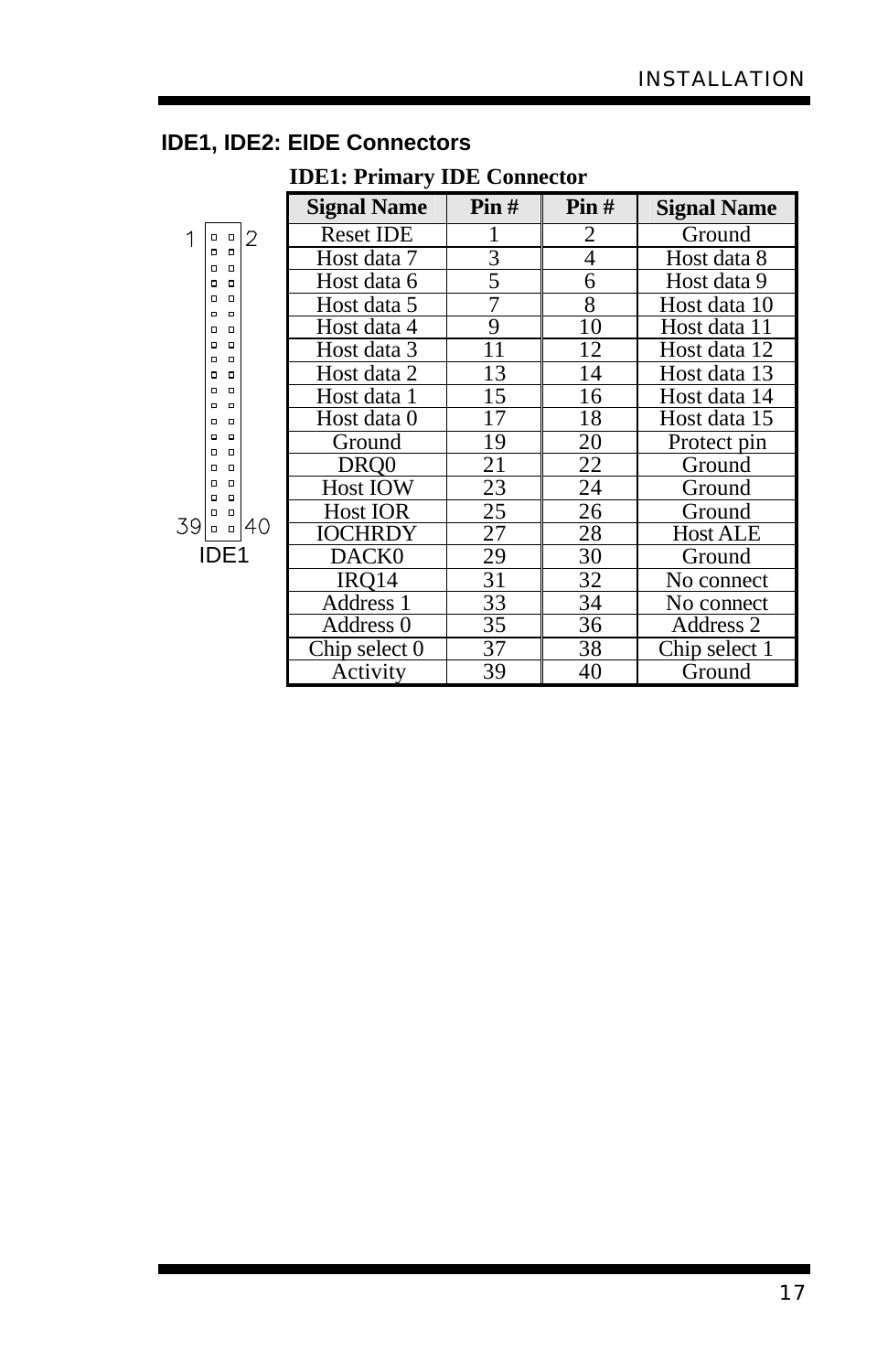|                                                                              | <b>Signal Name</b> | $\text{Pin}\,\text{\#}$ | $\text{Pin}\,\text{\#}$ | <b>Signal Name</b> |
|------------------------------------------------------------------------------|--------------------|-------------------------|-------------------------|--------------------|
|                                                                              | <b>Reset IDE</b>   |                         | 2                       | Ground             |
| 2<br>$\Box$<br>۵                                                             | Host data 7        | $\overline{3}$          | 4                       | Host data 8        |
| o<br>o<br>$\Box$<br>۵                                                        | Host data 6        | $\overline{5}$          | 6                       | Host data 9        |
| $\Box$<br>o                                                                  | Host data 5        | 7                       | 8                       | Host data 10       |
| $\Box$<br>۵<br>$\Box$<br>۰                                                   | Host data 4        | 9                       | 10                      | Host data 11       |
| $\Box$<br>۵                                                                  | Host data 3        | 11                      | 12                      | Host data 12       |
| $\Box$<br>۵<br>$\Box$<br>۰                                                   | Host data 2        | 13                      | 14                      | Host data 13       |
| o<br>۵<br>$\Box$<br>٠                                                        | Host data 1        | 15                      | 16                      | Host data 14       |
| $\Box$<br>۰                                                                  | Host data 0        | 17                      | 18                      | Host data 15       |
| $\Box$<br>۰<br>$\Box$<br>۰                                                   | Ground             | 19                      | 20                      | Protect pin        |
| $\Box$<br>۵                                                                  | DRO1               | 21                      | 22                      | Ground             |
| o<br>o<br>$\Box$<br>۵                                                        | <b>Host IOW</b>    | 23                      | 24                      | Ground             |
| $\Box$<br>۵                                                                  | <b>Host IOR</b>    | 25                      | 26                      | Ground             |
| $\Box$<br>$\Box$<br>39 <br>40<br>$\begin{array}{cc} \Box & \Box \end{array}$ | <b>IOCHRDY</b>     | 27                      | 28                      | <b>Host ALE</b>    |
| IDE <sub>2</sub>                                                             | DACK1              | 29                      | 30                      | Ground             |
|                                                                              | IRQ15              | 31                      | 32                      | No connect         |
|                                                                              | Address 1          | 33                      | 34                      | No connect         |
|                                                                              | Address 0          | 35                      | 36                      | Address 2          |
|                                                                              | Chip select 0      | 37                      | 38                      | Chip select 1      |
|                                                                              | Activity           | 39                      | 40                      | Ground             |

#### **IDE2: Secondary IDE Connector**

## **FAN1: System Fan Power Connector**

FAN1 is a 3-pin header for the system fan. The fan must be a 12V fan.

**<u>Signal Name</u> Ground**  $+12V$ 3 Rotation detection

|                                                       | Pin# |
|-------------------------------------------------------|------|
| $\begin{array}{ccc}\n\Box & \Box & \Box\n\end{array}$ |      |
|                                                       |      |
|                                                       |      |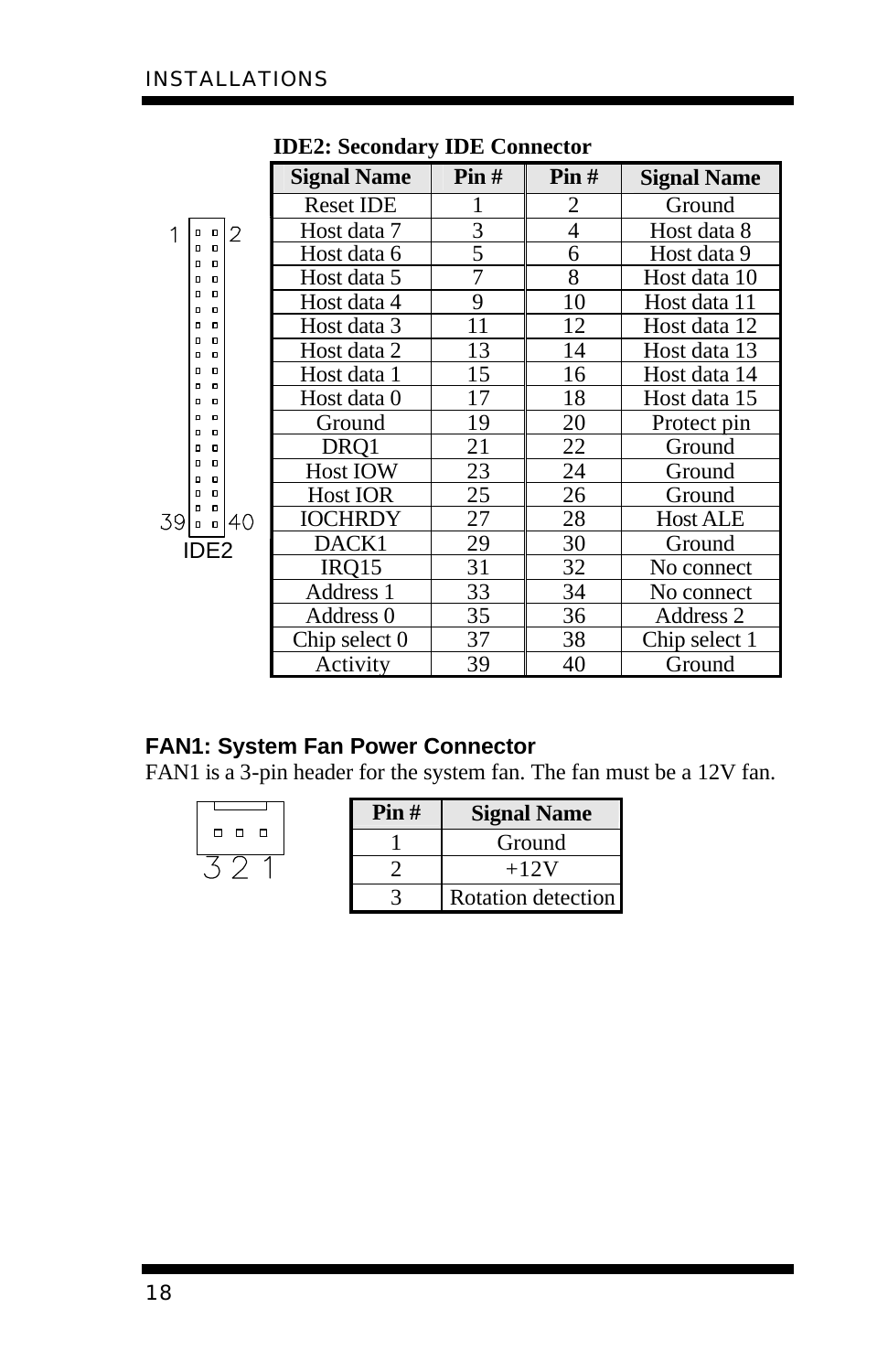# **FAN2: CPU Fan Power Connector**

FAN2 is a 3-pin header for the CPU fan. The fan must be a 12V fan.

| Pin# | <b>Signal Name</b> |
|------|--------------------|
|      | Ground             |
|      | $+12V$             |
|      | Rotation detection |

# **J5: External ATX Power Connector**

| Pin# | <b>Signal Name</b>   |
|------|----------------------|
|      | Ground               |
|      | PS-ON (soft on/off)  |
|      | $5VSB$ (Standby +5V) |

# **J6: System Function Connector**

J6 provides connectors for system indicators that provide light indication of the computer activities and switches to change the computer status. J6 is a 20-pin header that provides interfaces for the following functions.

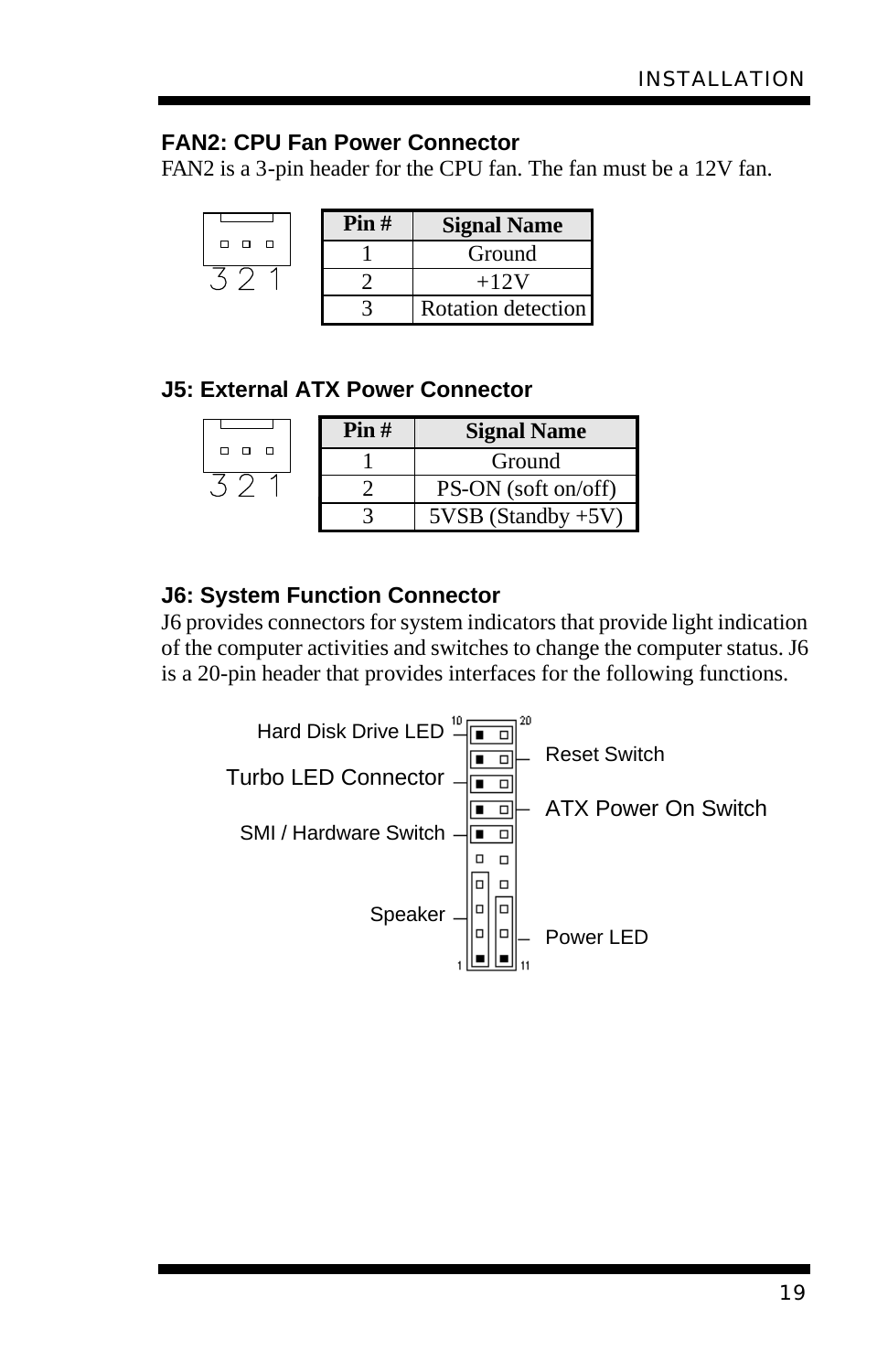#### **Speaker: Pins 1 - 4**

This connector provides an interface to a speaker for audio tone generation. An 8-ohm speaker is recommended.



| Pin# | <b>Signal Name</b> |
|------|--------------------|
|      | Speaker out        |
|      | No connect         |
|      | Ground             |
|      |                    |

#### **Power LED: Pins 11 - 13**

The power LED indicates the status of the main power switch.

|  |  |  |  | 0000000000 |  |
|--|--|--|--|------------|--|
|  |  |  |  | 0000000    |  |
|  |  |  |  |            |  |

| Pin# | <b>Signal Name</b> |
|------|--------------------|
| 11   | Power LED          |
| 12   | No connect         |
|      | Ground             |

#### **SMI/Hardware Switch: Pins 6 and 16**

This connector supports the "Green Switch" on the control panel, which, when pressed, will force the system into the power-saving mode immediately.

|  |  |  |  | 10 |
|--|--|--|--|----|
|  |  |  |  |    |
|  |  |  |  |    |

| Pin# | <b>Signal Name</b> |
|------|--------------------|
| h    | Sleep              |
| -6   | Ground             |

#### **ATX Power ON Switch: Pins 7 and 17**

This 2-pin connector is an "ATX Power Supply On/Off Switch" on the system that connects to the power switch on the case. When pressed, the power switch will force the system to power on. When pressed again, it will force the system to power off.

|  |  |                         |  | 10 |
|--|--|-------------------------|--|----|
|  |  | $[0 0 0 0 0 0 0 0 0 0]$ |  |    |
|  |  |                         |  |    |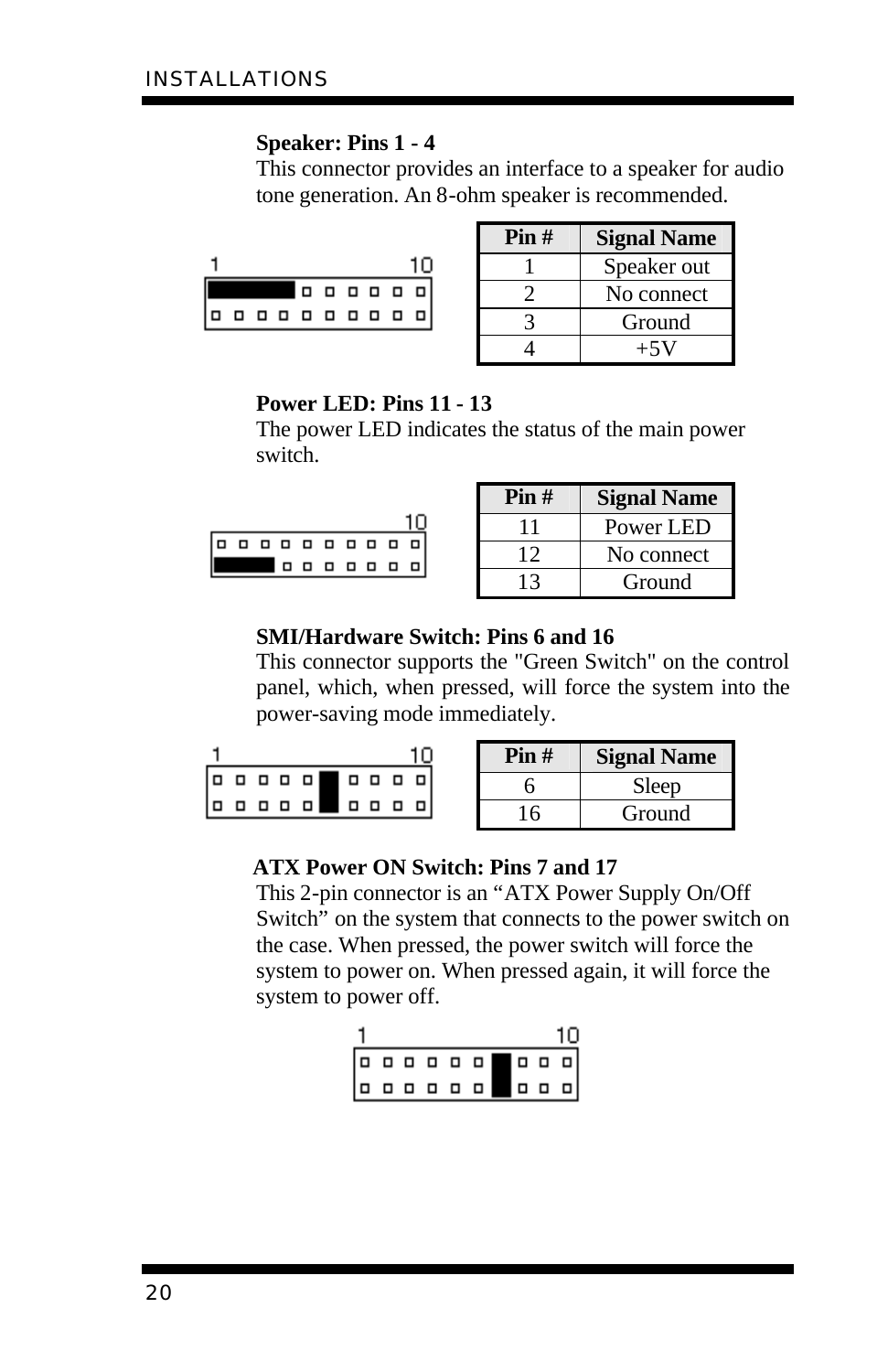#### **Turbo LED Connector: Pins 8 and 18**

There is no turbo/deturbo function on the CPU card. The Turbo LED on the control panel will always be On when attached to this connector.

|  |  |  | 0000000000 |  |
|--|--|--|------------|--|
|  |  |  |            |  |
|  |  |  |            |  |

| Pin# | <b>Signal Name</b> |
|------|--------------------|
|      |                    |
| 18   | Ground             |

#### **Reset Switch: Pins 9 and 19**

The reset switch allows the user to reset the system without turning the main power switch off and then on again. Orientation is not required when making a connection to this header.

|  |  |  |            | 10 |
|--|--|--|------------|----|
|  |  |  |            |    |
|  |  |  | 0000000000 |    |

#### **Hard Disk Drive LED Connector: Pins 10 and 20**

This connector connects to the hard drive activity LED on control panel. This LED will flash when the HDD is being accessed.

| 10000000000 |  |  |  |  |  |
|-------------|--|--|--|--|--|
|             |  |  |  |  |  |

| Pin# | <b>Signal Name</b> |
|------|--------------------|
| 10   | Ground             |
|      |                    |

## **J7: External Keyboard Connector**

|        |        | <b>Contract</b> |   |  |
|--------|--------|-----------------|---|--|
| $\Box$ | $\sim$ |                 | П |  |
|        | 23     |                 | b |  |

| Pin# | <b>Signal Name</b> |
|------|--------------------|
|      | <b>KB</b> Clock    |
|      | KB data            |
|      | NC                 |
|      | Ground             |
|      | Vcc                |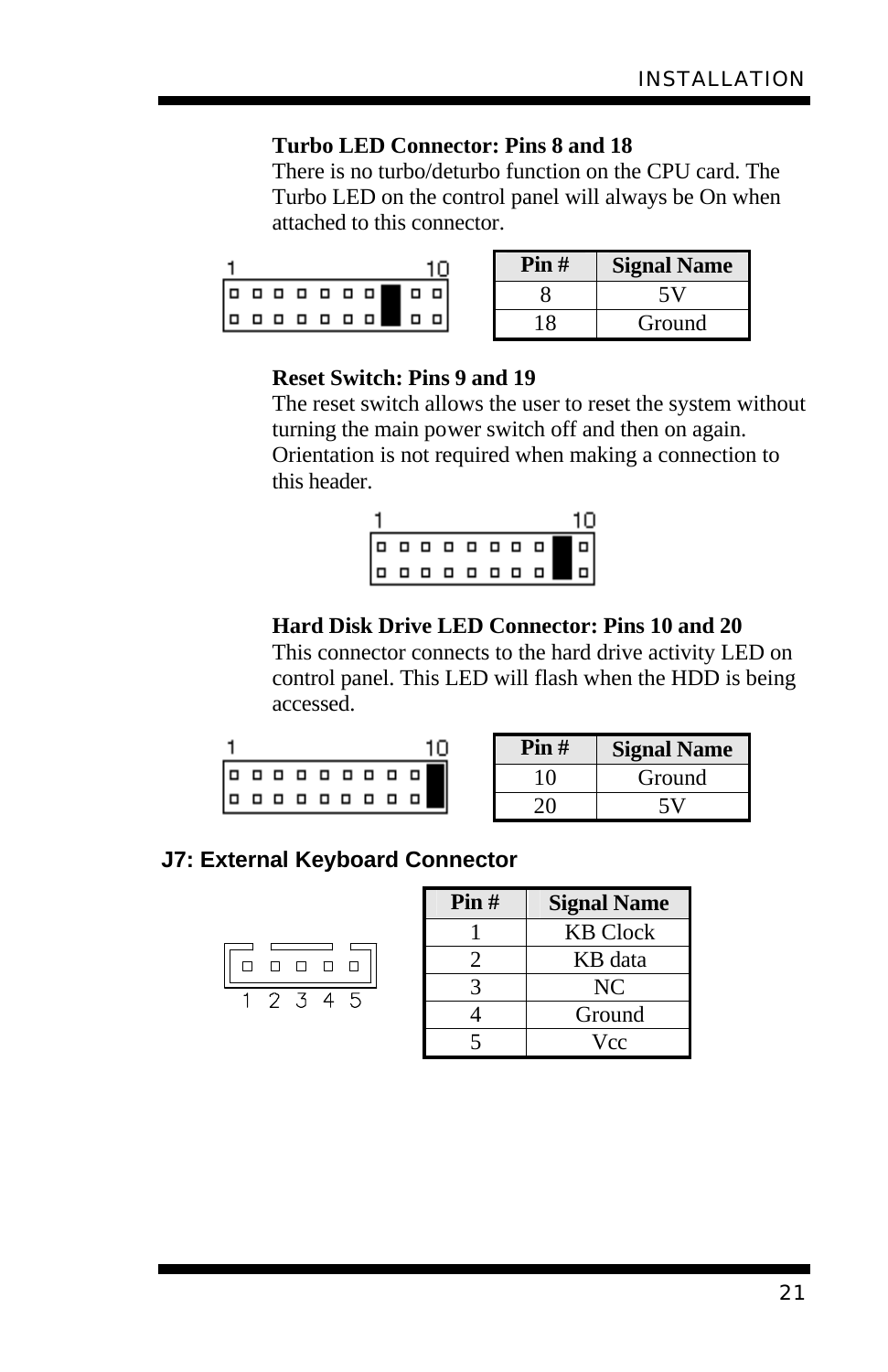# **J8: External Audio Connector**

J8 is a 12-pin header that is used to connect to the IB741 daughter card that integrates jacks for Line In, Line Out and Speaker.

| □<br>Ω      | <b>Signal Name</b> | $\text{Pin}\#$ | Pin# | <b>Signal Name</b> |
|-------------|--------------------|----------------|------|--------------------|
| п<br>п      | LINEOUT            |                |      | <b>LINEOUT R</b>   |
| n<br>п      | 'ANEIL             |                |      | <b>LINEIP</b>      |
| п<br>п      | <b>GROUND</b>      |                |      | <b>GROUND</b>      |
| $\Box$<br>п |                    |                |      | CDIN R             |
| п           | <b>/REFOUT</b>     |                |      | <b>CDGND</b>       |
|             | <b>MIC</b>         |                |      | PROTECT PIN        |

# **J10: Wake On LAN Connector**

J10 is a 3-pin header for the Wake On LAN function on the CPU card. The following table shows the pin out assignments of this connector. Wake On LAN will function properly only with an ATX power supply with 5VSB that has 1A.

| $\textbf{Pin} \#$ | <b>Signal Name</b> |
|-------------------|--------------------|
|                   | $+5VSB$            |
|                   | Ground             |
|                   | -PME               |

# **J11: IrDA Connector**

J11 is used for an optional IrDA connector for wireless communication.

| $+5V$ |      | <b>IRRX</b> |     | <b>IRTX</b> |  |
|-------|------|-------------|-----|-------------|--|
| 甴     | п    | 甴           |     | □           |  |
|       | N.C. |             | GND |             |  |

| Pin# | <b>Signal Name</b> |
|------|--------------------|
|      | $+5V$              |
|      | No connect         |
|      | Ir $RX$            |
|      | Ground             |
|      | Ir TX              |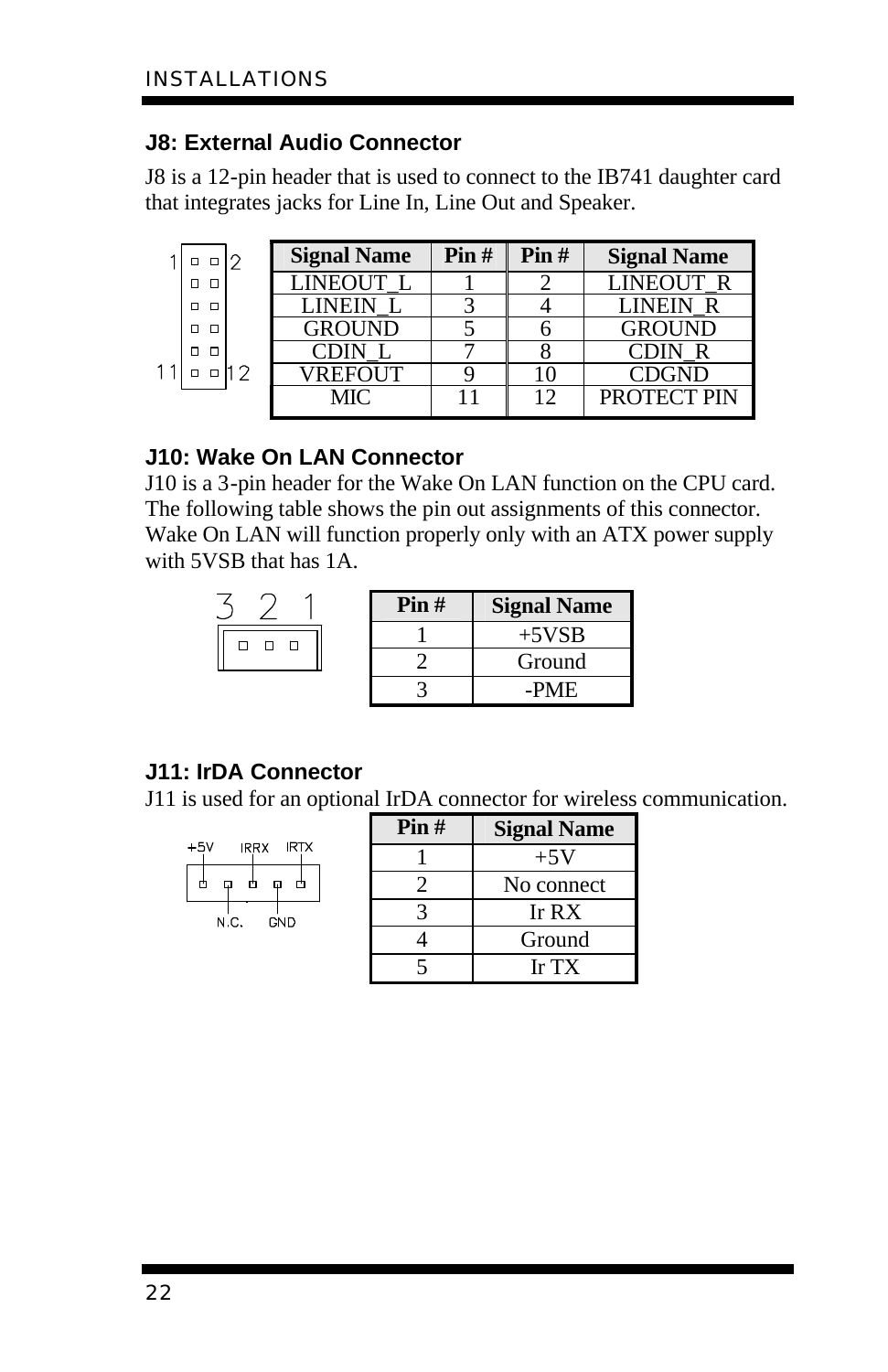# **J12: External PS/2 Mouse Connector**

Take note of the pin orientation of this connector to avoid possible damage to the mouse due to wrong insertion. See figure below.

| □ | □  | 0            | п | ┑ |  |
|---|----|--------------|---|---|--|
|   | 7. | $.5^{\circ}$ |   | 5 |  |

| Pin# | <b>Signal Name</b> |
|------|--------------------|
|      | Mouse data         |
|      | NC                 |
|      | Ground             |
|      | Vcc                |
|      | Mouse Clock        |

# **J13: PS/2 Keyboard and Mouse Connector**

J13 uses a Y-cable with dual D-connectors for a PS/2 keyboard and a PS/2 mouse.



|     | Pin# | <b>Signal Name</b>    |
|-----|------|-----------------------|
|     |      | Mouse data            |
| '6  |      | Keyboard data         |
|     |      | Ground                |
|     |      | Vcc                   |
| J13 |      | Mouse Clock           |
|     |      | <b>Keyboard Clock</b> |

## **J14, J15: USB Connectors**

The following table shows the pin outs of the USB pin headers connectors. Overall, the two pin headers support four USB ports.

| J14                             | <b>Signal Name</b> | Pin            | Pin | <b>Signal Name</b> |
|---------------------------------|--------------------|----------------|-----|--------------------|
| l5<br>o<br>o<br>o               | Vcc                |                | 5   | Ground             |
| $\frac{2}{3}$<br>o<br>o<br>o    | $USB1 -$           | 2              | 6   | $USB2+$            |
|                                 | $USB1+$            | 3              | 7   | USB <sub>2</sub> - |
| USB                             | Ground             | 4              | 8   | Vcc                |
|                                 |                    |                |     |                    |
|                                 |                    |                |     |                    |
| J15                             | <b>Signal Name</b> | Pin            | Pin | <b>Signal Name</b> |
| l5<br>l o<br>o                  | Vcc                |                | 5   | Ground             |
| 2<br>6<br>π<br>o<br>3<br>o<br>о | USB3-              | $\overline{2}$ | 6   | $USB4+$            |
| о<br>о                          | $USB3+$            | 3              | 7   | USB4-              |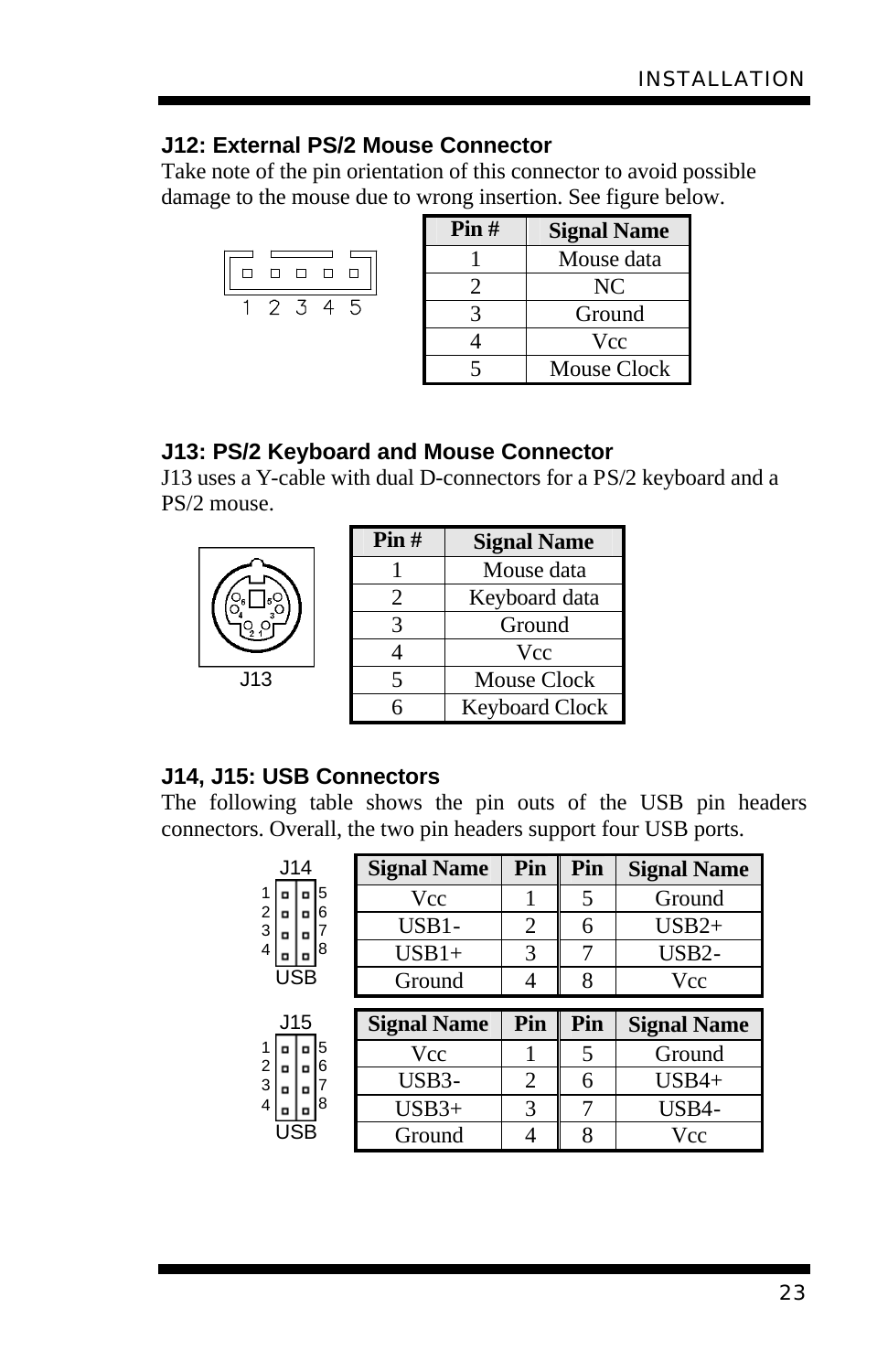# **J16: Primary RJ45 Connector for onboard LAN**

J16 is the primary RJ-45 connectors respectively. The figure below shows the pin out assignments of the connector and its corresponding input jack.



# **J17: MicroPCI Connector**

The MicroPCI connector provides interface to optional MicroPCI cards with various functions such as VGA, LAN, VGA/LAN, dual LAN, SCSI and IEEE 1394.

## **J18: VGA CRT Connector**

¢

The pin assignments of the J18 VGA CRT connector are as follows:

|    | <b>Signal Name</b> | $\text{Pin}$ | Pin | <b>Signal Name</b> |
|----|--------------------|--------------|-----|--------------------|
|    | Red                |              | 2   | Green              |
|    | Blue               | 3            |     | N.C.               |
|    | <b>GND</b>         | 5            | 6   | <b>GND</b>         |
|    | <b>GND</b>         |              | 8   | <b>GND</b>         |
| 18 | N.C.               | 9            | 10  | <b>GND</b>         |
|    | N.C.               | 11           | 12  | N.C.               |
|    | <b>HSYNC</b>       | 13           | 14  | <b>VSYNC</b>       |
|    | NC                 | 15           |     |                    |

# **J24: Secondary RJ-45 Connector for MicroPCI LAN**

J24 is secondary RJ-45 connectors respectively. The J24 secondary RJ-45 connector is used in conjunction with a secondary Ethernet provided through a MicroPCI Ethernet card. The figure below shows the pin out assignments of the connector and its corresponding input jack.

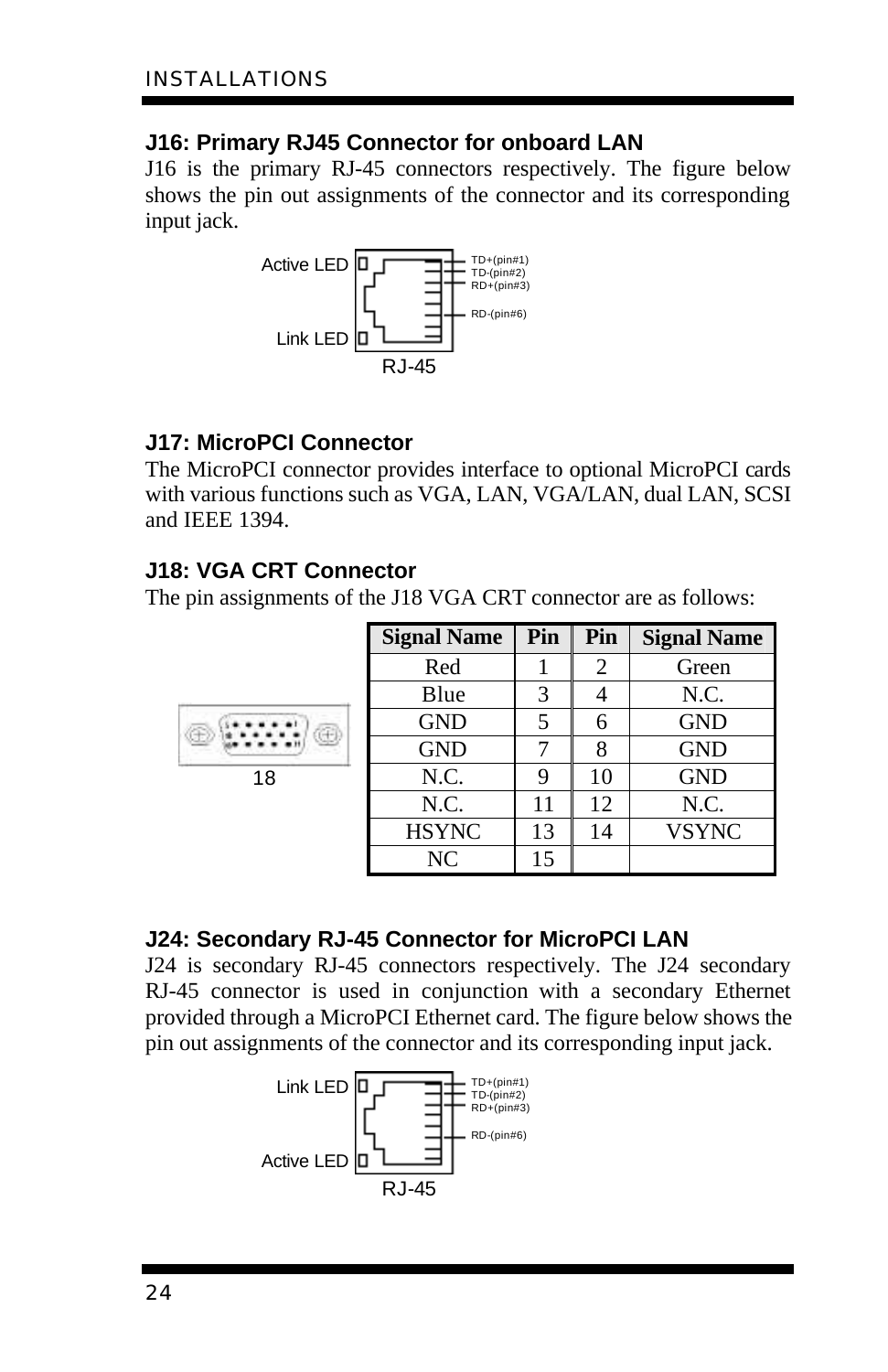# **BIOS Setup**

This chapter describes the different settings available in the Award BIOS that comes with the CPU card. The topics covered in this chapter are as follows: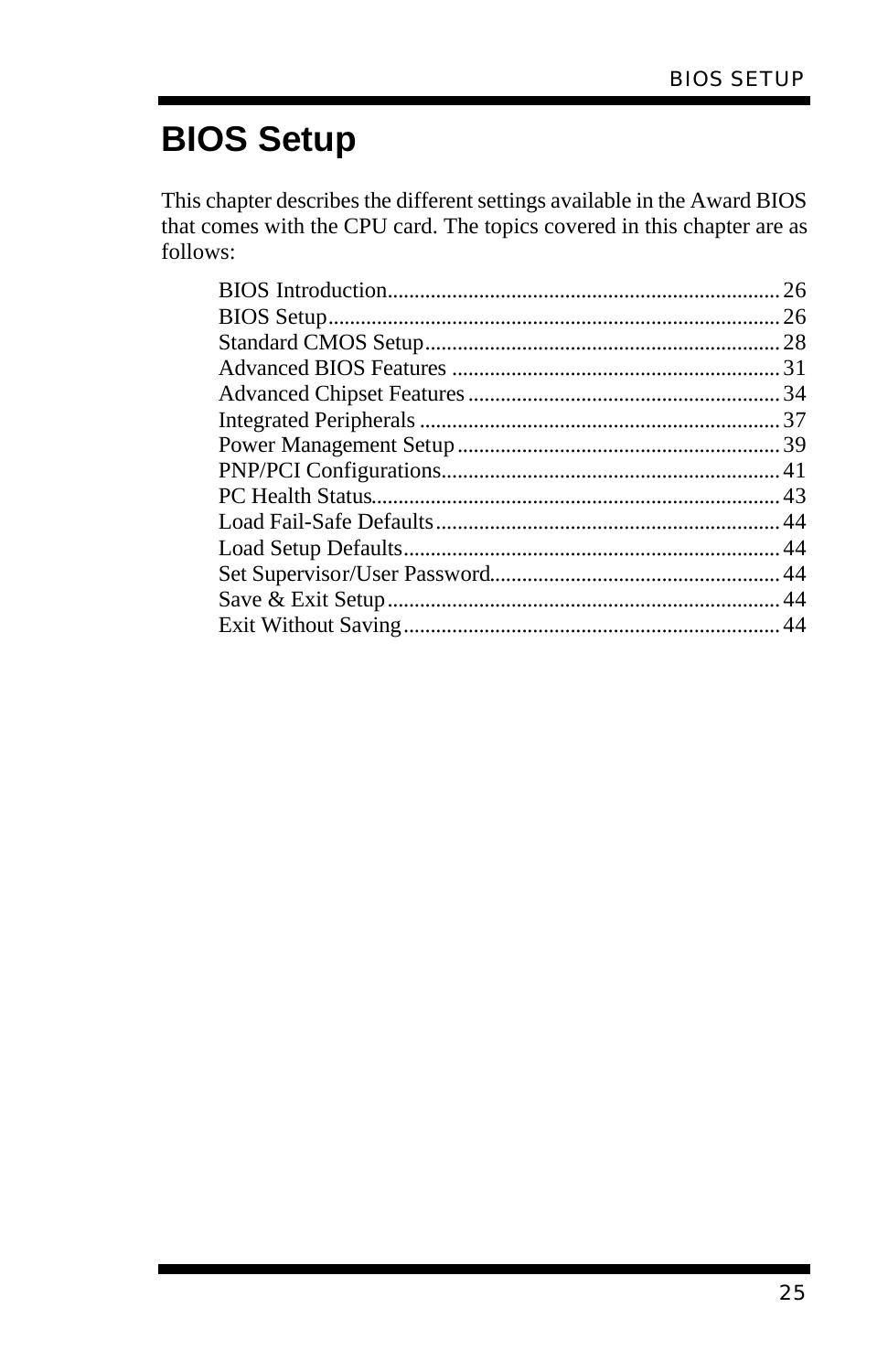# **BIOS Introduction**

The Award BIOS (Basic Input/Output System) installed in your computer system's ROM supports Intel Pentium II/III processors. The BIOS provides critical low-level support for a standard device such as disk drives, serial ports and parallel ports. It also adds virus and password protection as well as special support for detailed fine-tuning of the chipset controlling the entire system.

# **BIOS Setup**

The Award BIOS provides a Setup utility program for specifying the system configurations and settings. The BIOS ROM of the system stores the Setup utility. When you turn on the computer, the Award BIOS is immediately activated. Pressing the <Del> key immediately allows you to enter the Setup utility. If you are a little bit late pressing the <Del> key, POST (Power On Self Test) will continue with its test routines, thus preventing you from invoking the Setup. If you still wish to enter Setup, restart the system by pressing the "Reset" button or simultaneously pressing the <Ctrl>, <Alt> and <Delete> keys. You can also restart by turning the system Off and back On again. The following message will appear on the screen:

Press <DEL> to Enter Setup

In general, you press the arrow keys to highlight items, <Enter> to select, the <PgUp> and <PgDn> keys to change entries, <F1> for help and <Esc> to quit.

When you enter the Setup utility, the Main Menu screen will appear on the screen. The Main Menu allows you to select from various setup functions and exit choices.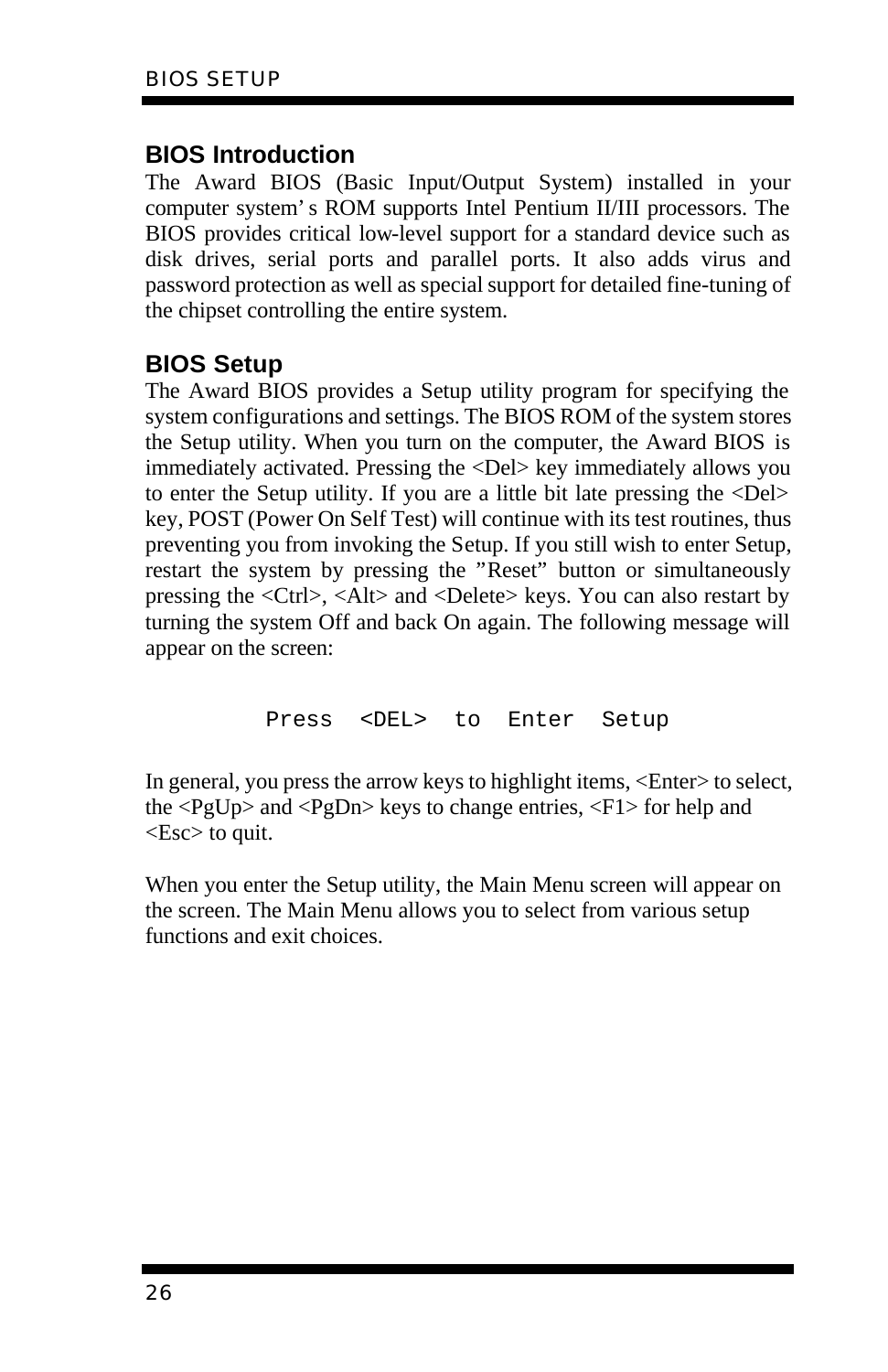| $C_{\text{NLOO}}$ detap builty $C_{\text{C}}$ copyright $C_{\text{NLOO}}$ and $C_{\text{NLOO}}$ and $C_{\text{NLOO}}$ |                                                      |  |
|-----------------------------------------------------------------------------------------------------------------------|------------------------------------------------------|--|
| <b>Standard CMOS Features</b>                                                                                         | Frequency/Voltage Control                            |  |
| Advanced BIOS Features                                                                                                | Load Fail Safe Defaults                              |  |
| <b>Advanced Chipset Features</b>                                                                                      | <b>Load Optimized Defaults</b>                       |  |
| <b>Integrated Peripherals</b>                                                                                         | Set Supervisor Password                              |  |
| Power Management Setup                                                                                                | Set User Password                                    |  |
| PnP/PCI Configurations                                                                                                | Save & Exit Setup                                    |  |
| <b>PC Health Status</b>                                                                                               | <b>Exit Without Saving</b>                           |  |
| ESC: Quit                                                                                                             | $\uparrow \psi \rightarrow \leftarrow$ : Select Item |  |
| F10 : Save & Exit Setup                                                                                               |                                                      |  |
| Time, Date, Hard Disk Type                                                                                            |                                                      |  |

CMOS Setup Utility – Copyright © 1984-2000 Award Software

The section below the setup items of the Main Menu displays the control keys for this menu. At the bottom of the Main Menu just below the control keys section, there is another section which displays information on the currently highlighted item in the list.

- *Note: If the system cannot boot after making and saving system changes with Setup, the Award BIOS supports an override to the CMOS settings that resets your system to its default.*
- *Warning: It is strongly recommended that you avoid making any changes to the chipset defaults. These defaults have been carefully chosen by both Award and your system manufacturer to provide the absolute maximum performance and reliability. Changing the defaults could cause the system to become unstable and crash in some cases.*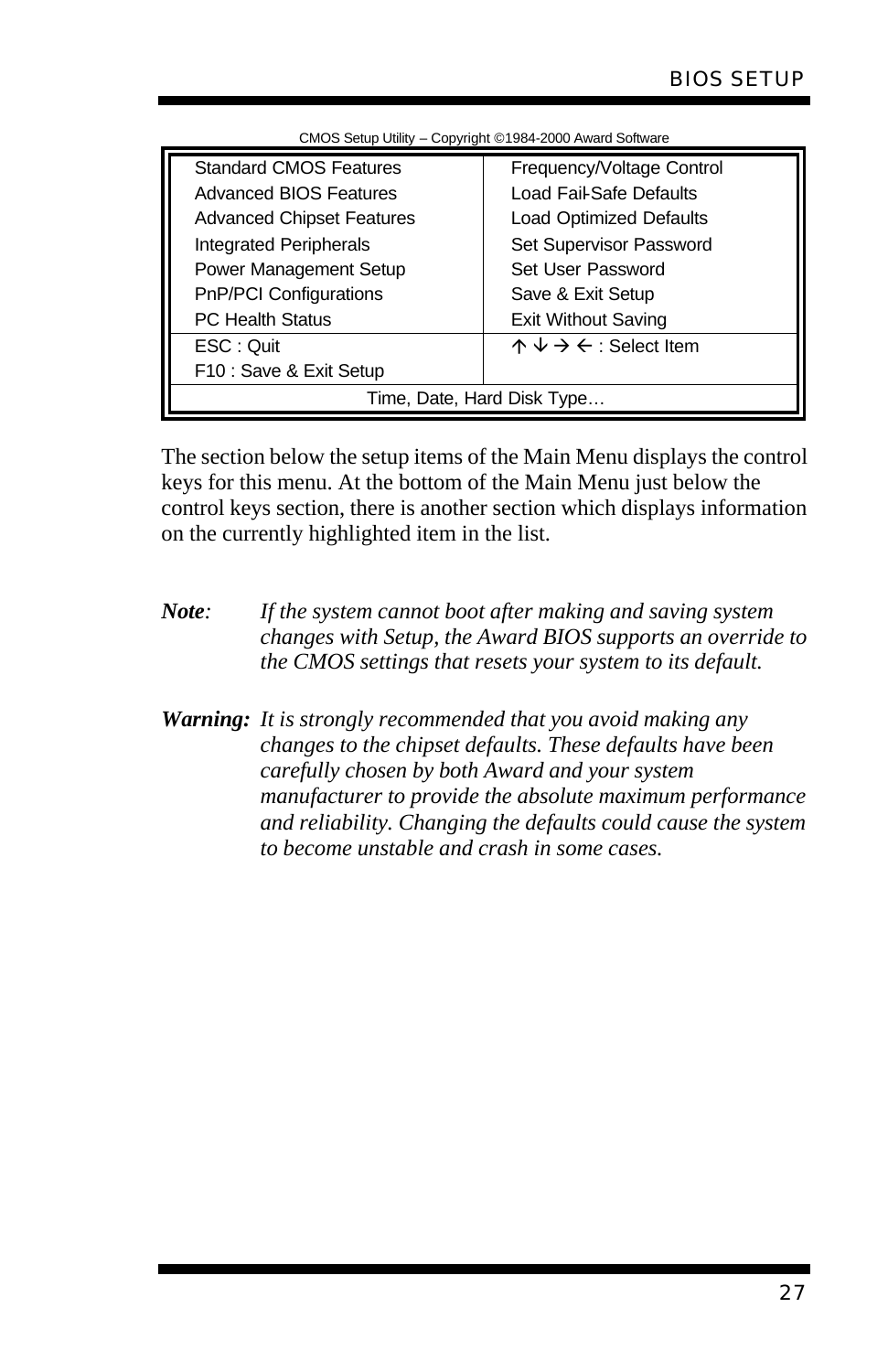# **Standard CMOS Setup**

"Standard CMOS Setup" choice allows you to record some basic hardware configurations in your computer system and set the system clock and error handling. If the CPU card is already installed in a working system, you will not need to select this option. You will need to run the Standard CMOS option, however, if you change your system hardware configurations, the onboard battery fails, or the configuration stored in the CMOS memory was lost or damaged.

| Date (mm:dd:yy)             | Tue, Mar 26 2000     | Item Help              |
|-----------------------------|----------------------|------------------------|
| Time (hh:mm:ss)             | 00:00:00             | Menu Level             |
|                             |                      |                        |
| <b>IDE Primary Master</b>   | Press Enter 13020 MB | Change the day, month, |
| <b>IDE Primary Slave</b>    | Press Enter None     | Year and century       |
| <b>IDE Secondary Master</b> | Press Enter None     |                        |
| <b>IDE Secondary Slave</b>  | Press Enter None     |                        |
|                             |                      |                        |
| Drive A                     | 1.44M, 3.5 in.       |                        |
| Drive B                     | None                 |                        |
|                             |                      |                        |
| Video                       | <b>EGANGA</b>        |                        |
| Halt On                     | All Errors           |                        |
|                             |                      |                        |
| <b>Base Memory</b>          | 640K                 |                        |
| <b>Extended Memory</b>      | 129024K              |                        |
| <b>Total Memory</b>         | 130048K              |                        |

| CMOS Setup Utility - Copyright ©1984-2000 Award Software |
|----------------------------------------------------------|
| <b>Standard CMOS Features</b>                            |

At the bottom of the menu are the control keys for use on this menu. If you need any help in each item field, you can press the <F1> key. It will display the relevant information to help you. The memory display at the lower right-hand side of the menu is read-only. It will adjust automatically according to the memory changed. The following describes each item of this menu.

## **Date**

The date format is:

| <b>Sun to Sat</b> |
|-------------------|
| 1 to 12           |
| 1 to 31           |
| 1994 to 2079      |
|                   |

To set the date, highlight the "Date" field and use the PageUp/ PageDown or +/- keys to set the current time.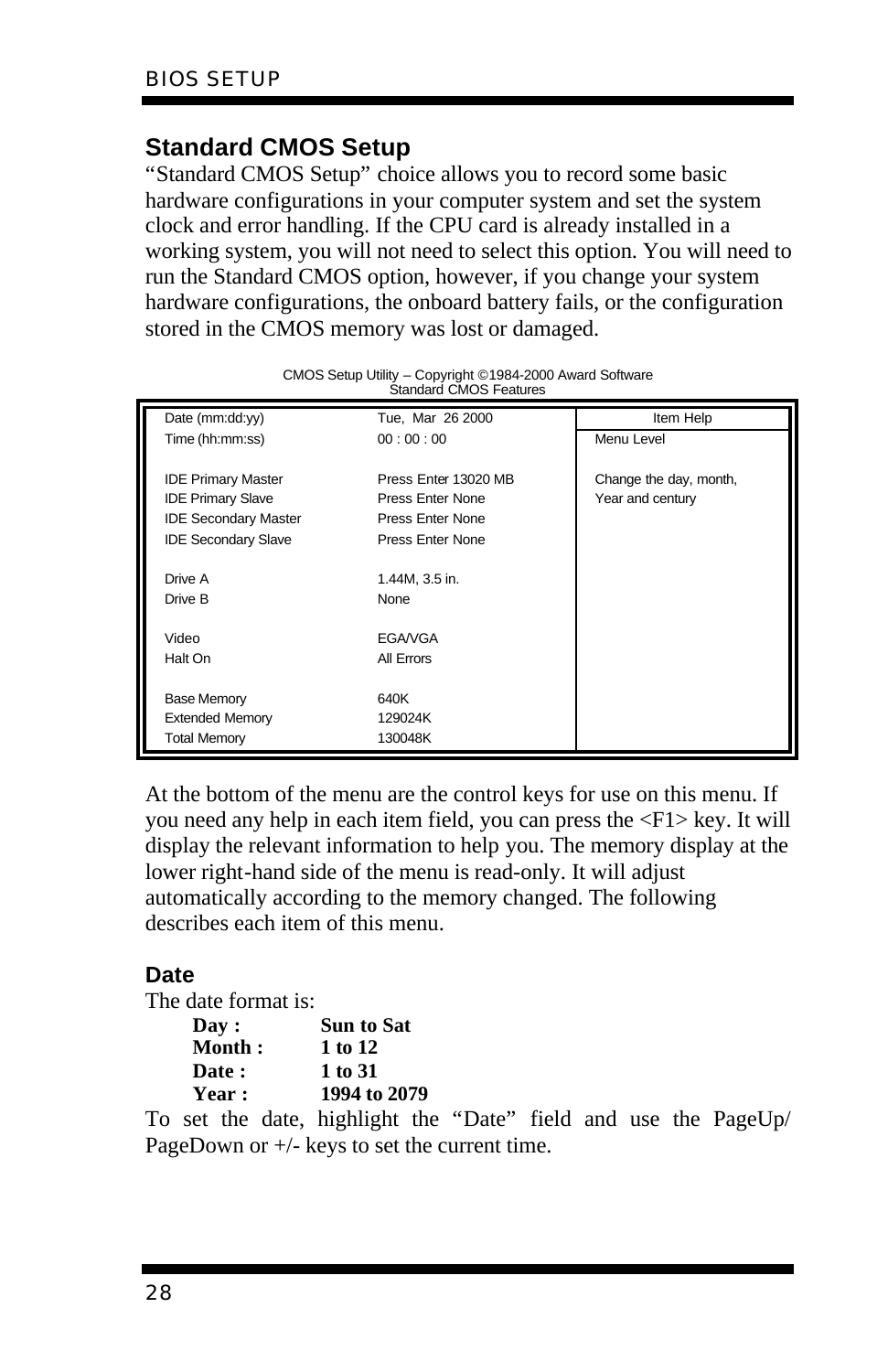## **Time**

| The time format is: | Hour :   | $00$ to 23 |
|---------------------|----------|------------|
|                     | Minute : | 00 to 59   |
|                     | Second : | $00$ to 59 |

To set the time, highlight the "Time" field and use the <PgUp>/ <PgDn> or +/- keys to set the current time.

# **IDE Primary HDDs / IDE Secondary HDDs**

The onboard PCI IDE connectors provide Primary and Secondary channels for connecting up to four IDE hard disks or other IDE devices. Each channel can support up to two hard disks; the first is the "Master" and the second is the "Slave".

Press <Enter> to configure the hard disk. The selections include Auto, Manual, and None. Select 'Manual' to define the drive information manually. You will be asked to enter the following items.

| CYLS:           | Number of cylinders        |
|-----------------|----------------------------|
| <b>HEAD</b> :   | Number of read/write heads |
| <b>PRECOMP:</b> | Write precompensation      |
| LANDZ:          | Landing zone               |
| <b>SECTOR:</b>  | Number of sectors          |

The Access Mode selections are as follows:

Auto Normal (HD < 528MB) Large (for MS-DOS only) LBA (HD > 528MB and supports) Logical Block Addressing)

## **Drive A / Drive B**

These fields identify the types of floppy disk drive A or drive B that has been installed in the computer. The available specifications are:

| 360KB                 | 1.2MB 720KB | 1.44MB 2.88MB |           |
|-----------------------|-------------|---------------|-----------|
| $5.25$ in. $5.25$ in. | $3.5$ in.   | $3.5$ in.     | $3.5$ in. |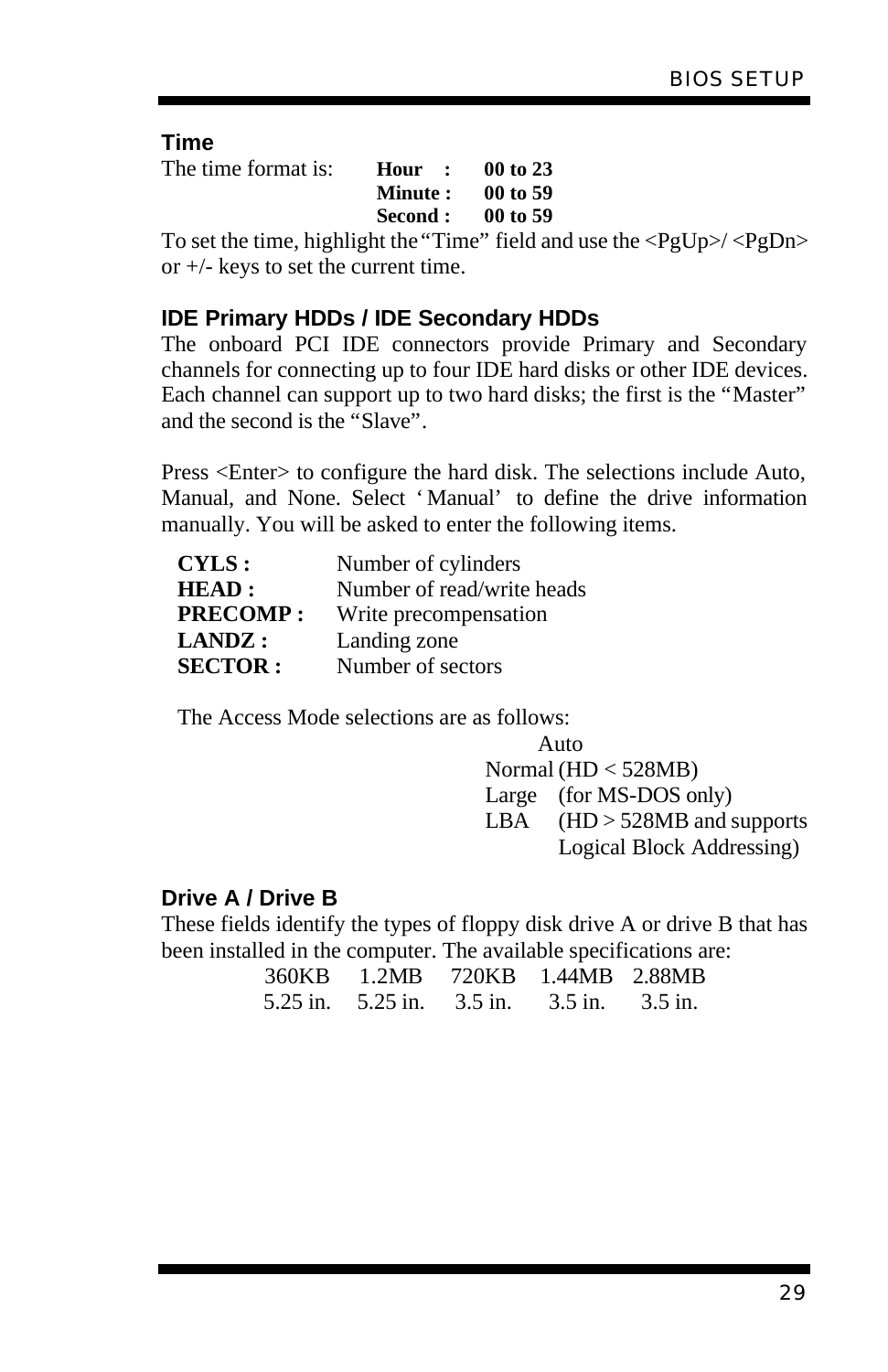# **Video**

This field selects the type of video display card installed in your system. You can choose the following video display cards:

| EGA/VGA     | For EGA, VGA, SEGA, SVGA           |  |
|-------------|------------------------------------|--|
|             | or PGA monitor adapters. (default) |  |
| CGA40       | Power up in 40 column mode.        |  |
| CGA 80      | Power up in 80 column mode.        |  |
| <b>MONO</b> | For Hercules or MDA adapters.      |  |

## **Halt On**

This field determines whether or not the system will halt if an error is detected during power up.

| No errors         | The system boot will not be halted for any error  |  |
|-------------------|---------------------------------------------------|--|
|                   | that may be detected.                             |  |
| All errors        | Whenever the BIOS detects a non-fatal error,      |  |
|                   | the system will stop and you will be prompted.    |  |
| All, But Keyboard | The system boot will not be halted for a          |  |
|                   | keyboard error; it will stop for all other errors |  |
| All, But Diskette | The system boot will not be halted for a disk     |  |
|                   | error; it will stop for all other errors.         |  |
| All, But Disk/Key | The system boot will not be halted for a key-     |  |
|                   | board or disk error; it will stop for all others. |  |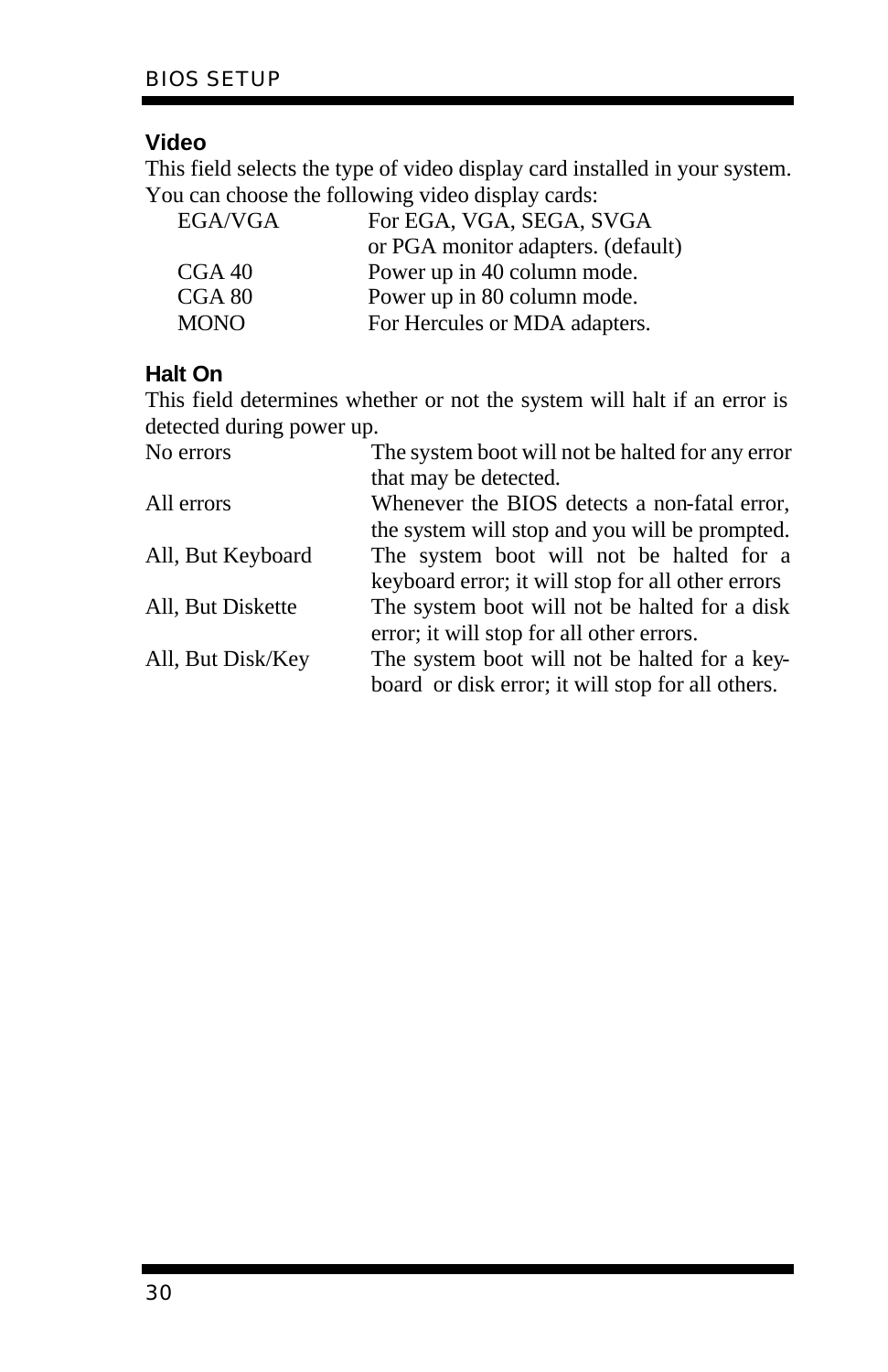# **Advanced BIOS Features**

This section allows you to configure and improve your system and allows you to set up some system features according to your preference.

| Virus Warning                 | <b>Disabled</b> | <b>ITEM HELP</b>                           |
|-------------------------------|-----------------|--------------------------------------------|
| CPU Internal Cache            | Enabled         | Menu Level                                 |
| <b>External Cache</b>         | Enabled         |                                            |
| CPU L2 Cache ECC Checking     | Enabled         | Allows you choose                          |
| Processor Number Feature      | Enabled         | the VIRUS warning                          |
| Quick Power On Self Test      | Enabled         | feature for IDE Hard                       |
| <b>First Boot Device</b>      | Floppy          | Disk boot sector                           |
| Second Boot Device            | $HDD-0$         | protection. If this<br>function is enabled |
| <b>Third Boot Device</b>      | CDROM           | and someone                                |
| <b>Boot Other Device</b>      | Enabled         | attempt to write data                      |
| Swap Floppy Drive             | Disabled        | into this area, BIOS                       |
| Boot Up Floppy Seek           | Disabled        | will show a warning                        |
| Boot Up Numlock Status        | On.             | message on screen                          |
| Gate A20 Option               | Fast            | and alarm beep                             |
| <b>Typematic Rate Setting</b> | Disabled        |                                            |
| Typematic Rate (chars/Sec)    | 6               |                                            |
| Typematic Delay (Msec)        | 250             |                                            |
| Security Option               | Setup           |                                            |
| OS Select For DRAM>64MB       | Non-OS2         |                                            |
| Report No FDD For WIN 95      | <b>No</b>       |                                            |
| Video BIOS Shadow             | Enabled         |                                            |
| C8000-CBFFF Shadow            | Disabled        |                                            |
| CC000-CFFFF Shadow            | Disabled        |                                            |
| D0000-D3FFF Shadow            | Disabled        |                                            |
| D4000-D7FFF Shadow            | Disabled        |                                            |
| D8000-DBFFF Shadow            | Disabled        |                                            |
| DC000-DFFF Shadow             | Disabled        |                                            |
| Small Logo (EPA) Show         | Enabled         |                                            |

CMOS Setup Utility – Copyright © 1984-2000 Award Software Advanced BIOS Features

# **Virus Warning**

This item protects the boot sector and partition table of your hard disk against accidental modifications. If an attempt is made, the BIOS will halt the system and display a warning message. If this occurs, you can either allow the operation to continue or run an anti-virus program to locate and remove the problem.

## **CPU Internal Cache / External Cache**

Cache memory is additional memory that is much faster than conventional DRAM (system memory). CPUs from 486-type on up contain internal cache memory, and most, but not all, modern PCs have additional (external) cache memory. When the CPU requests data, the system transfers the requested data from the main DRAM into cache memory, for even faster access by the CPU. These items allow you to enable (speed up memory access) or disable the cache function. By default, these items are *Enabled*.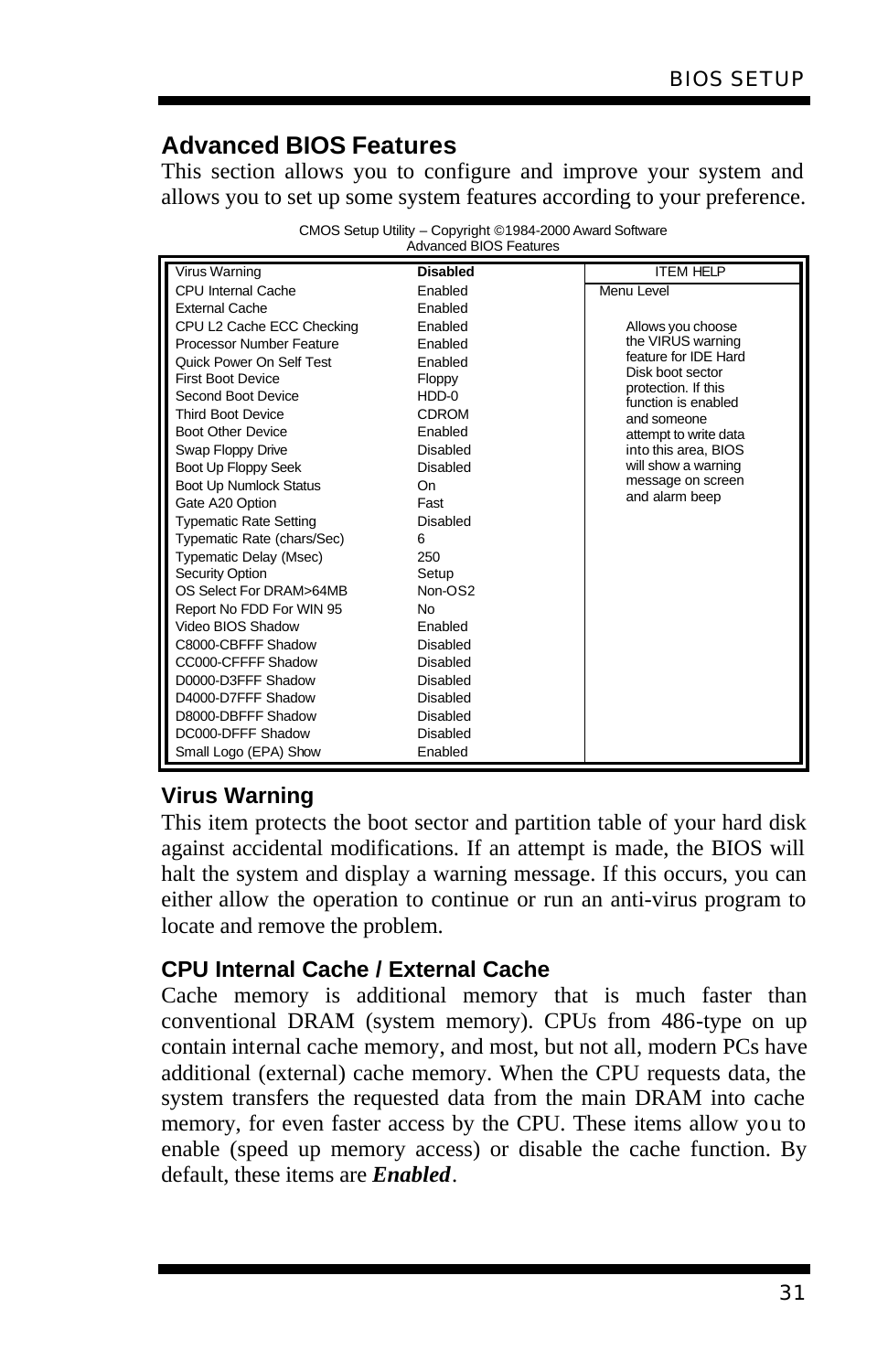# **CPU L2 Cache ECC Checking**

This field enables or disables the ECC (Error Correction Checking) checking of the CPU level-2 cache. The default setting is *Enabled*.

## **Processor Number Feature**

When enabled, this feature allows external systems to detect the processor number/type of the CPU.

# **Quick Power On Self Test**

When enabled, this field speeds up the Power On Self Test (POST) after the system is turned on. If it is set to *Enabled*, BIOS will skip some items.

## **First/Second/Third Boot Device**

These fields determine the drive that the system searches first for an operating system. The options available include *Floppy*, *LS/ZIP*, *HDD-0*, *SCSI*, *CDROM*, *HDD-1*, *HDD-2*, *HDD-3*, *LAN* and *Disable*.

## **Boot Other Device**

These fields allow the system to search for an operating system from other devices other than the ones selected in the First/Second/Third Boot Device.

# **Swap Floppy Drive**

This item allows you to determine whether or not to enable Swap Floppy Drive. When enabled, the BIOS swaps floppy drive assignments so that Drive A becomes Drive B, and Drive B becomes Drive A. By default, this field is set to *Disabled.*

## **Boot Up Floppy Seek**

When enabled, the BIOS will seek whether or not the floppy drive installed has 40 or 80 tracks. 360K type has 40 tracks while 760K, 1.2M and 1.44M all have 80 tracks.

## **Boot Up NumLock Status**

This allows you to activate the NumLock function after you power up the system.

# **Gate A20 Option**

This field allows you to select how Gate A20 is worked. Gate A20 is a device used to address memory above 1 MB.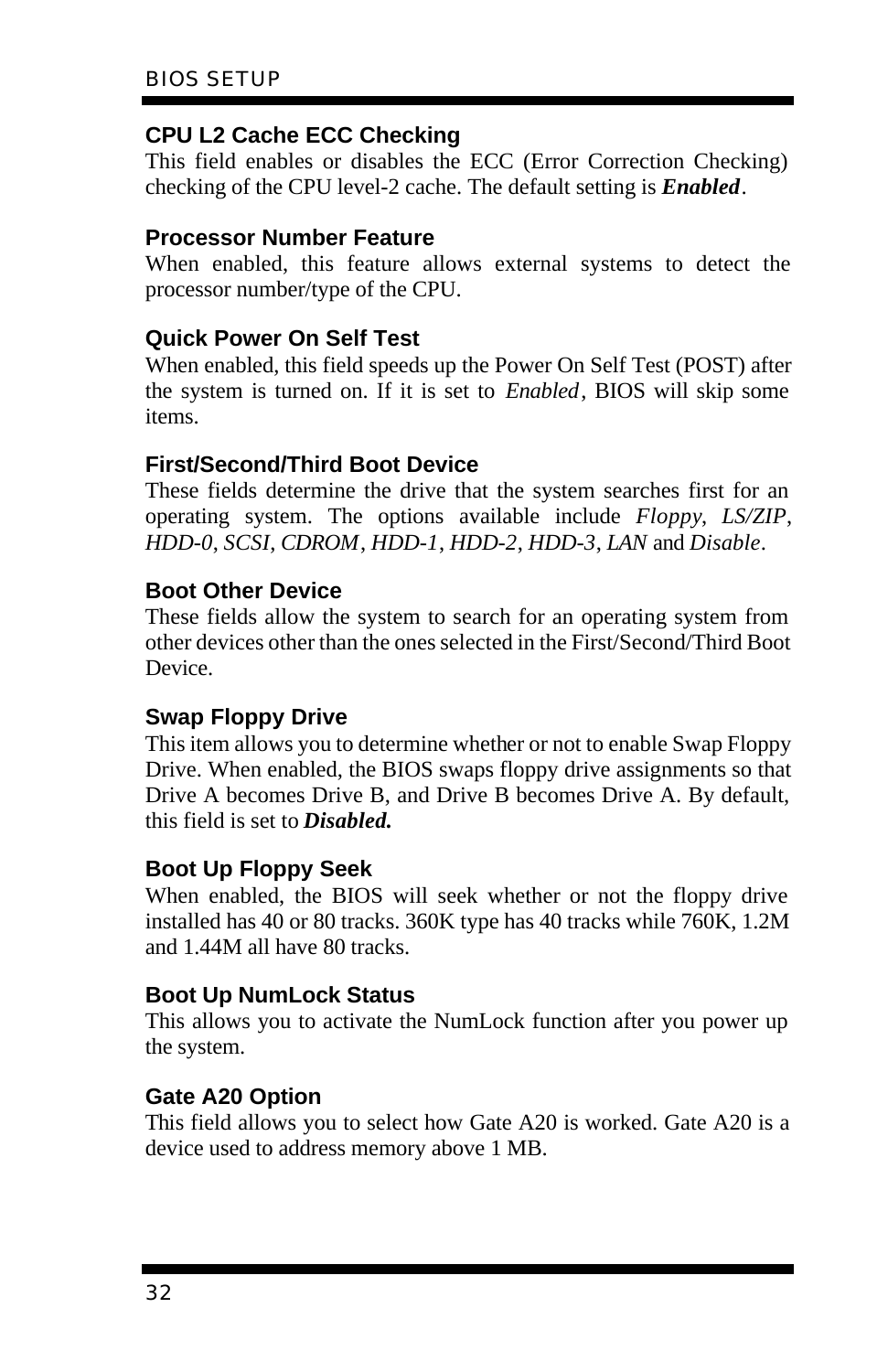## **Typematic Rate Setting**

When disabled, continually holding down a key on your keyboard will generate only one instance. When enabled, you can set the two typematic controls listed next. By default, this field is set to *Disabled.* 

# **Typematic Rate (Chars/Sec)**

When the typematic rate is enabled, the system registers repeated keystrokes speeds. Settings are from 6 to 30 characters per second.

## **Typematic Delay (Msec)**

When the typematic rate is enabled, this item allows you to set the time interval for displaying the first and second characters. By default, this item is set to *250msec.*

## **Security Option**

This field allows you to limit access to the System and Setup. The default value is *Setup*. When you select *System,* the system prompts for the User Password every time you boot up. When you select *Setup,* the system always boots up and prompts for the Supervisor Password only when the Setup utility is called up.

# **OS Select for DRAM > 64MB**

This option allows the system to access greater than 64MB of DRAM memory when used with OS/2 that depends on certain BIOS calls to access memory. The default setting is *Non-OS/2*.

## **Video BIOS Shadow**

This item allows you to change the Video BIOS location from ROM to RAM. Video Shadow will increase the video speed.

## **C8000 - CBFFF Shadow/DC000 - DFFFF Shadow**

Shadowing a ROM reduces the memory available between 640KB to 1024KB. These fields determine whether or not optional ROM will be copied to RAM.

# **Small Logo (EPA) Show**

This field enables the showing of the EPA logo located at the upper right of the screen during boot up.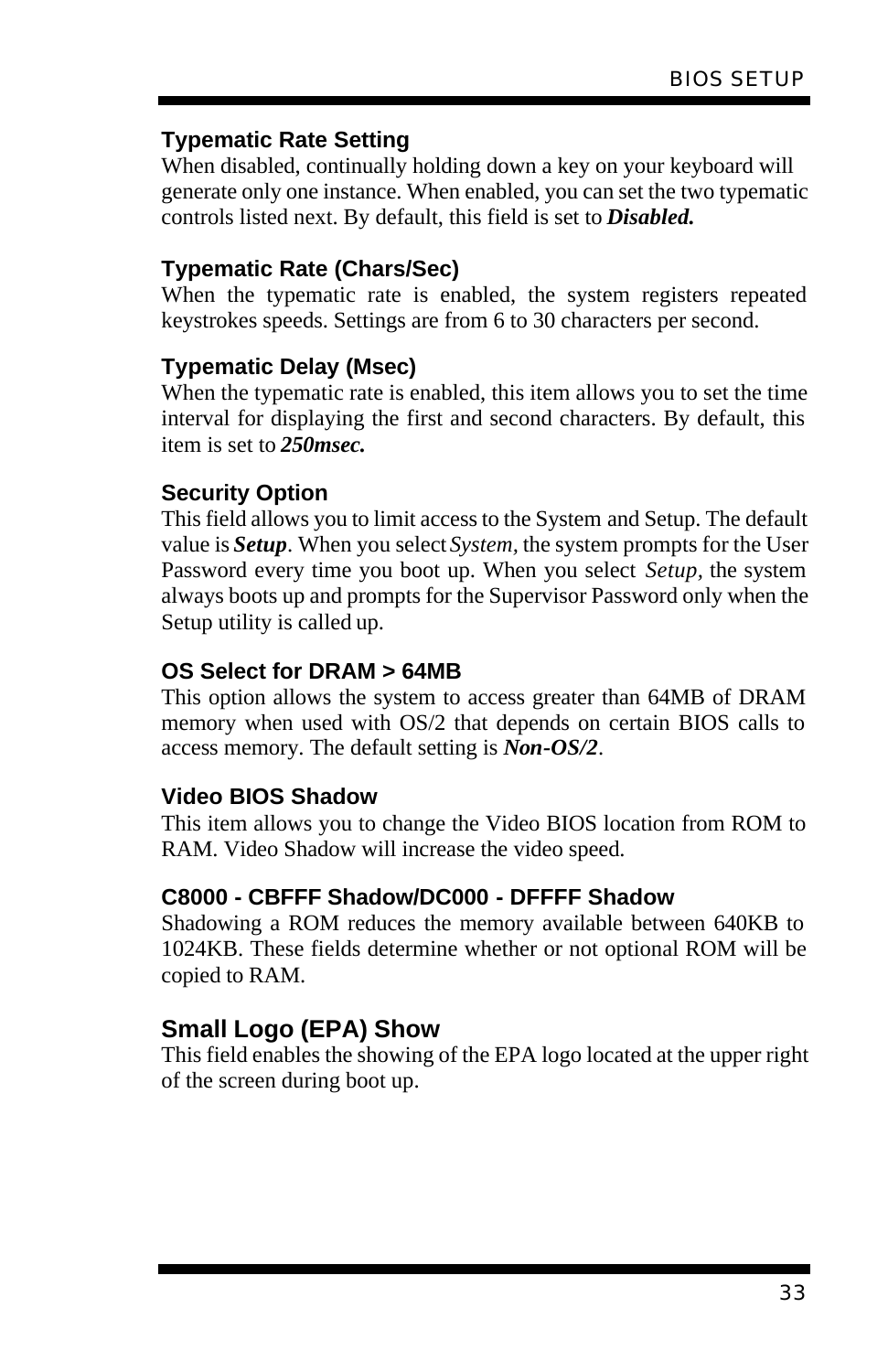# **Advanced Chipset Features**

This Setup menu controls the configuration of the chipset.

| <b>DRAM Clock</b>           | Host CLK        | <b>ITEM HELP</b> |
|-----------------------------|-----------------|------------------|
| DRAM Timing By SPD          | Disabled        | Menu Level       |
| <b>SDRAM Cycle Length</b>   | 3               |                  |
| Bank Interleave             | Disabled        |                  |
| Memory Hole                 | Disabled        |                  |
| P2C/C2P Concurrency         | Enabled         |                  |
| Fast R-W Turn Around        | Enabled         |                  |
| System BIOS Cacheable       | Disabled        |                  |
| Video BIOS Cacheable        | Disabled        |                  |
| Frame Buffer Size           | 8M              |                  |
| <b>AGP Aperture Size</b>    | 64M             |                  |
| OnChip USB                  | Enabled         |                  |
| <b>USB Keyboard Support</b> | Disabled        |                  |
| OnChip Sound                | Enabled         |                  |
| CPU to PCI Write Buffer     | Enabled         |                  |
| PCI Dynamic Bursting        | Enabled         |                  |
| PCI Master 0 WS Write       | Enabled         |                  |
| PCI#2 Access #1 Retry       | Disabled        |                  |
| AGP Master 1 WS Write       | Disabled        |                  |
| AGP Master 1 WS Read        | <b>Disabled</b> |                  |

CMOS Setup Utility – Copyright © 1984-2000 Award Software Advanced Chipset Features

# **DRAM Clock**

This setting sets the DRAM clock frequency. The default sets it based on the Host CPU clock (front side bus).

# **DRAM Timing by SPD**

This field sets the DRAM Timing based on SPD. The default setting is *Disabled*.

# **SDRAM Cycle Length**

This feature is similar to SDRAM CAS Latency Time. It controls the time delay (in clock cycles - CLKs) that passes before the SDRAM starts to carry out a read command after receiving it. This also determines the number of CLKs for the completion of the first part of a burst transfer. Thus, the lower the cycle length, the faster the transaction. However, some SDRAM cannot handle the lower cycle length and may become unstable. So, set the SDRAM Cycle Length to 2 for optimal performance if possible but increase it to 3 if your system becomes unstable.

## **Bank Interleave**

This decides how multiple memory modules communicate. Enable or Disable this. It will only make a difference if you have more than one memory module.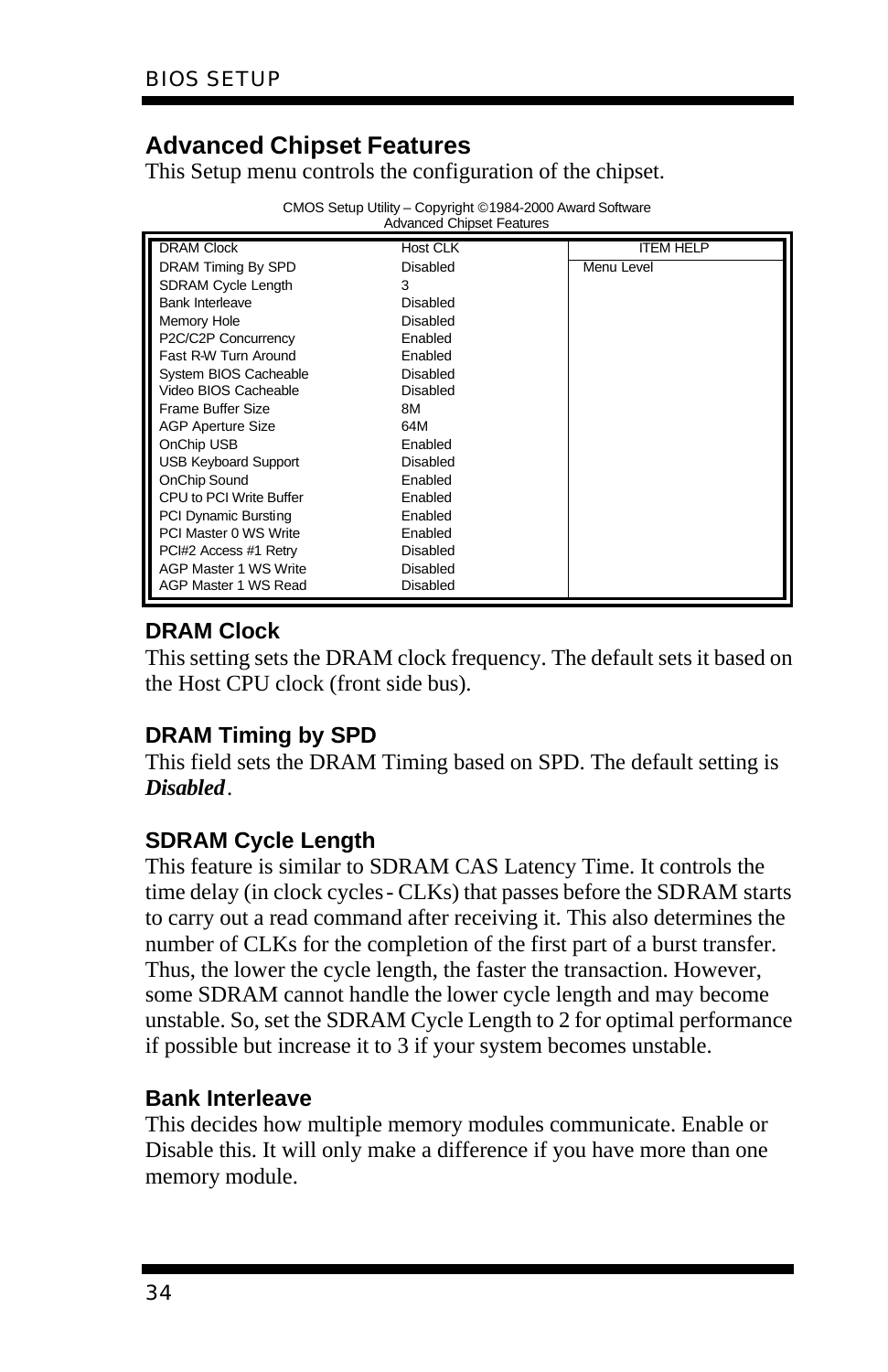#### **Memory Hole**

It is recommended to leave as disabled, although enabling 15M-16M can help with sound issues.

# **P2C / C2P Concurrency**

Set to Disabled for best performance. You may set this to Enabled if you want any sort of system stability.

#### **Fast R-W Turn Around**

Leave it as Enabled for 'faster' performance.

#### **System BIOS Cacheable**

The setting of *Enabled* allows caching of the system BIOS ROM at F000h-FFFFFh, resulting in better system performance. However, if any program writes to this memory area, a system error may result.

#### **Video BIOS Cacheable**

The Setting *Enabled* allows caching of the video BIOS ROM at C0000h-F7FFFh, resulting in better video performance. However, if any program writes to this memory area, a system error may result.

#### **Frame Buffer Size**

The default setting of the frame buffer size is 8M.

## **CPU Latency Timer**

The default setting for the CPU Latency Timer is *Enabled*.

# **AGP Aperture Size**

The field sets aperture size of the graphics. The aperture is a portion of the PCI memory address range dedicated for graphics memory address space. Host cycles that hit the aperture range are forwarded to the AGP without any translation. The default setting is *64M*.

## **OnChip USB**

The default setting of this filed is Enabled to enable the USB function on board.

## **OnChip Keyboard Support**

Enable this if you are using a USB keyboard.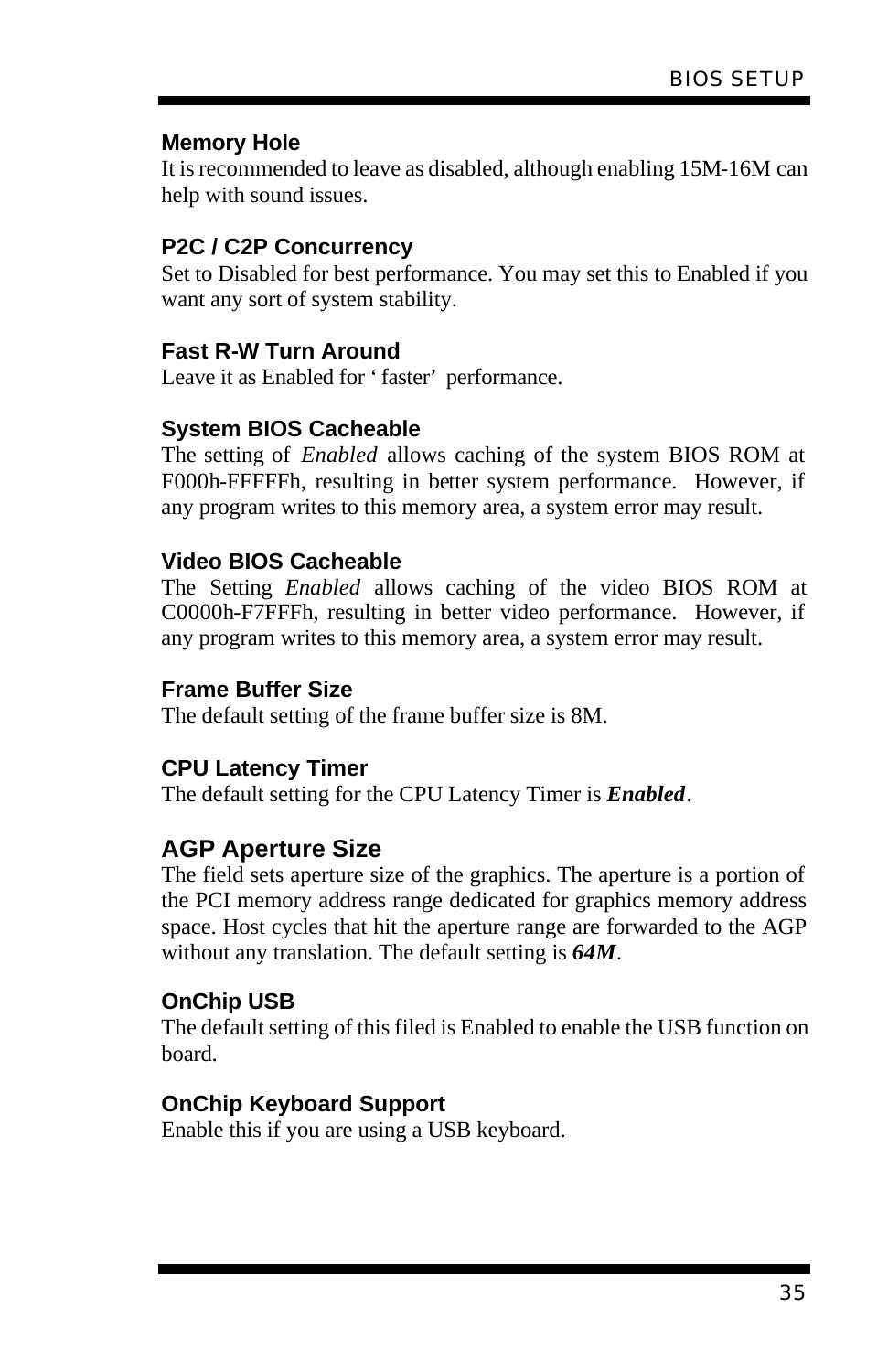# **OnChip Sound**

This field enables or disables the on board audio function.

# **CPU to PCI Write Buffer**

This controls the CPU write buffer to the PCI bus. If this buffer is disabled, the CPU writes directly to the PCI bus. The default setting is *Enabled*.

# **PCI Dynamic Bursting**

This option controls the PCI write buffer. If this is enabled, then every write transaction on the PCI bus goes straight to the write buffer. Burst transactions are then sent on their way as soon as there are enough to send in a single burst.

## **PCI Master 0 WS Write**

This function determines whether there's a delay before any writes to the PCI bus. If this is enabled, then writes to the PCI bus are executed immediately (with zero wait states), as soon as the PCI bus is ready to receive data. But if it is disabled, then every write transaction to the PCI bus is delayed by one wait state. It's recommended to enable this for faster PCI performance.

## **PCI#2 Access #1 Retry**

This BIOS feature is linked to the CPU to PCI Write Buffer. Normally, the CPU to PCI Write Buffer is enabled. All writes to the PCI bus are, as such, immediately written into the buffer, instead of the PCI bus. This frees up the CPU from waiting till the PCI bus is free. The data are then written to the PCI bus when the next PCI bus cycle starts.

There's a possibility that the buffer write to the PCI bus may fail. When that happens, this BIOS option determines if the buffer write should be reattempted or sent back for arbitration. If this BIOS option is enabled, then the buffer will attempt to write to the PCI bus until successful. If disabled, the buffer will flush its contents and register the transaction as failed. The CPU will have to write again to the write buffer.

## **AGP Master 1 WS Write/Read**

When enabled a single wait state is used when writing/reading to the AGP bus. When disabled a 2 wait state is used. For optimal performance set this to enabled. For improved stability set it to disabled.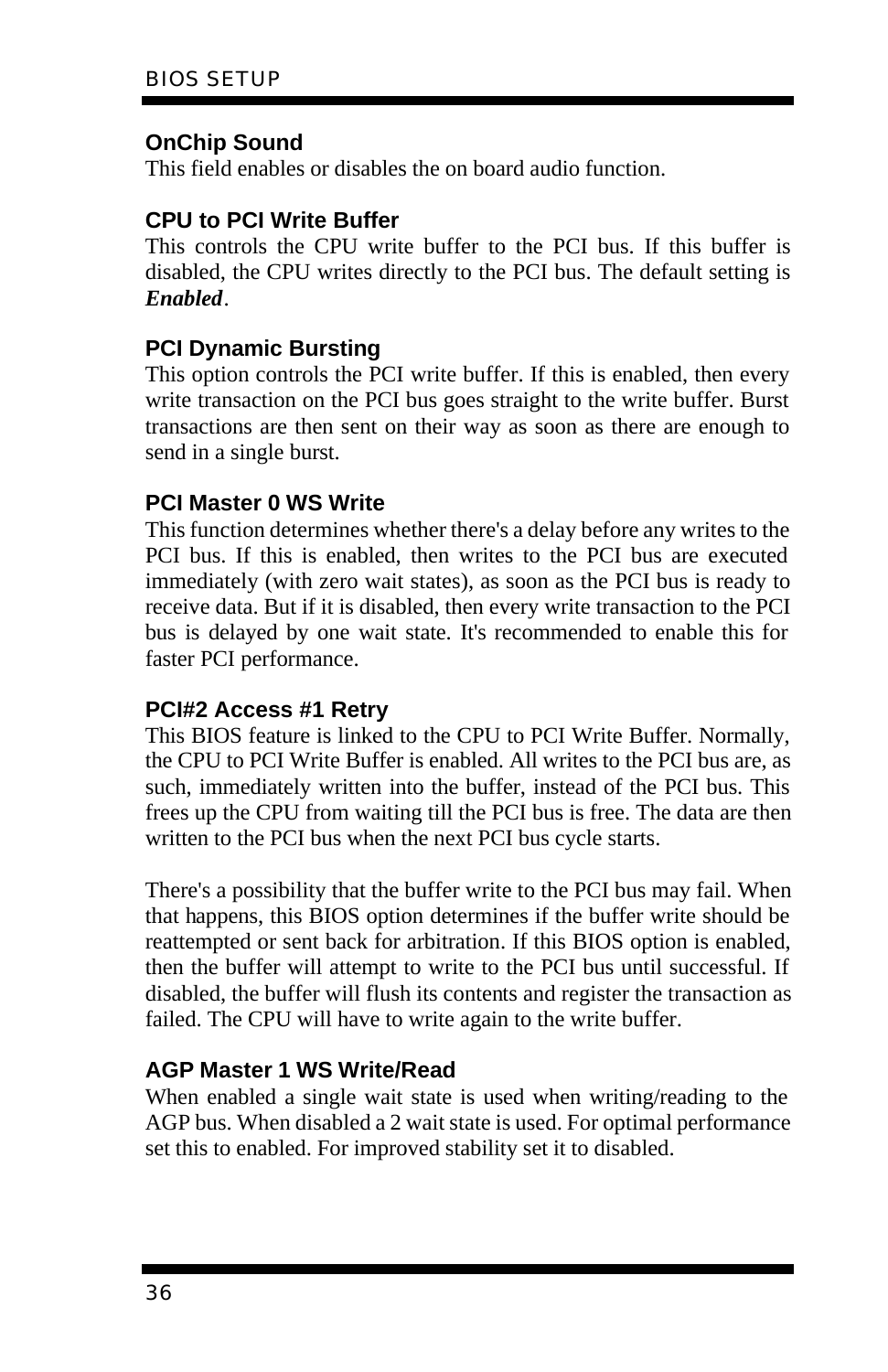# **Integrated Peripherals**

This section sets configurations for your hard disk and other integrated peripherals.

|                                  | <b>Integrated Peripherals</b> |                  |
|----------------------------------|-------------------------------|------------------|
| On-Chip IDE Channel 0            | Enabled                       | <b>ITEM HELP</b> |
| On-Chip IDE Channel 1            | Enabled                       | Menu Level       |
| <b>IDE Prefetch Mode</b>         | Disabled                      |                  |
| <b>IDE Primary Master PIO</b>    | Auto                          |                  |
| <b>IDE Primary Slave PIO</b>     | Auto                          |                  |
| <b>IDE Secondary Master PIO</b>  | Auto                          |                  |
| <b>IDE Secondary Slave PIO</b>   | Auto                          |                  |
| <b>IDE Primary Master UDMA</b>   | Auto                          |                  |
| <b>IDE Primary Slave UDMA</b>    | Auto                          |                  |
| <b>IDE Secondary Master UDMA</b> | Auto                          |                  |
| <b>IDE Secondary Slave UDMA</b>  | Auto                          |                  |
| Init Display First               | PCI Slot                      |                  |
| <b>IDE HDD Block Mode</b>        | Disabled                      |                  |
| Onboard FDD Controller           | Enabled                       |                  |
| <b>Onboard Serial Port 1</b>     | 3F8/IRQ4                      |                  |
| <b>Onboard Serial Port 2</b>     | 2F8/IRQ3                      |                  |
| <b>UART 2 Mode</b>               | Standard                      |                  |
| <b>UR2 Duplex Mode</b>           | Half                          |                  |
| <b>Onboard Parallel Port</b>     | 378/IRQ7                      |                  |
| Parallel Port Mode               | <b>SPP</b>                    |                  |
| Onboard Legacy Audio             | 3                             |                  |
| SB I/O Base Address              | 330                           |                  |
| <b>SB IRQ Select</b>             | 10                            |                  |
| <b>SB DMA Select</b>             |                               |                  |
| <b>MPU-401</b>                   |                               |                  |
| MPU-401 I/O Address              |                               |                  |

CMOS Setup Utility – Copyright © 1984-2000 Award Software

## **OnChip IDE Channel 0 / 1**

The integrated peripheral controller contains an IDE interface with support for two IDE channels. Select *Enabled* to activate each channel separately.

## **IDE Prefetch Mode**

These field enables/disables the prefetch buffers in the PCI IDE controller. The prefetch buffers are used as a temporary storage place as data is transferred from one location to another.

## **IDE Primary/Secondary Master/Slave PIO**

These fields allow your system hard disk controller to work faster. Rather than have the BIOS issue a series of commands that transfer to or from the disk drive, PIO (Programmed Input/Output) allows the BIOS to communicate with the controller and CPU directly.

The system supports five modes, numbered from 0 (default) to 4, which primarily differ in timing. When Auto is selected, the BIOS will select the best available mode.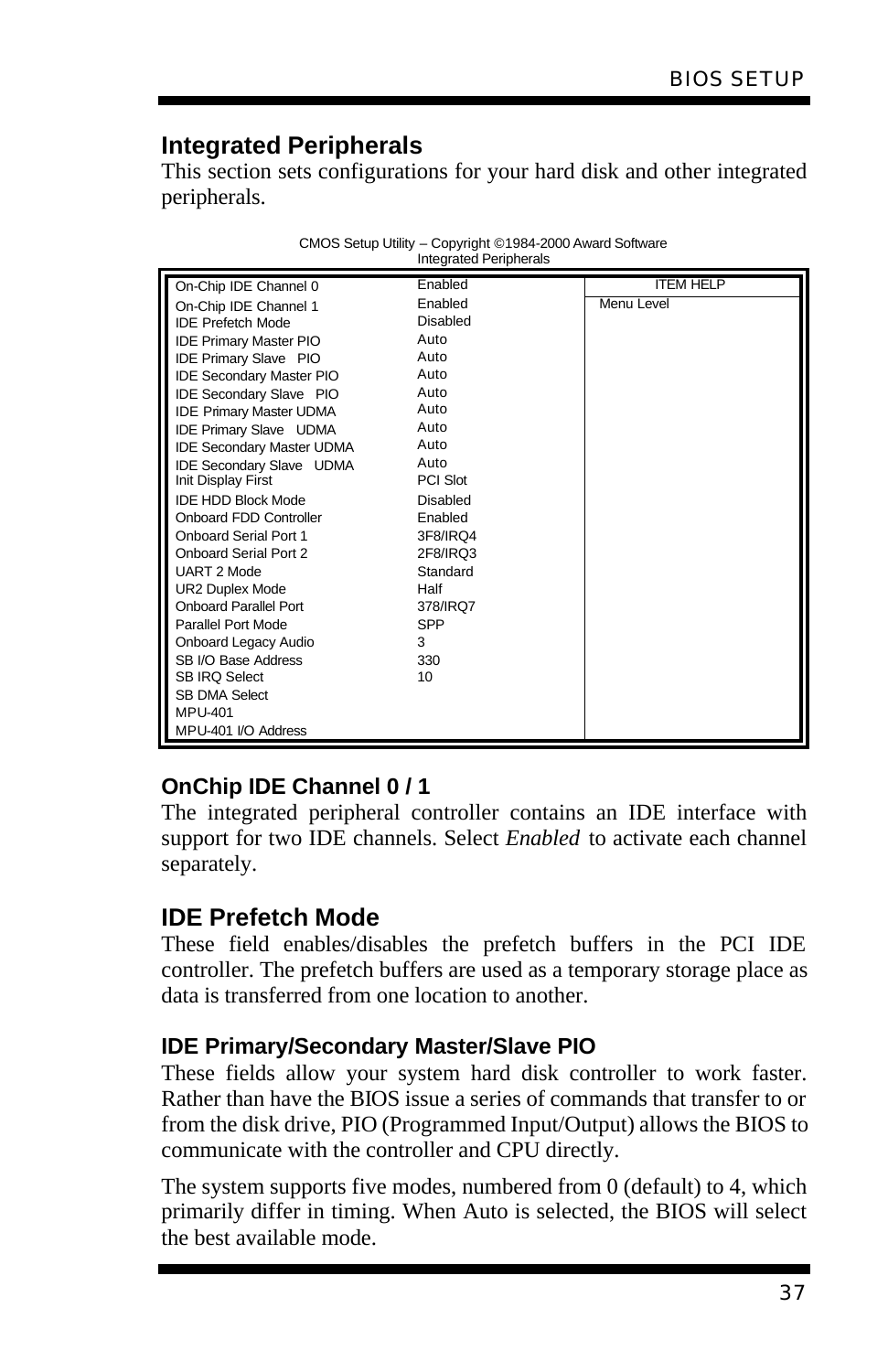#### **IDE Primary/Secondary Master/Slave UDMA**

These fields allow your system to improve disk I/O throughput to 33Mb/sec with the Ultra DMA/33 feature. The options are *Auto* and *Disabled*.

#### **Init Display First**

This field allows the system to initialize first the VGA card on chip or the display on the PCI Slot. By default, the *PCI Slot* VGA is initialized first.

#### **IDE HDD Block Mode**

This field allows your hard disk controller to use the fast block mode to transfer data to and from your hard disk drive.

#### **Onboard FDD Controller**

Select *Enabled* if your system has a floppy disk controller installed on the CPU card and you wish to use it. If you install an add-in FDC or the system has no floppy drive, select Disabled in this field. This option allows you to select the onboard FDD port.

#### **Onboard Serial/Parallel Port**

These fields allow you to select the onboard serial and parallel ports and their addresses. The default values for these ports are:

| Serial Port 1 | 3F8/IRO4 |
|---------------|----------|
| Serial Port 2 | 2F8/IRO3 |
| Parallel Port | 378/IRQ7 |

## **UART 2 Mode**

This item allows you to determine which Infra Red (IR) function of onboard I/O chip. The options are *Standard*, *IrDA*, and *ASKIR*.

## **Parallel Port Mode**

This field allows you to determine parallel port mode function.

- SPP Standard Printer Port
- EPP Enhanced Parallel Port
- ECP Extended Capabilities Port

## **Onboard Legacy Audio**

Enable or disable the on board legacy audio with this option.

## **Sound Blaster**

Enable or disable the sound blaster feature with this option.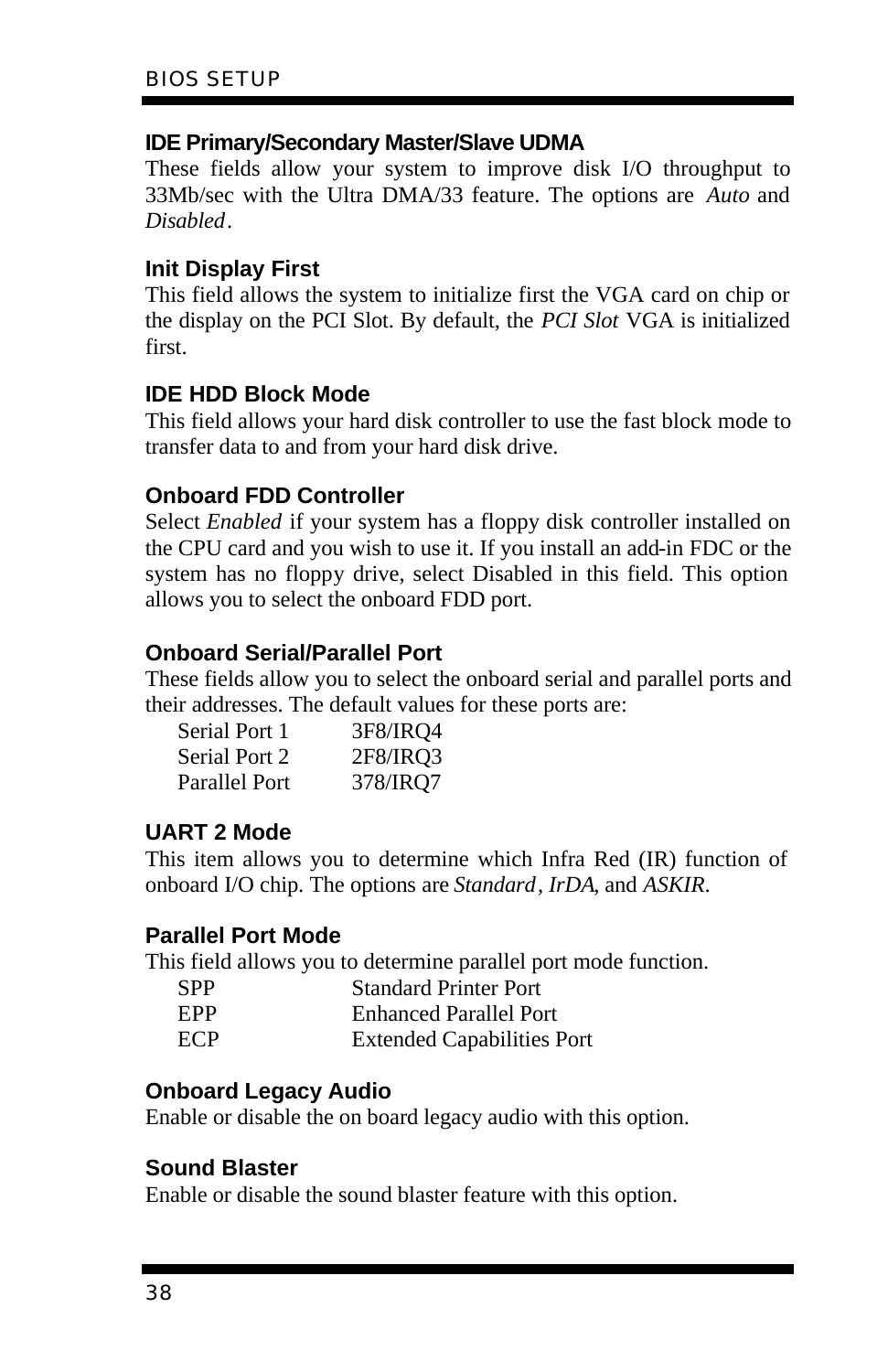# **Power Management Setup**

The Power Management Setup allows you to save energy of your system effectively.

| CMOS Setup Utility - Copyright ©1984-2002 Award Software |
|----------------------------------------------------------|
| Power Management Setup                                   |

| <b>ACPI Function</b> | Enabled            | <b>ITEM HELP</b> |
|----------------------|--------------------|------------------|
| Power Management     | <b>Press Enter</b> | Menu Level       |
| PM Control by APM    | Yes                |                  |
| Video Off Option     | Suspend ->Off      |                  |
| Video Off Method     | VH Sync + Blank    |                  |
| Modem Use IRQ        | <b>NA</b>          |                  |
| Soft-Off by PWRBTN   | Instant Off        |                  |
| Wake Up Events       | <b>Press Enter</b> |                  |
|                      |                    |                  |

# **ACPI Function**

Use this option to enable or disable the ACPI function

#### **Power Management**

This field allows you to select the type of power saving management modes. There are four selections for Power Management.

Min. Power Saving Minimum power management Max. Power Saving Maximum power management. User Define Each of the ranges is from 1 min. to 1hr. Except for HDD Power Down which ranges from 1 min. to 15 min. (Default)

Under this option, you can also configure other features such HDD Power Down, Doze Mode and Suspend Mode.

## **PM Control by APM**

If Advanced Power Management (APM) is installed on your system, selecting Yes gives better power savings.

## **Video Off Option**

This option decides when to shutdown video for power saving. You can select it as always on or turn off video when system enters suspend mode.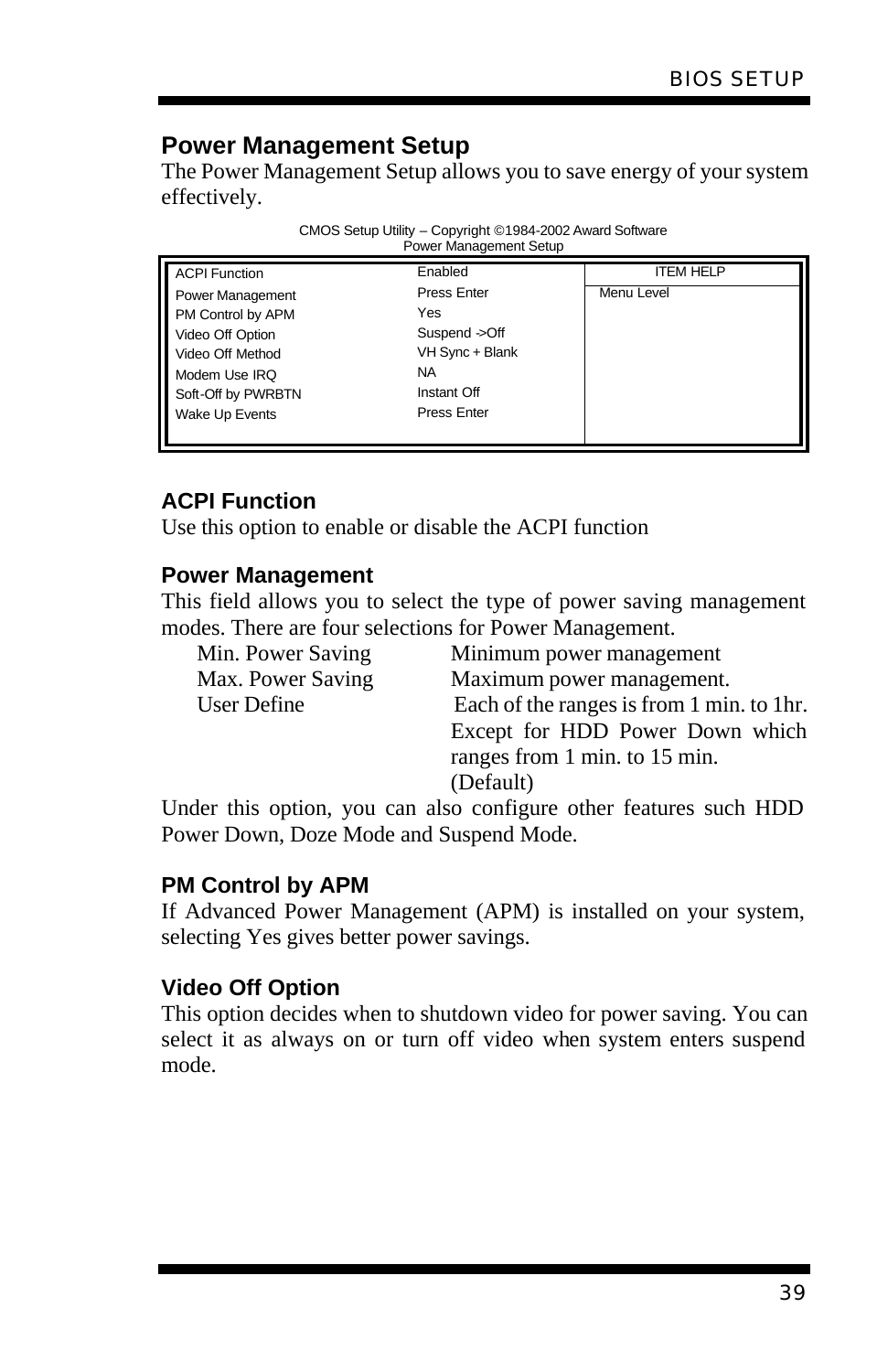#### **Video Off Method**

This field defines the Video Off features. There are three options. V/H SYNC + Blank Default setting, blank the screen and turn off vertical and horizontal scanning. DPMS Allows the BIOS to control the video display card if it supports the DPMS feature. Blank Screen This option only writes blanks to the video buffer.

# **Modem Use IRQ**

This field sets the IRQ used by the Modem. By default, the setting is *3*.

# **Soft-Off by PWRBTN**

This field defines the power-off mode when using an ATX power supply. The *Instant Off* mode allows powering off immediately upon pressing the power button. In the *Delay 4 Sec* mode, the system powers off when the power button is pressed for more than four seconds or enters the suspend mode when pressed for less than 4 seconds. The default value is *Instant Off*.

# **Wake Up Events**

The HDD, FDD, COM, LPT Ports, and PCI PIRQ are I/O events which can prevent the system from entering a power saving mode or can awaken the system from such a mode. When an I/O device wants to gain the attention of the operating system, it signals this by causing an IRQ to occur. When the operating system is ready to respond to the request, it interrupts itself and performs the service.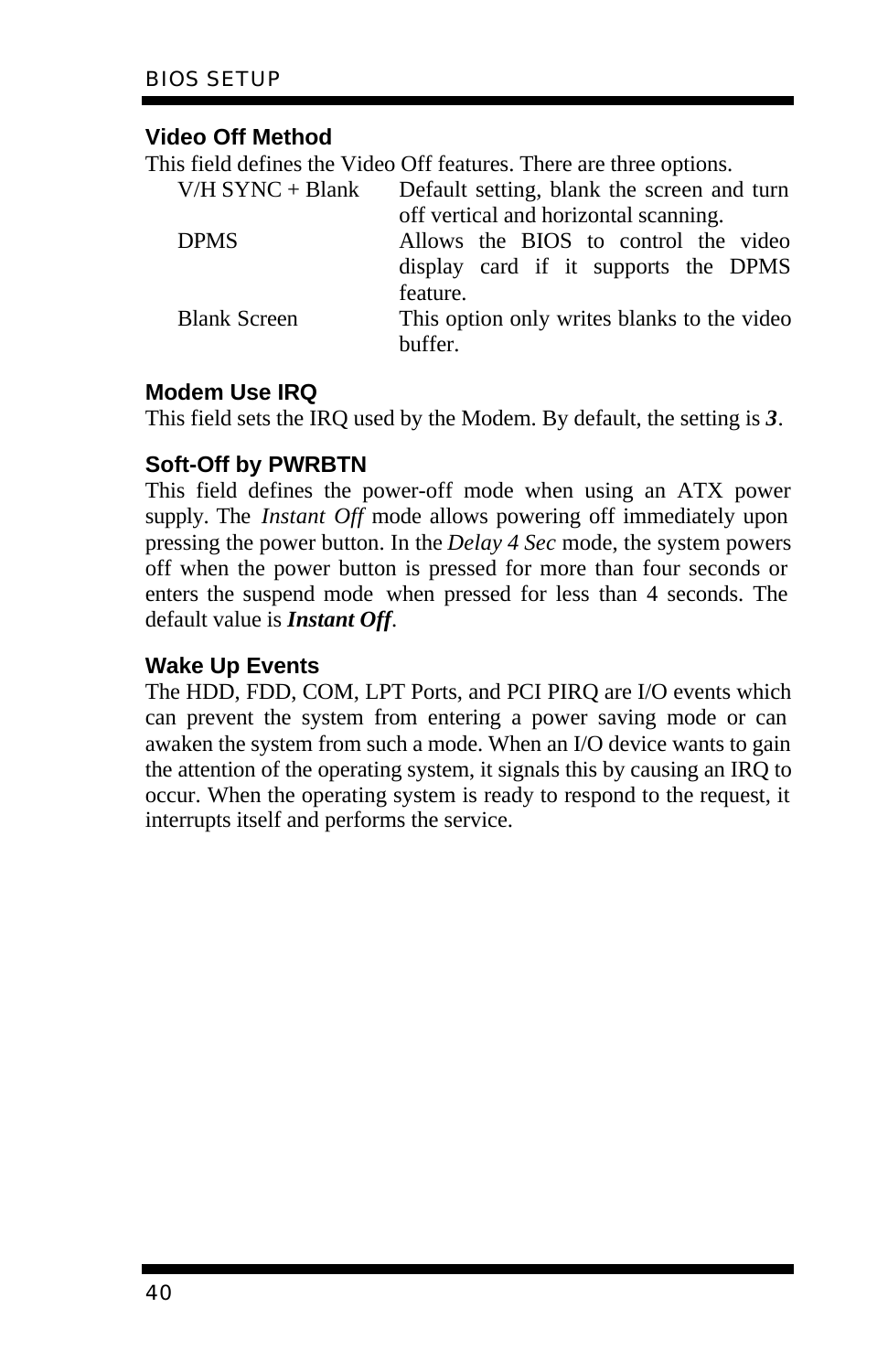# **PNP/PCI Configurations**

This option configures the PCI bus system. All PCI bus systems on the system use INT#, thus all installed PCI cards must be set to this value.

|                                 | Prip/Pul Coninguiations |                                                                                      |
|---------------------------------|-------------------------|--------------------------------------------------------------------------------------|
| <b>Reset Configuration Data</b> | <b>Disabled</b>         | <b>ITEM HELP</b>                                                                     |
|                                 |                         | Menu Level                                                                           |
| <b>Resources Controlled By</b>  | Auto (ESCD)             |                                                                                      |
| <b>IRO Resources</b>            | Press Enter             | Default is Disabled.<br>Select Enabled to reset                                      |
| PCI/VGA Palette Snoop           | Disabled                | <b>Extended System</b><br><b>Configuration Data</b><br>(ESCD) when you exit          |
|                                 |                         | Setup if you have<br>installed a new add-on<br>and the system<br>reconfiguration has |
|                                 |                         | caused such a serious<br>conflict that the OS<br>cannot boot                         |
|                                 |                         |                                                                                      |

| CMOS Setup Utility - Copyright ©1984-2000 Award Software |
|----------------------------------------------------------|
| <b>PnP/PCI Configurations</b>                            |

# **PNP OS Installed**

Select *Yes* if the system operating environment is Plug-and-Play aware (e.g., Windows 95). The options: Yes and No.

# **Reset Configuration Data**

Normally, you leave this field Disabled. Select Enabled to reset Extended System Configuration Data (ESCD) when you exit Setup if you have installed a new add-on and the system reconfiguration has caused such a serious conflict that the operating system cannot boot. The options: Enabled and Disabled.

# **Resources Controlled by**

The Award Plug and Play BIOS can automatically configure all the boot and Plug and Play-compatible devices. If you select Auto, all the interrupt request (IRQ) and DMA assignment fields disappear, as the BIOS automatically assign them. The options: Auto and Manual.

## **PCI/VGA Palette Snoop**

Some non-standard VGA display cards may not show colors properly. This field allows you to set whether or not MPEG ISA/VESA VGA cards can work with PCI/VGA. When this field is enabled, a PCI/VGA can work with an MPEG ISA/VESA VGA card. When this field is disabled, a PCI/VGA cannot work with an MPEG ISA/VESA card.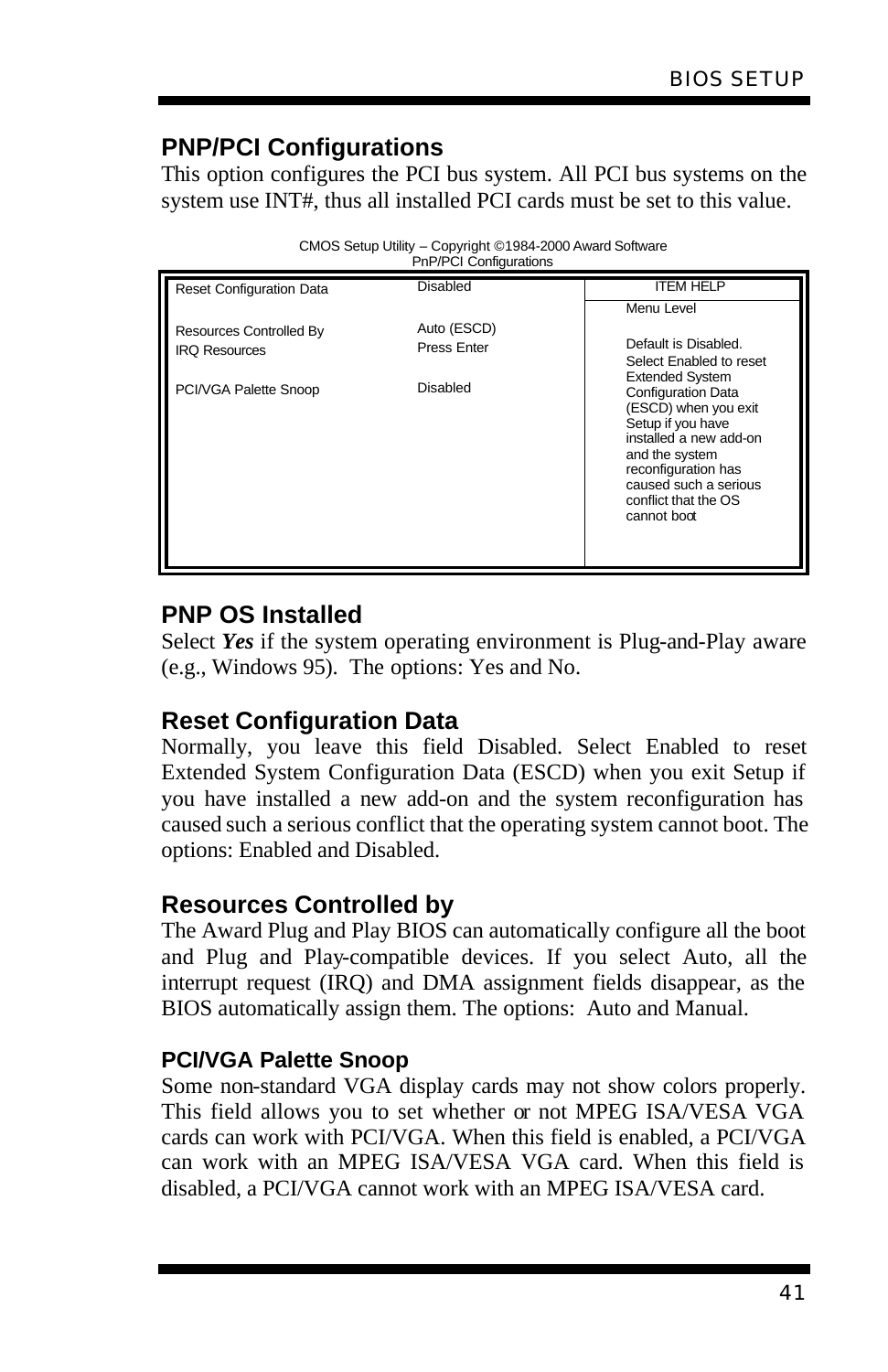# **Assign IRQ for VGA**

When this option is enabled system will assign an IRQ for VGA. The default is Enabled. This can also be Disabled so that VGA will not occupy an IRQ, thus releasing it free for other usage (typically LAN card etc).

## **Assign IRQ for USB**

When this option is enabled system will assign an IRQ for USB. The default is *Enabled*. This can also be Disabled so that USB will not occupy an IRQ, thus releasing it free for other usage (typically LAN card etc).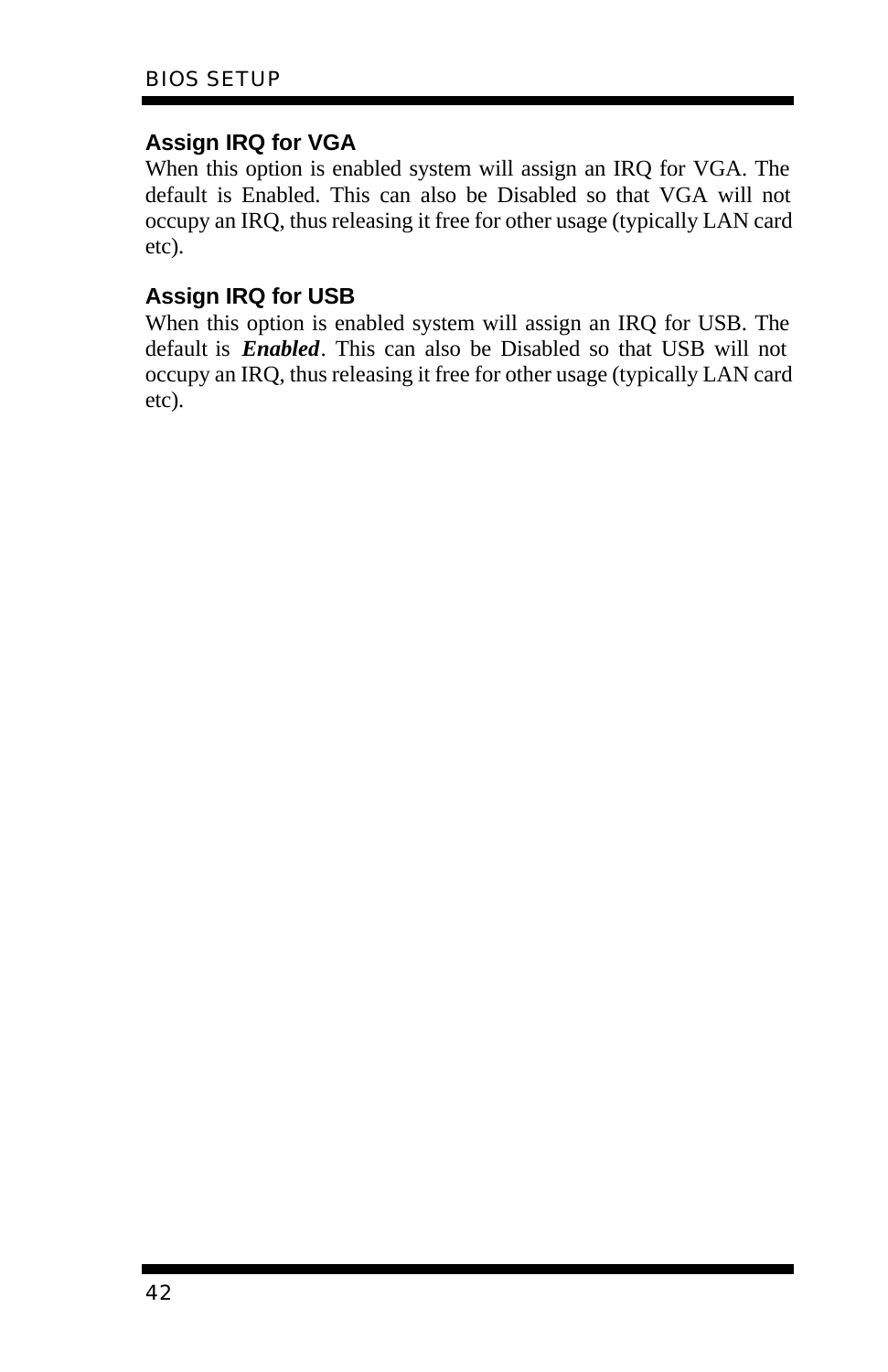# **PC Health Status**

This section shows the parameters in determining the PC Health Status. These parameters include temperatures, fan speeds and voltages.

| Current CPU Temp.    | 41°C / 87°F | <b>ITEM HELP</b> |
|----------------------|-------------|------------------|
| Current System Temp. | 29°C / 84°F |                  |
| CPU Fan Speed        | 4166 RPM    |                  |
| System Fan Speed     | 0 RPM       |                  |
| Vcore                | 0 RPM       |                  |
| 2.5V                 | 1.70V       |                  |
| 3.3V                 | 2.52V       |                  |
| 5V                   | 3.42V       |                  |
| 12V                  | 5.02V       |                  |
|                      | 11.94V      |                  |
|                      |             |                  |
|                      |             |                  |
|                      |             |                  |
|                      |             |                  |
|                      |             |                  |
|                      |             |                  |
|                      |             |                  |
|                      |             |                  |

#### **Shutdown Temperature**

This field allows the user to set the temperature by which the system automatically shuts down once the threshold temperature is reached. This function can help prevent damage to the system that is caused by overheating.

## **Temperatures/Fan Speeds/Voltages**

These fields are the parameters of the hardware monitoring function feature of the CPU card. The values are read-only values as monitored by the system and show the PC health status.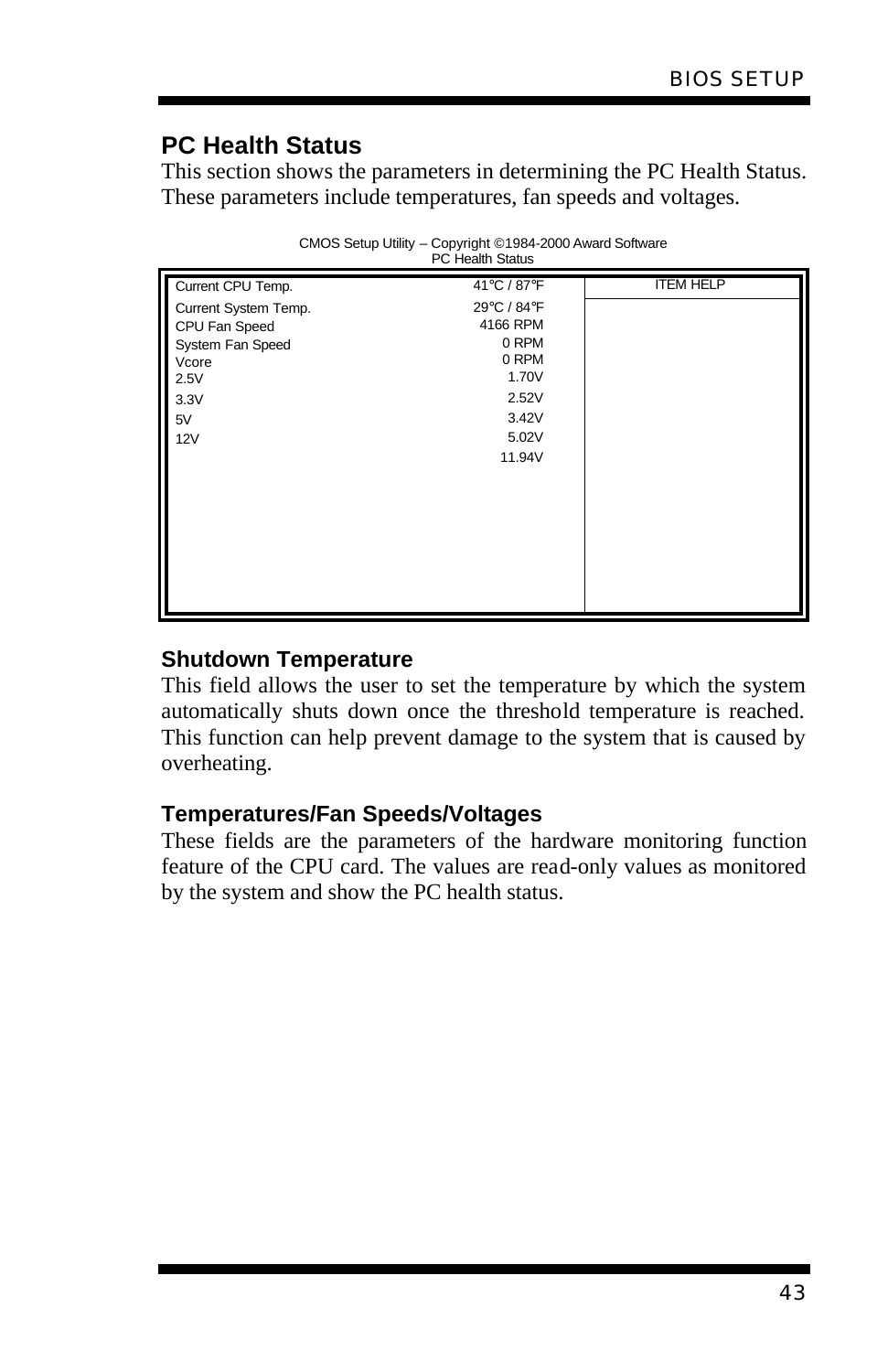# **Load Fail-Safe Defaults**

This option allows you to load the troubleshooting default values permanently stored in the BIOS ROM. These default settings are non-optimal and disable all high-performance features.

# **Load Setup Defaults**

This option allows you to load the default values to your system configuration. These default settings are optimal and enable all high performance features.

# **Set Supervisor/User Password**

These two options set the system password. Supervisor Password sets a password that will be used to protect the system and Setup utility. User Password sets a password that will be used exclusively on the system. To specify a password, highlight the type you want and press <Enter>. The Enter Password: message prompts on the screen. Type the password, up to eight characters in length, and press <Enter>. The system confirms your password by asking you to type it again. After setting a password, the screen automatically returns to the main screen.

To disable a password, just press the <Enter> key when you are prompted to enter the password. A message will confirm the password to be disabled. Once the password is disabled, the system will boot and you can enter Setup freely.

# **Save & Exit Setup**

This option allows you to determine whether or not to accept the modifications. If you type "Y", you will quit the setup utility and save all changes into the CMOS memory. If you type "N", you will return to Setup utility.

# **Exit Without Saving**

Select this option to exit the Setup utility without saving the changes you have made in this session. Typing "Y" will quit the Setup utility without saving the modifications. Typing "N" will return you to Setup utility.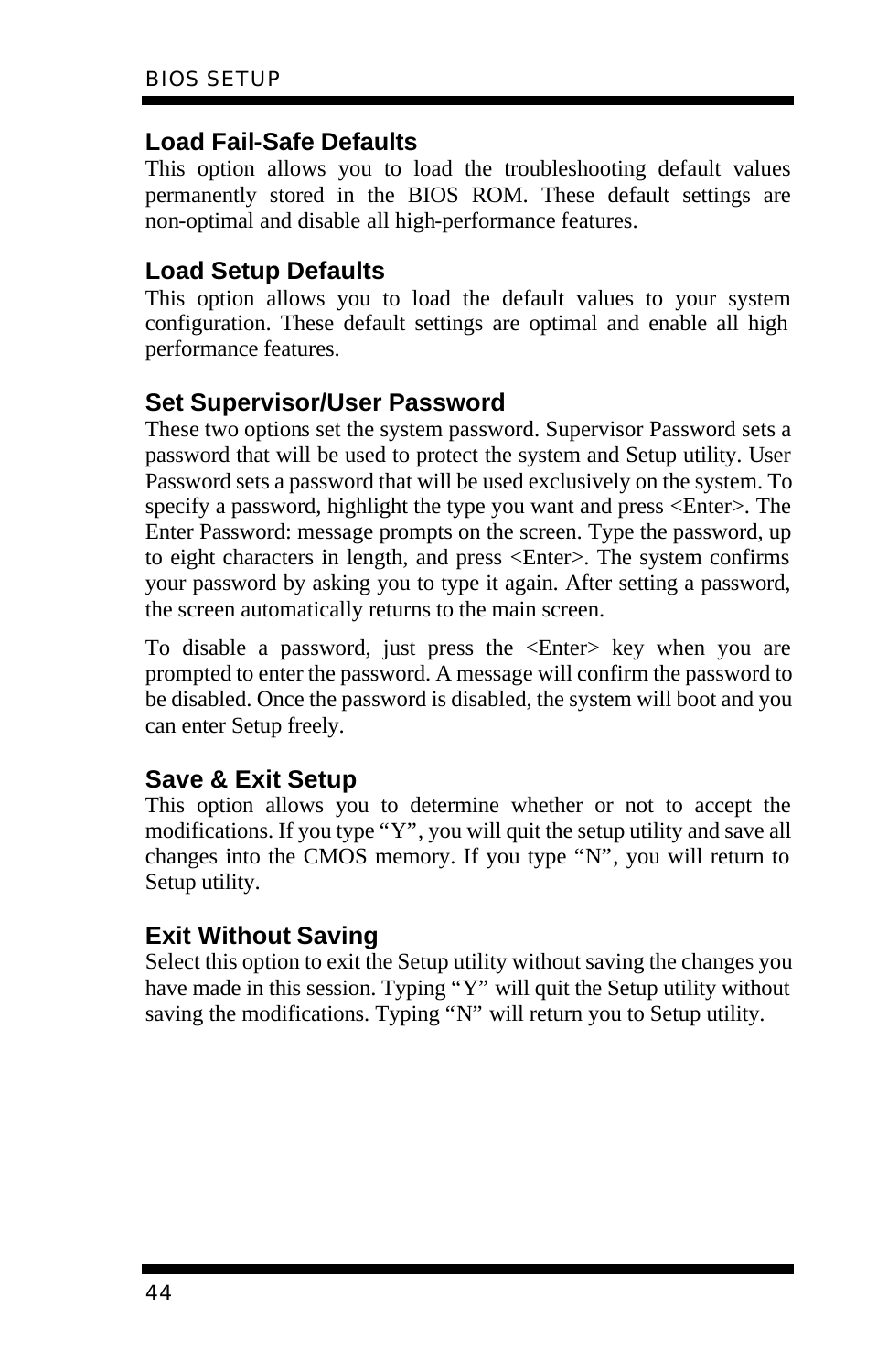# **Drivers Installation**

This section describes the installation procedures for software and drivers under the Windows 98, Windows NT 4.0 and Windows 2000. The software and drivers are included with the CPU card. If you find the items missing, please contact the vendor where you made the purchase. The contents of this section include the following: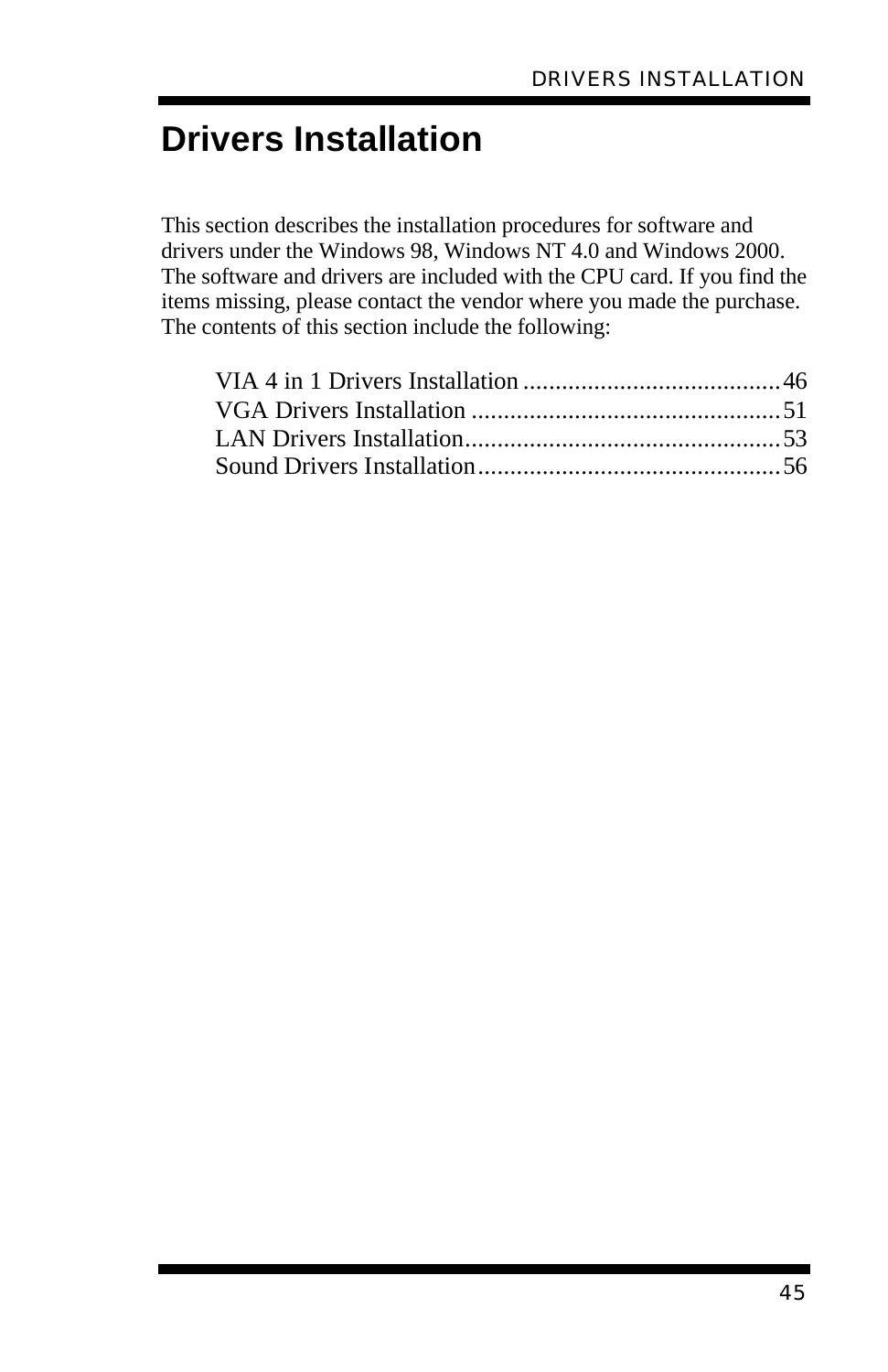# **VIA 4 in 1 Drivers Installation**

Before installing the drivers for VGA, LAN and Audio, install the VIA 4 in 1 drivers first. Follow the instructions below to complete the installation.

1. Insert the CD that comes with the CPU card and the screen below would appear. Click VIA Chipsets on the left side.

|          |                     | <b>nside This CD</b><br>Version: 5.0     |
|----------|---------------------|------------------------------------------|
| m        | <b>VIA Chipsets</b> |                                          |
| 95<br>Ÿ. | LAN Card<br>Tools   |                                          |
|          |                     |                                          |
|          |                     |                                          |
|          |                     |                                          |
|          |                     | <b>Bippon VLA Chavest Paraty Drivets</b> |

2. Click VIA 4 IN 1 Drivers.

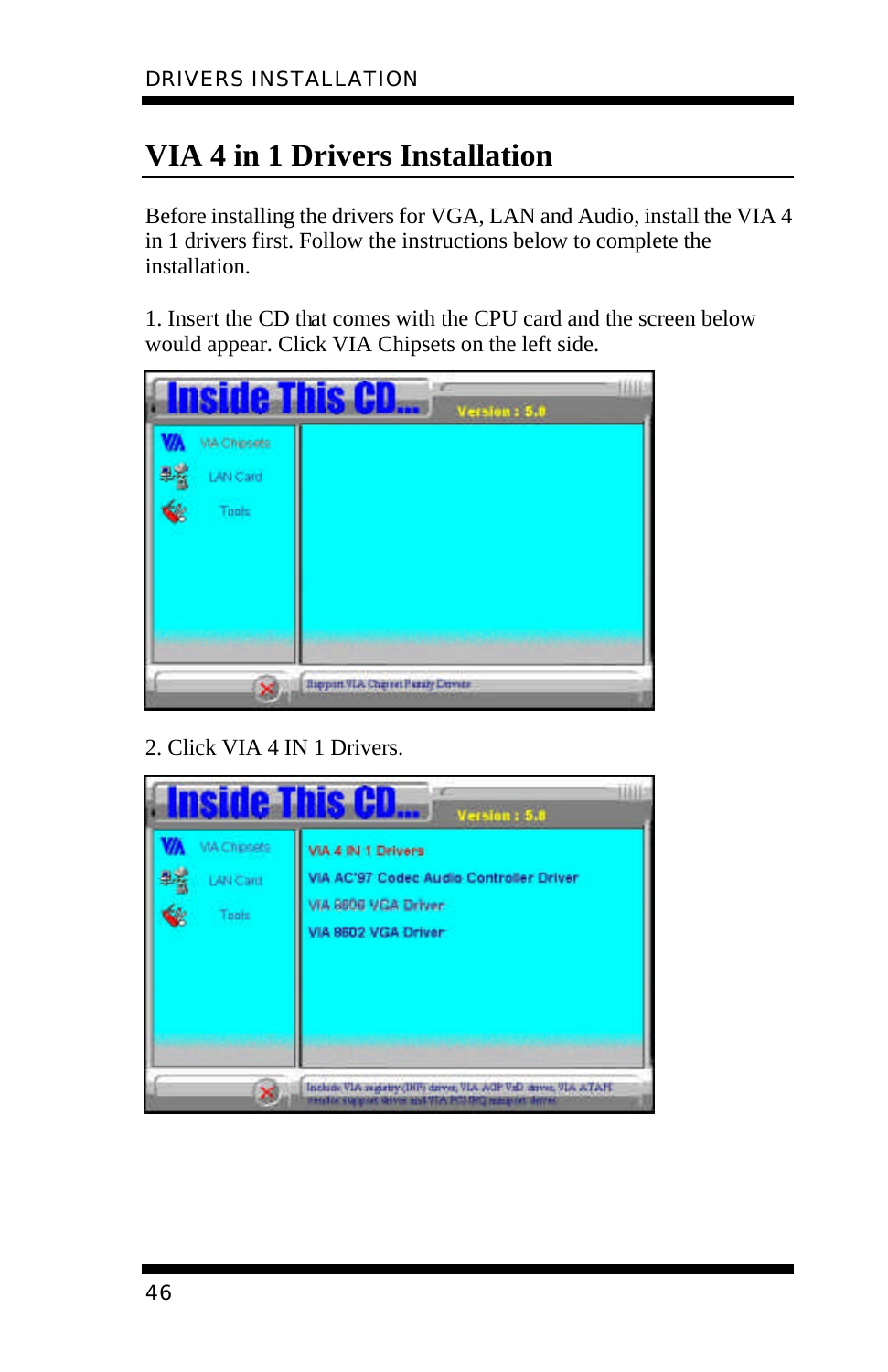3. When the Welcome screen appears, click Next.



4. Click Next to agree with the license agreement statement and to continue.

|                    | VIA Service Pack                   |                                                                           |  |
|--------------------|------------------------------------|---------------------------------------------------------------------------|--|
|                    | <b>EVIA 4 km 1  </b><br>README TXT |                                                                           |  |
|                    |                                    | VIA Service Pack (VIA 4 In 11 is Copyright) C11939 VIA Technologies, Inc. |  |
| Table of Contents: |                                    |                                                                           |  |
| Seiting Up         | About VIA 4 in 1                   |                                                                           |  |
| Update.            | Technical Support                  |                                                                           |  |
|                    |                                    | Special Note (WinFast AGP VISA users only)                                |  |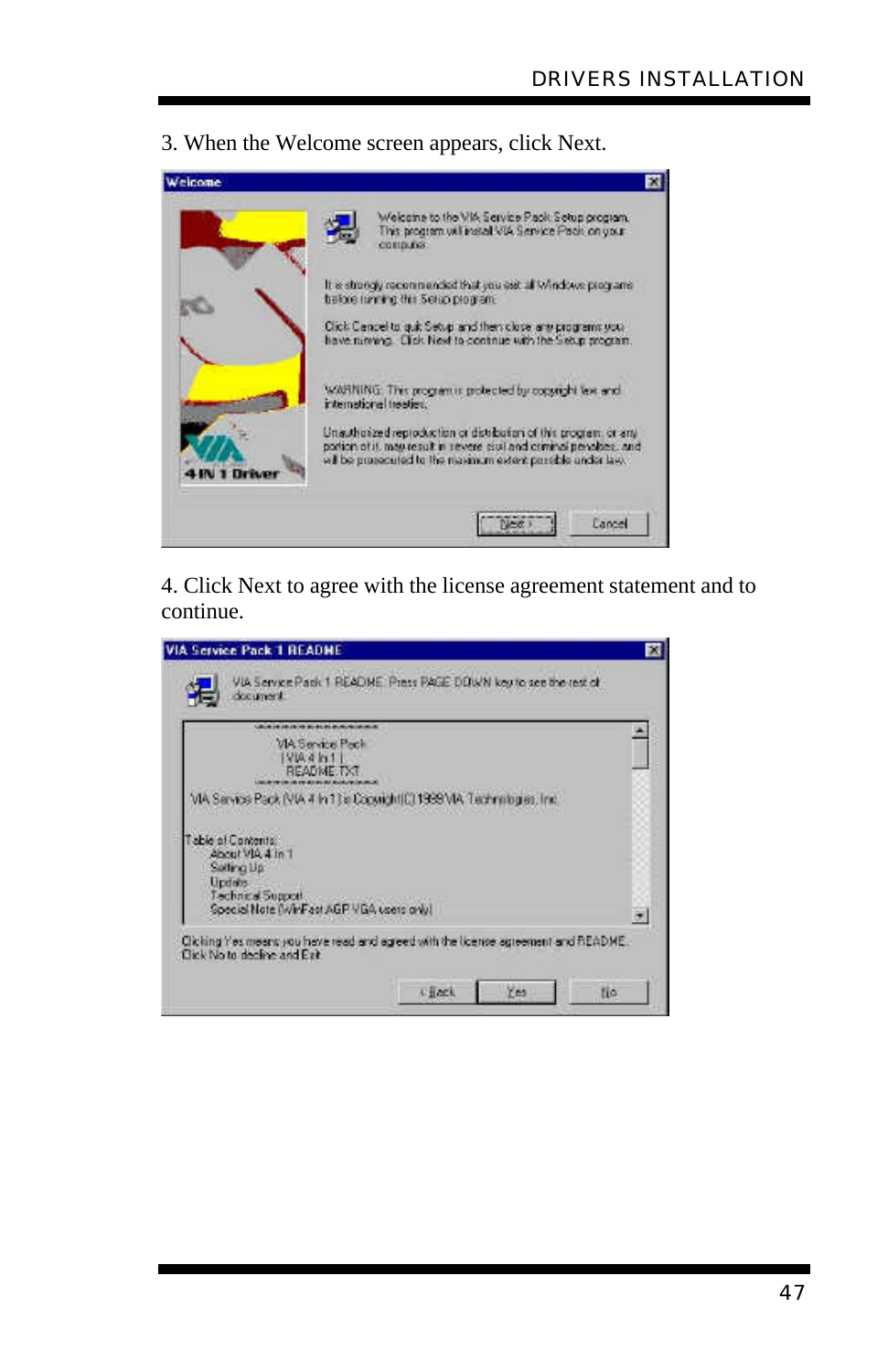5. Select the Setup Mode and click Next to continue.

| 4in1 Setup Mode Uption |                                            | 図      |
|------------------------|--------------------------------------------|--------|
| VIA<br><b>Driver</b>   | Click to enable Narmaly or Quickly install |        |
|                        | <b>6</b> Normaly Install                   |        |
|                        | C Guckly Install                           |        |
|                        |                                            |        |
|                        |                                            |        |
|                        |                                            |        |
|                        | Next a<br>+ Back                           | Eancel |

6. Click Next to install the drivers listed.

| <b>VIA</b><br>Driver | This setup program will install the following drivers.<br>If you don't want to install them, you can uncheck.<br>the associated check box. |  |
|----------------------|--------------------------------------------------------------------------------------------------------------------------------------------|--|
|                      | MA ATAPI Vendas Support Driver                                                                                                             |  |
|                      | <b>MAGP VIOLDIMAL</b>                                                                                                                      |  |
|                      | R JBQ Reuting Minipolt Driver                                                                                                              |  |
|                      | M. MA INFOriver 1.40a                                                                                                                      |  |
|                      | Next<br>Eancel<br><b>CHACK</b>                                                                                                             |  |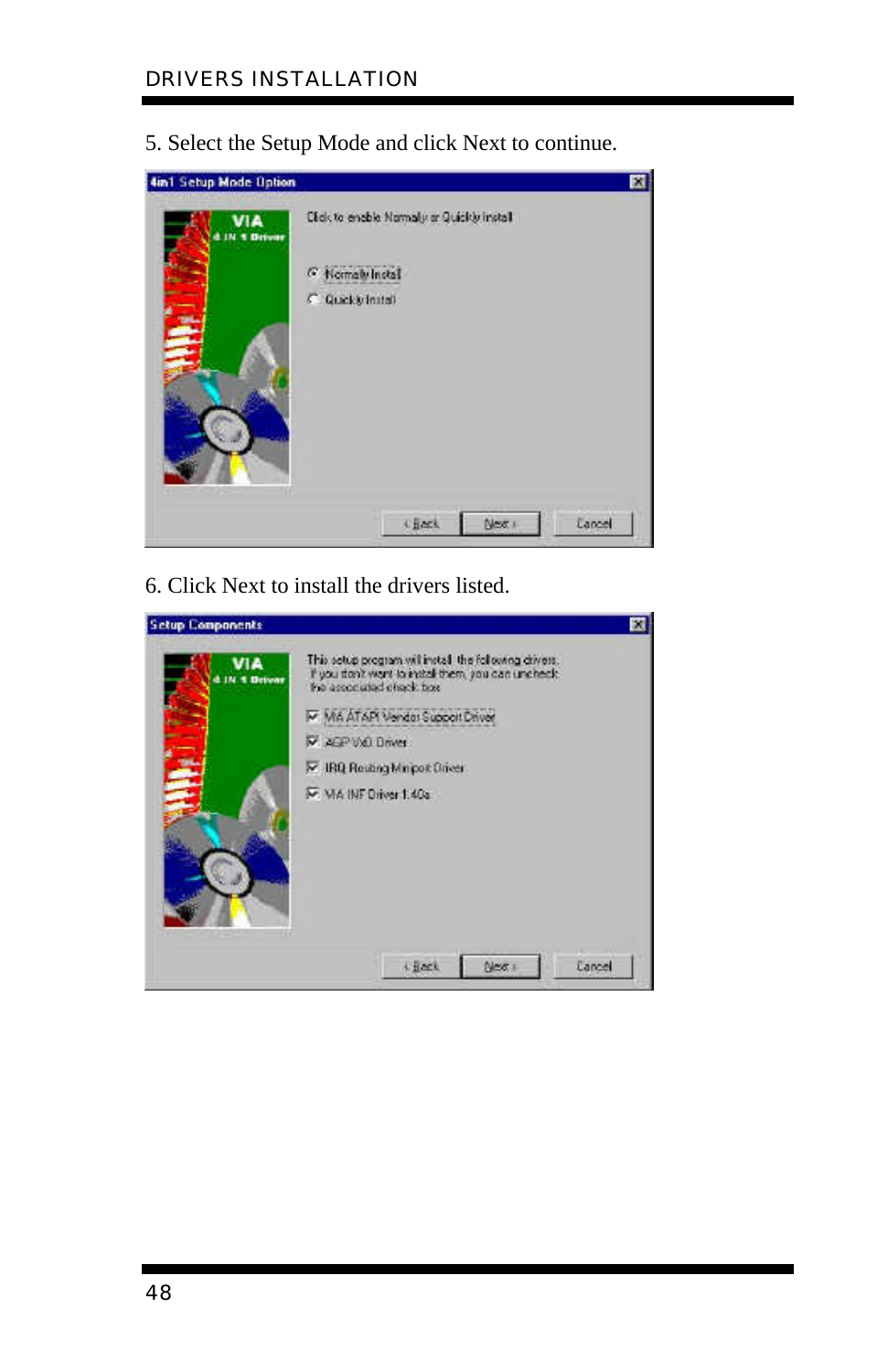7. Click Next to install the VIA ATAPI Vendor Support Driver.

| <b>ATAPI Vendor Support Driver 1.20</b> |                                                      | 囨      |
|-----------------------------------------|------------------------------------------------------|--------|
| VIA<br>Dirtwar                          | Install/Ministall ATAFI Vender Support Driver.       |        |
|                                         | <sup>6</sup> Install VIA ATAPI Vendor Support Driver |        |
|                                         | C. Unmstall MA ATAPI Vendor Support Driver           |        |
|                                         | <b>A BACK</b><br>Next.                               | Eancel |

8. Click Next to enable DMA Mode.

| Delauk IDE DMA Mode Control |                  |
|-----------------------------|------------------|
| M Click to enable DMA Mode  |                  |
|                             |                  |
|                             |                  |
|                             |                  |
|                             |                  |
|                             | + Eack<br>Next i |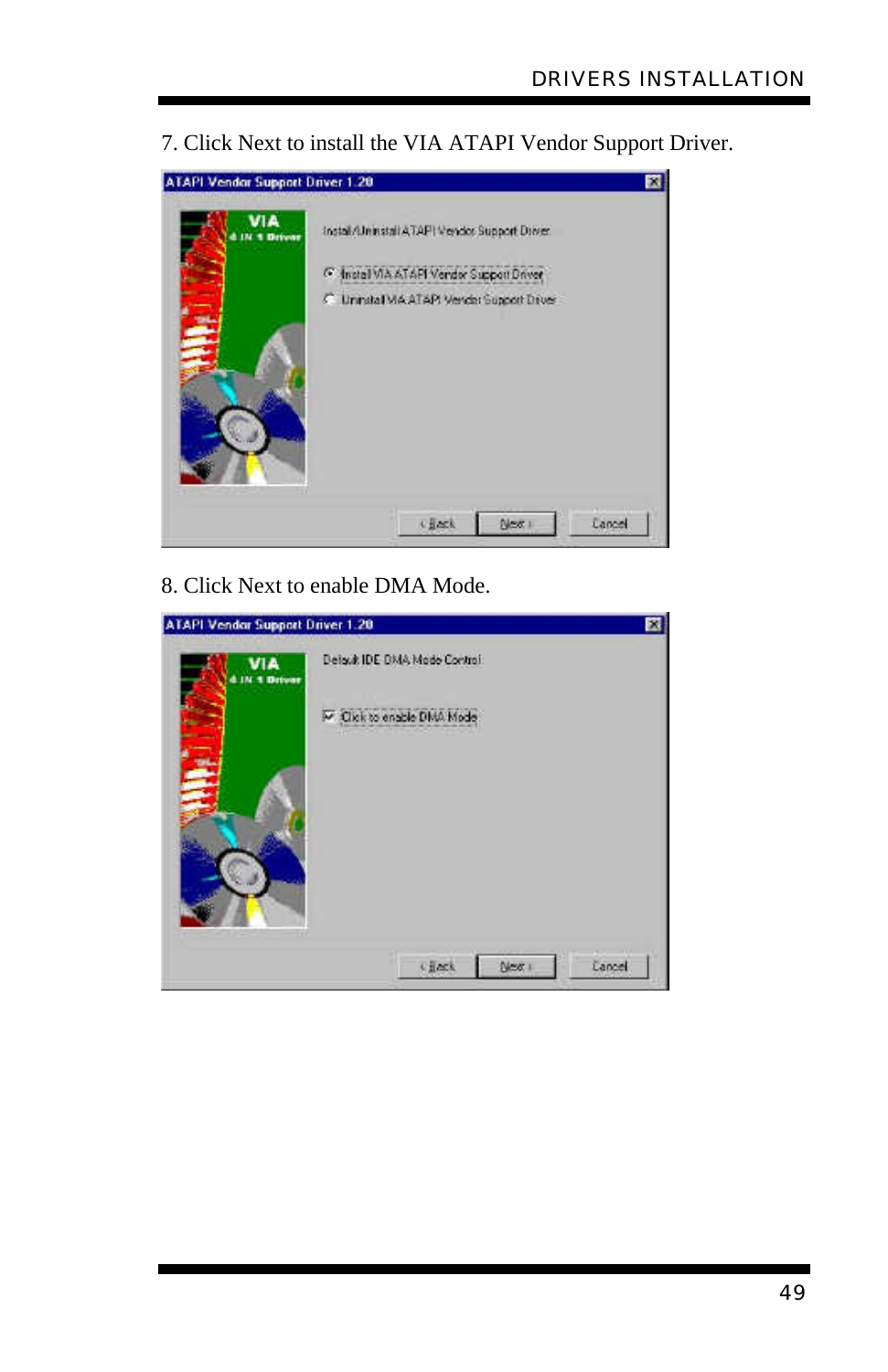9. Click Next to install the VIA AGP VxD in Turbo mode.

| VIA GART AGP Driver 4.05 |                                                          | 図      |
|--------------------------|----------------------------------------------------------|--------|
| <b>VIA</b><br>Driver     | Setup program will install/uninstall/AGP driver for your |        |
|                          | C. InstallVIA AGP ViD in Standard mode                   |        |
|                          | G. Instal VIA AGP VxD in Turbo mode                      |        |
|                          | C. Unrelativid AGP VeD                                   |        |
|                          | <b>A BACK</b><br>Next.                                   | Eancel |

10. Click Finish to restart the computer and for changes to take effect.

| <b>Setup Complete</b> |                                                                                   |
|-----------------------|-----------------------------------------------------------------------------------|
| <b>VIA</b>            | Setup has finished copying files to your computer.                                |
| <b>Driver</b>         | Beicre you can use the program, you must restalt Windows or<br>your computer.     |
|                       | (* 1766.) vant to restat my computer now.<br>Mo. Twill restart my computer later. |
|                       |                                                                                   |
|                       | Remove any disks from their drives, and then olick Finish to<br>complete setup.   |
|                       | Firesh<br><b>ATT</b>                                                              |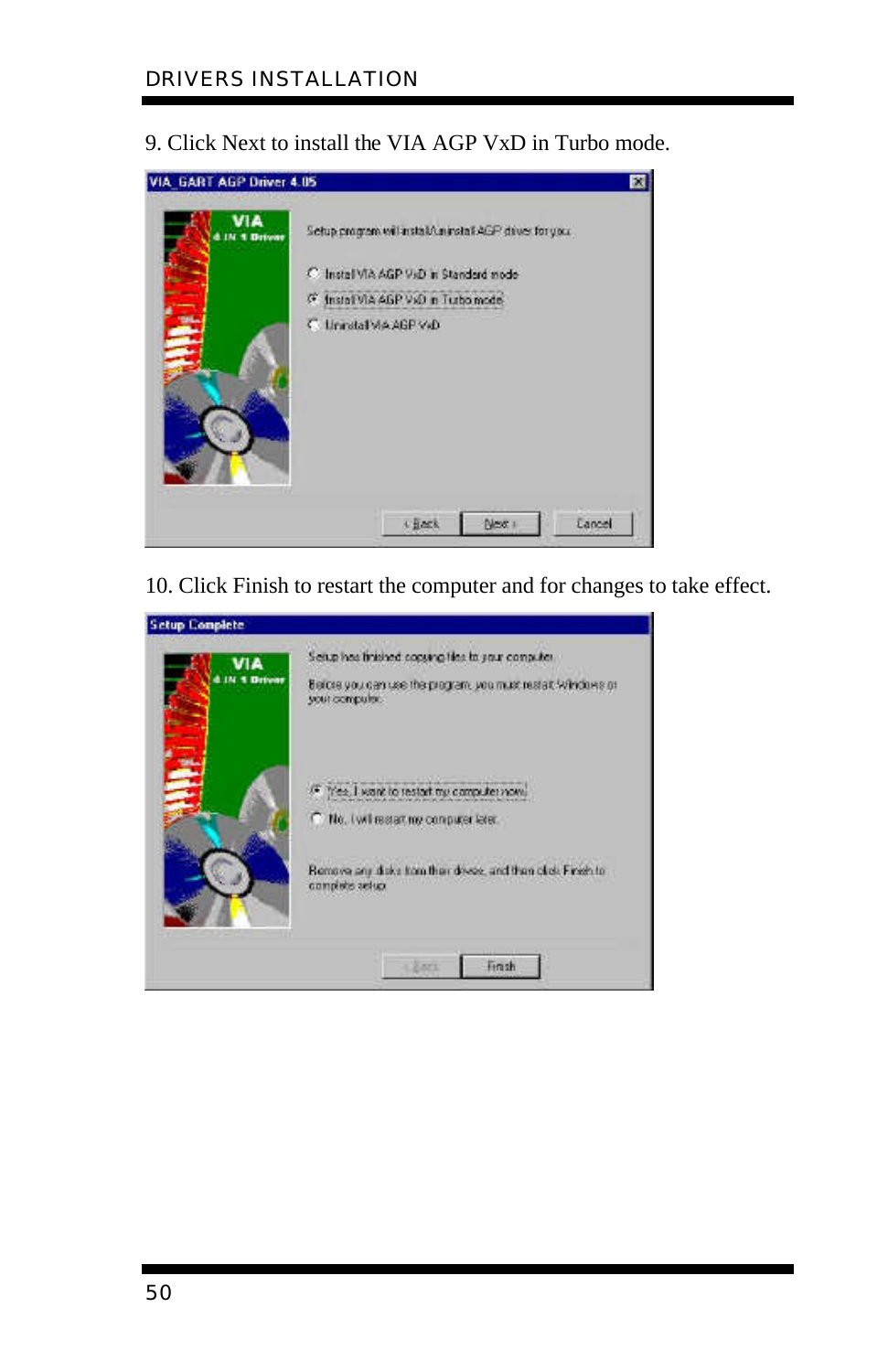# **VGA Drivers Installation**

After installing the VIA 4 in 1 drivers, you may now install the VIA 8602 VGA Driver. Follow the steps below to proceed with the installation.

**NOTE: Before installing the VGA drivers on Windows NT 4.0, you need to install Service Pack 3 or above.**

1. Insert the CD that comes with the CPU card. Click on VIA Chipsets on the left and then click VIA 8602 VGA Driver.



2. Click Next to agree with the license agreement statement and to continue.

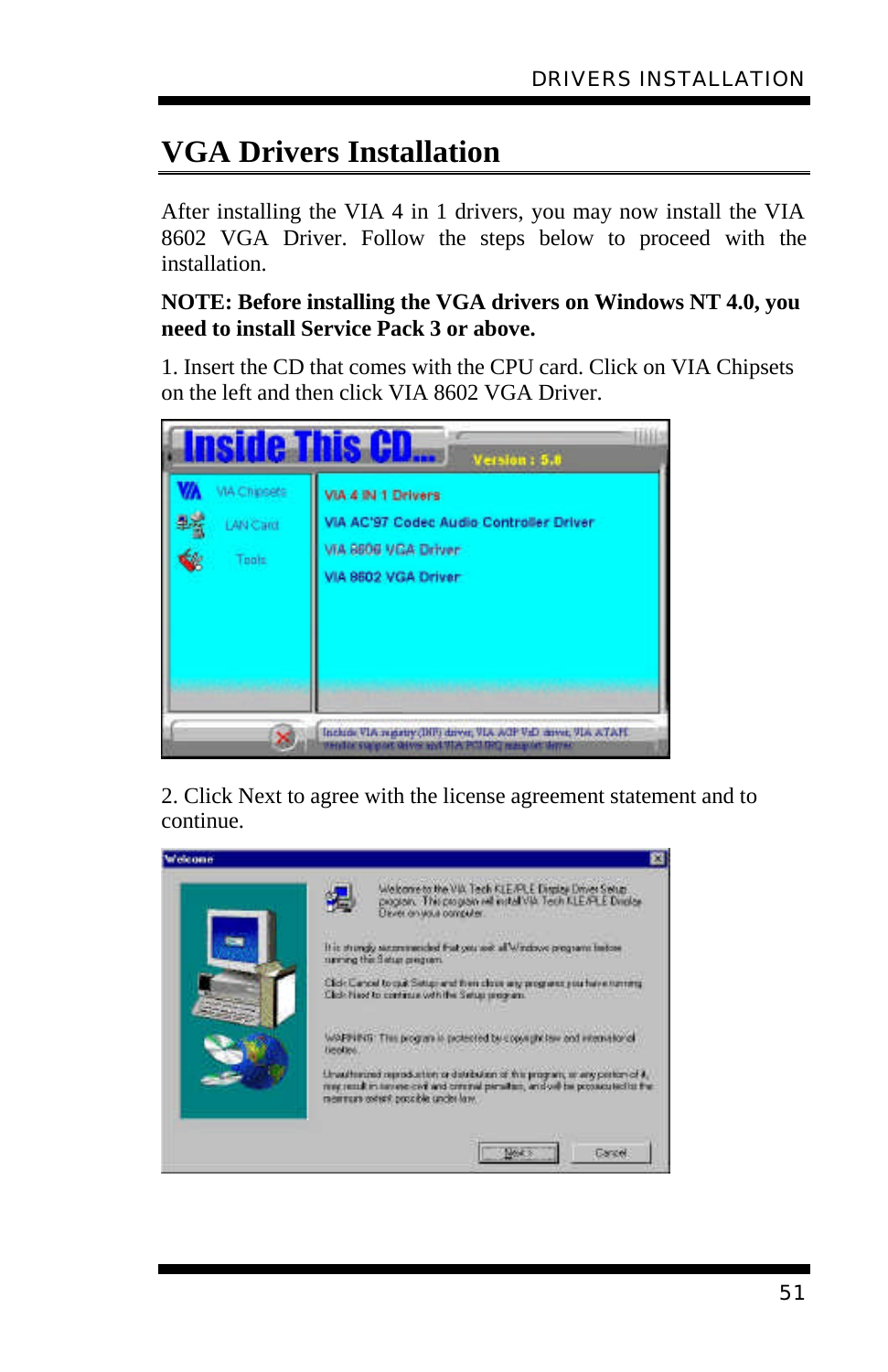3. Click Next to start copying the driver files.



4. Click Finish to restart the computer and for changes to take effect.

| <b>Setup Conglete</b> |                                                                                                                                  |
|-----------------------|----------------------------------------------------------------------------------------------------------------------------------|
|                       | Setup has finished installing the display drives for your VIA Tech KLE/PLE<br>Diplot.                                            |
|                       | 1. Next heart to restart my computer now.<br>Filia I will restarting computer later<br><b>WAS CITED FOR A REPORT OF A REPORT</b> |
|                       | Remove any data has their drives, and then click Finish to complete<br>1800                                                      |
|                       | <b>THIN'T</b><br>$+1604$                                                                                                         |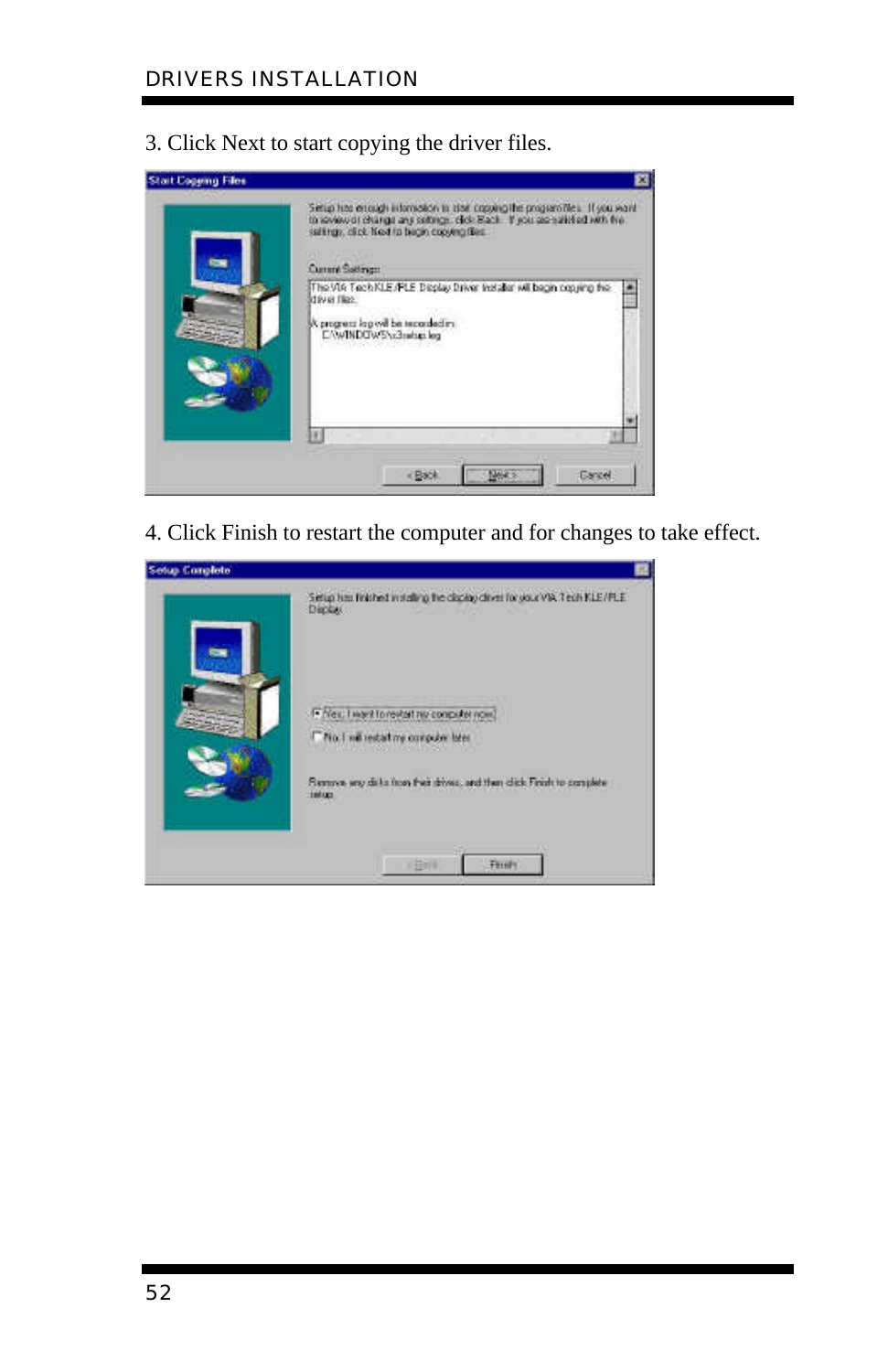# **LAN Drivers Installation**

Follow the steps below to proceed with the LAN drivers installation.

1. In your Windows operating system, click Start  $\rightarrow$  Settings  $\rightarrow$  Control Panel  $\rightarrow$  System Properties.

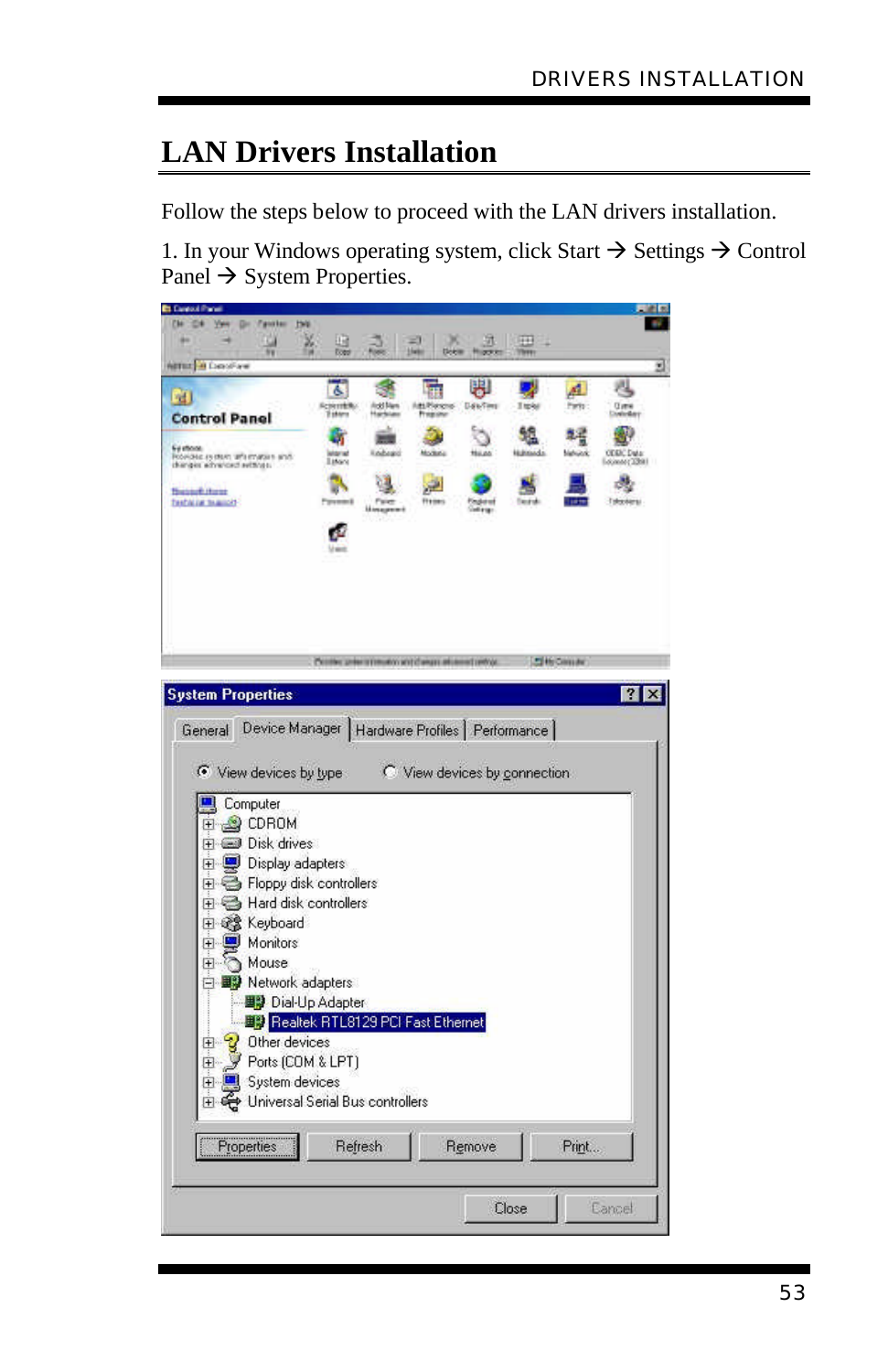2. Under System Properties, click on the Device Manager tab. Double click on Realtek 8129 PCI Fast Ethernet. Click the Driver tab as shown. Now click the Update Driver button.

|   | x  <br><b>THE R. P. LEWIS</b>                                                                                                   |              |
|---|---------------------------------------------------------------------------------------------------------------------------------|--------------|
| × | 日日<br>Realtot RTL8129 PCI Fast Ethemot Properties                                                                               |              |
|   | General DYPR   Fleaguages                                                                                                       |              |
|   | Rayle HTLEISPOTHMENemet<br>WORKING ALSO TAXABLE VIOLET CAR                                                                      |              |
|   | <b>Picvokr</b><br><b>Financed</b><br>4-22-1498<br>Date                                                                          |              |
|   | To year-details about the drive the loaded but the devoce, clek-<br>Down Fin Cetate. To update the down Meets this downs, click |              |
|   |                                                                                                                                 |              |
|   | Hotels Days<br><b>Drive Fig.Drive:</b>                                                                                          |              |
|   | Calcer<br>ъc                                                                                                                    |              |
|   |                                                                                                                                 | <b>B</b> REM |

3. When the Update Device Drivers Wizard appears, click Next to continue.

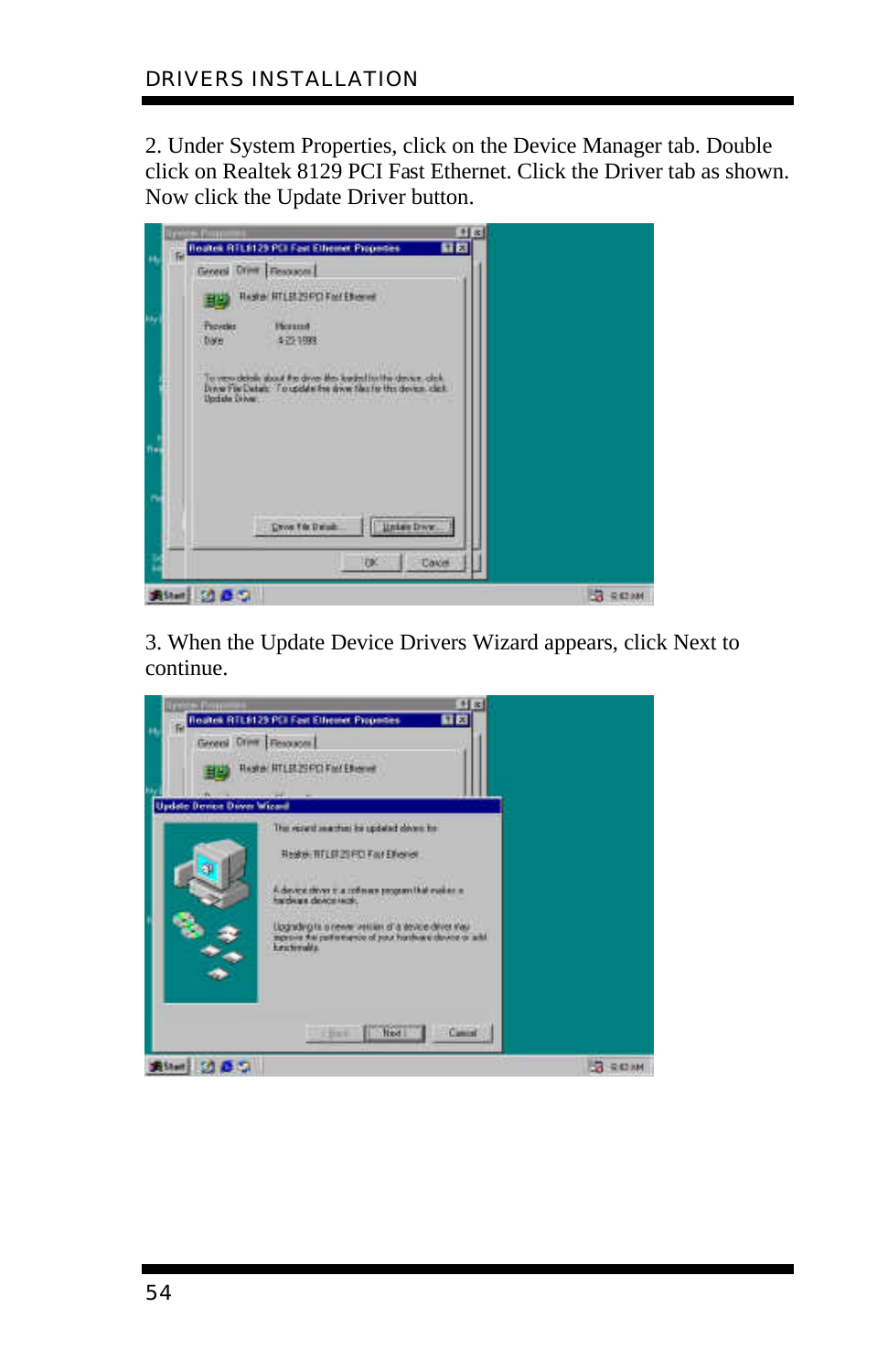4. Click Next to "Search for a better driver than the one your device is using now. (Recommended".



5. Click "Specify a location" and click Next to continue.

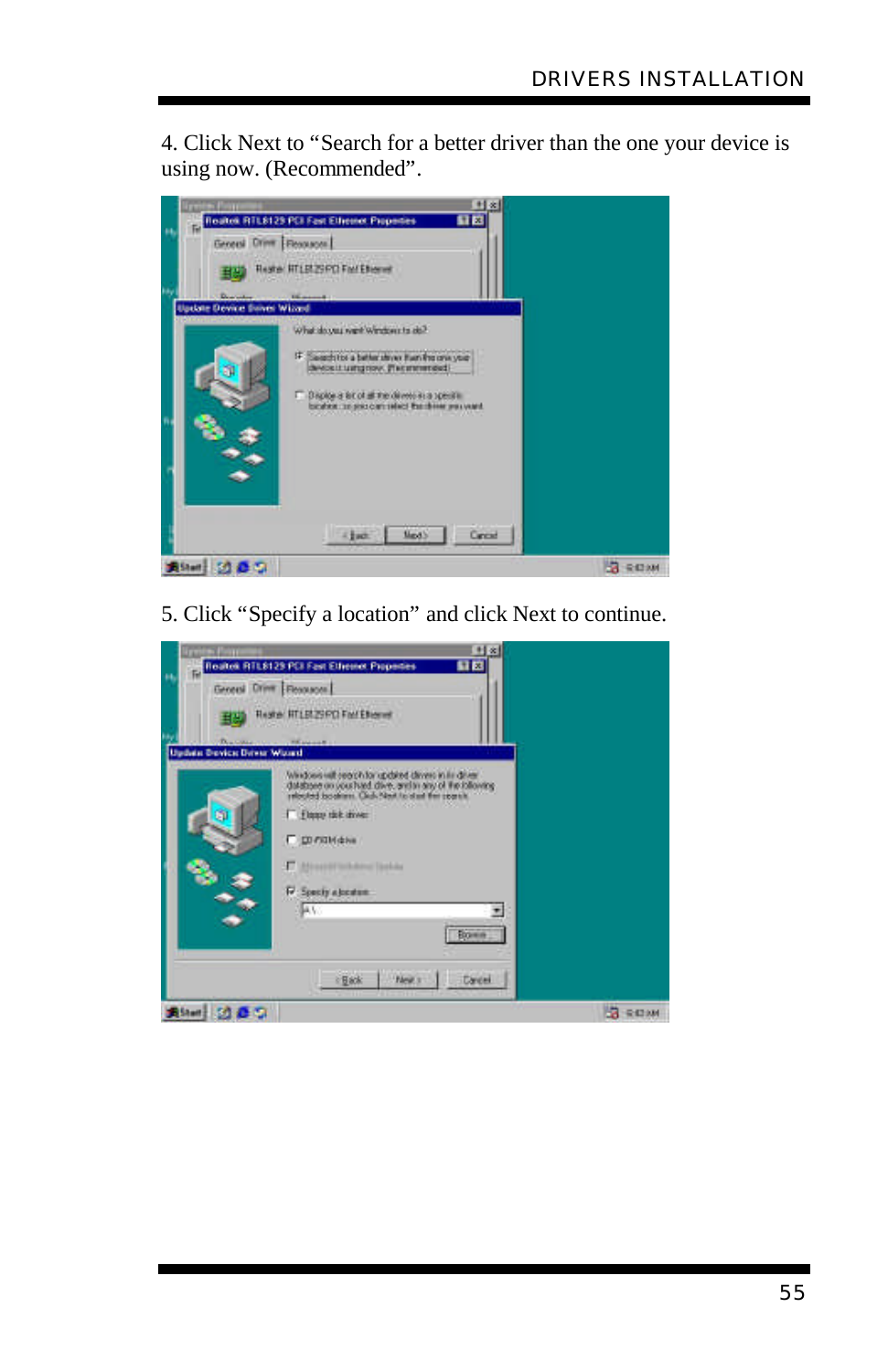# **Audio Drivers Installation**

Follow the steps below to proceed with the LAN drivers installation.

1. Insert the CD that comes with the CPU card. Click on VIA Chipsets on the left and then click VIA AC'97 Codec Audio Controller Driver.



2. Under the Welcome screen, click Next to agree with the license agreement statement and to continue.

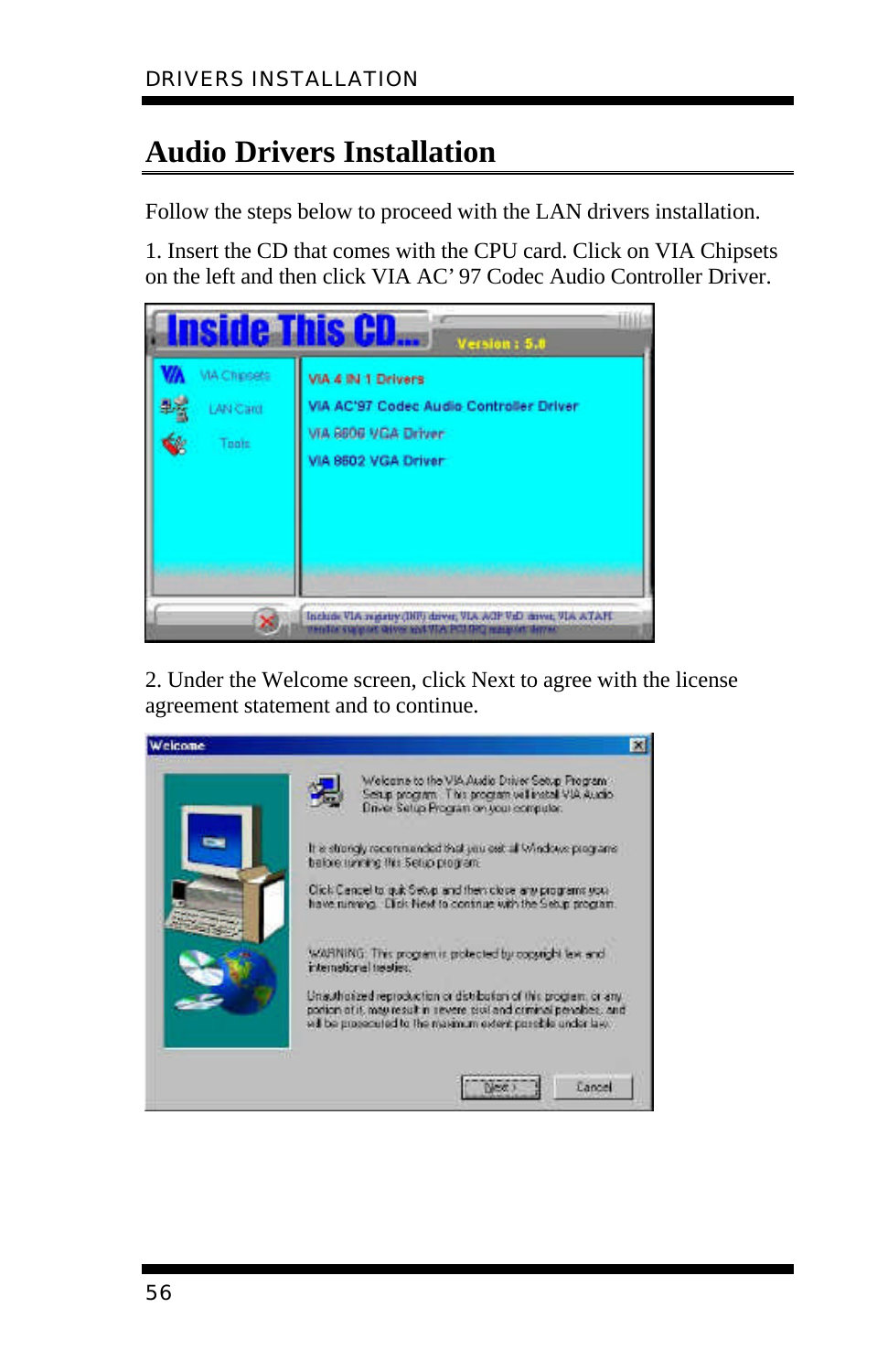3. Click Install driver and click Next to start the installation process.

| <b>Select Components</b> | Selectionsal or Uninstal            | 図      |
|--------------------------|-------------------------------------|--------|
| ▭                        | G Instal drived<br>C Uranital diver |        |
|                          | + Back<br>Nex:                      | Eangel |

4. Under the VIA Audio Driver Setup Program Window, you will be prompted to insert the Windows 98 CD-ROM if you are using this operating system. Do so accordingly and click OK to proceed.

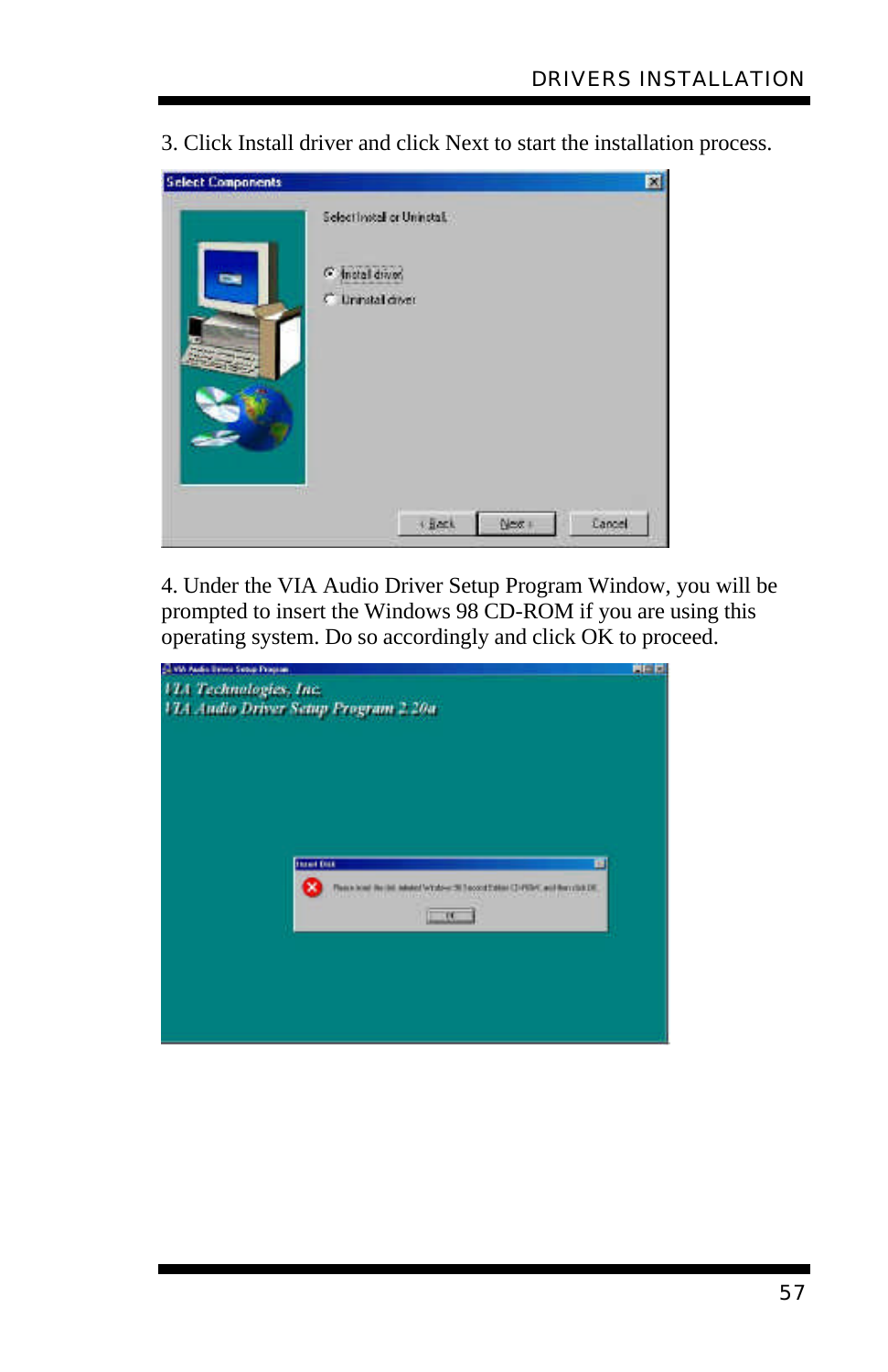5. You have to insert the Windows 98 CD as prompted or enter the location of operating system files by using the Browse button. Click OK when done.

| <b>EXAMINATION STATE PARTIES</b> |                                                                                                                                              | 医師日 |
|----------------------------------|----------------------------------------------------------------------------------------------------------------------------------------------|-----|
|                                  | 174 Technologies, Inc.<br>17A Andio Driver Setup Program 2.20a                                                                               |     |
| <b>Coloring Films</b>            |                                                                                                                                              | 圓   |
| -2                               | The File Trainer's in Mindows 38 Second.<br>Calcina CD/TTDs cannot be hard.<br>m.<br><b>Cancel</b><br>Inset Wedney 90 Second Library 12-9114 |     |
|                                  | <b>Skip File</b>                                                                                                                             |     |
|                                  | Drink.<br>Cray Mus box                                                                                                                       |     |
|                                  | <b>Material</b><br><b>Hillman</b><br>쁴                                                                                                       |     |
|                                  |                                                                                                                                              |     |
|                                  |                                                                                                                                              |     |
|                                  |                                                                                                                                              |     |
|                                  |                                                                                                                                              |     |
|                                  |                                                                                                                                              |     |

6. When file copying is done, click the Finish button to complete Setup.

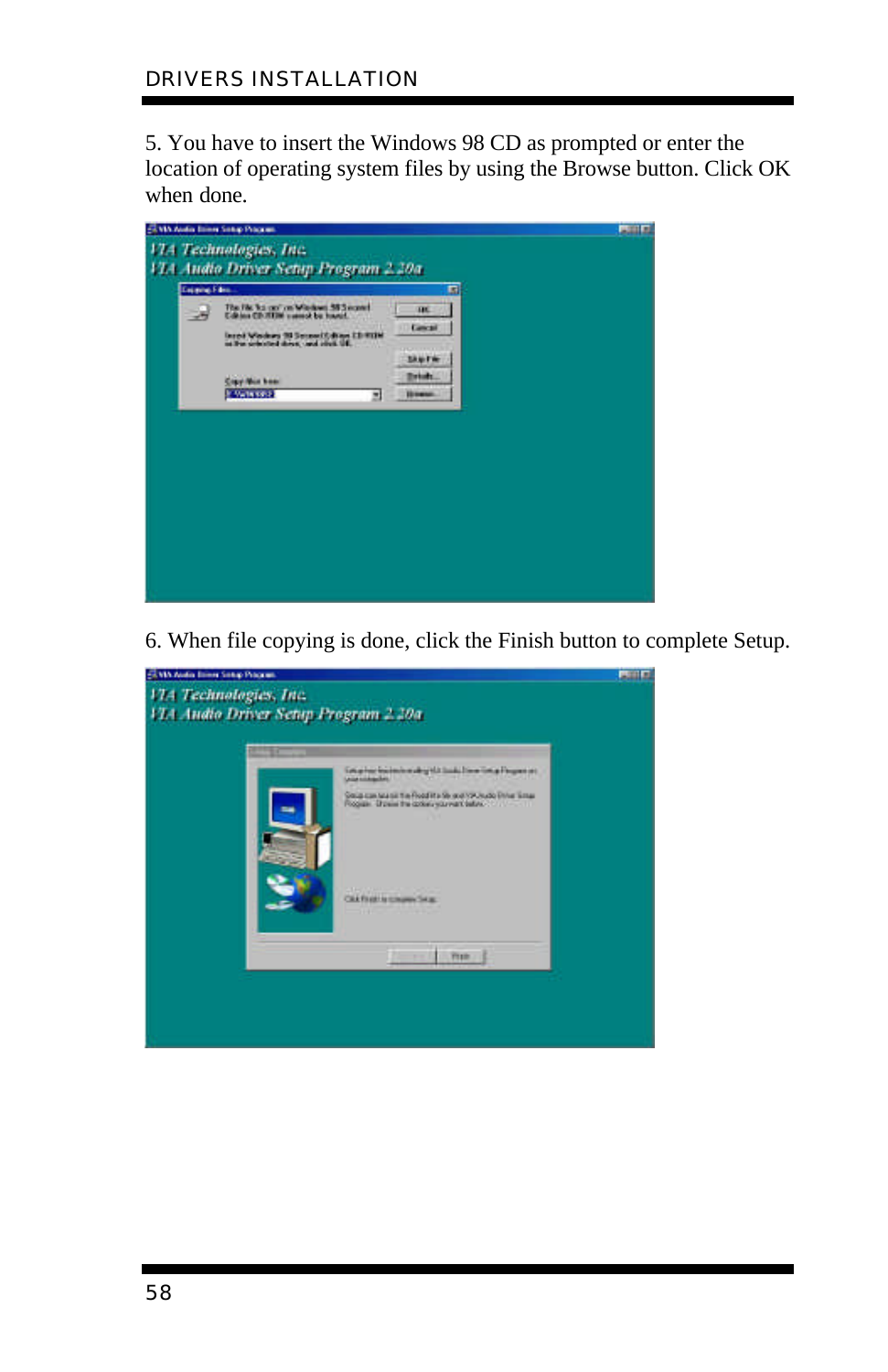This page was intentionally left blank.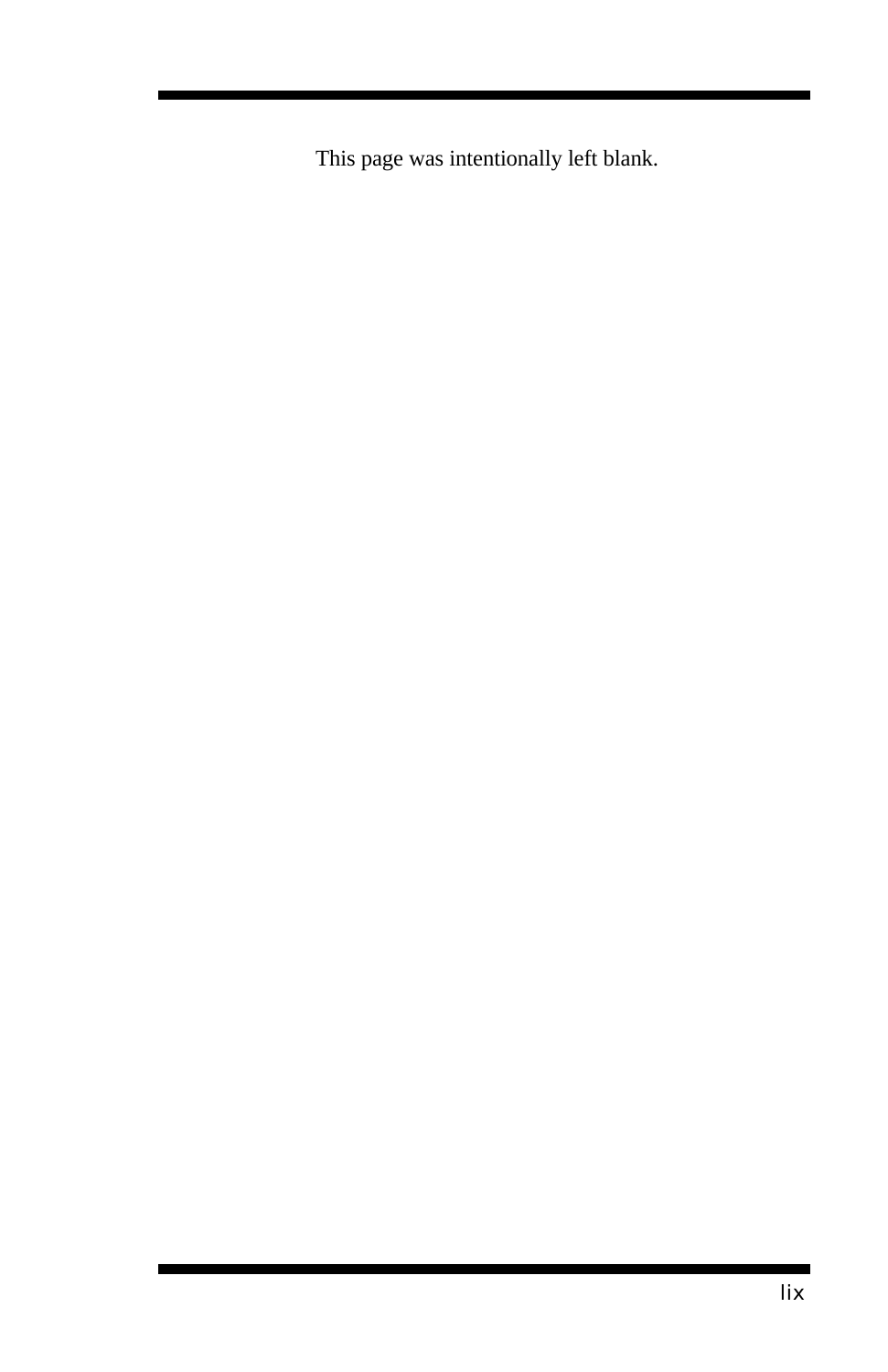# **Appendix**

# **A. I/O Port Address Map B. Interrupt Request Lines (IRQ)**

# **A. I/O Port Address Map**

Each peripheral device in the system is assigned a set of I/O port addresses, which also becomes the identity of the device. The following table lists the I/O port addresses used.

| <b>Address</b> | <b>Device Description</b>          |
|----------------|------------------------------------|
| $000h - 01Fh$  | DMA Controller #1                  |
| 020h - 03Fh    | Interrupt Controller #1            |
| 040h - 05Fh    | Timer                              |
| 060h - 06Fh    | <b>Keyboard Controller</b>         |
| 070h - 07Fh    | Real Time Clock, NMI               |
| 080h - 09Fh    | <b>DMA</b> Page Register           |
| 0A0h - 0BFh    | Interrupt Controller #2            |
| 0C0h - 0DFh    | DMA Controller #2                  |
| 0F0h           | Clear Math Coprocessor Busy Signal |
| 0F1h           | <b>Reset Math Coprocessor</b>      |
| 1F0h - 1F7h    | <b>IDE</b> Interface               |
| 278 - 27F      | Parallel Port #2(LPT2)             |
| 2F8h - 2FFh    | Serial Port #2(COM2)               |
| 2B0 - 2DF      | Graphics adapter Controller        |
| 378h - 3FFh    | Parallel Port #1(LPT1)             |
| $360 - 36F$    | <b>Network Ports</b>               |
| 3B0 - 3BF      | Monochrome & Printer adapter       |
| 3C0 - 3CF      | EGA adapter                        |
| 3D0 - 3DF      | CGA adapter                        |
| 3F0h - 3F7h    | <b>Floppy Disk Controller</b>      |
| 3F8h - 3FFh    | Serial Port #1(COM1)               |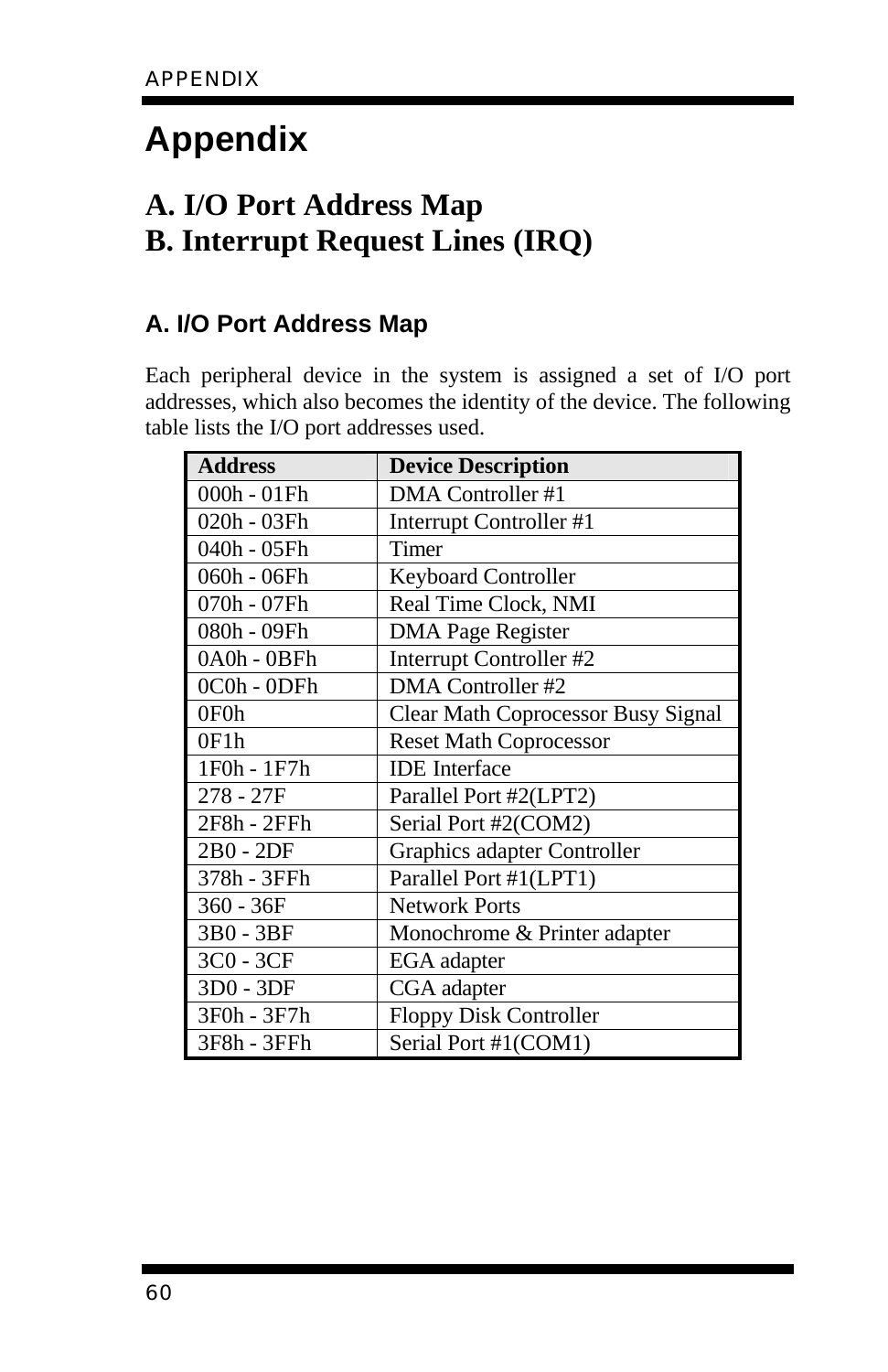# **B. Interrupt Request Lines (IRQ)**

Peripheral devices use interrupt request lines to notify CPU for the service required. The following table shows the IRQ used by the devices on board.

| Level            | <b>Function</b>               |
|------------------|-------------------------------|
| IRQ0             | <b>System Timer Output</b>    |
| IRQ1             | Keyboard                      |
| IRQ <sub>2</sub> | <b>Interrupt Cascade</b>      |
| IRQ3             | Serial Port #2                |
| IRQ4             | Serial Port #1                |
| IRQ5             | Reserved                      |
| IRQ6             | <b>Floppy Disk Controller</b> |
| IRQ7             | Parallel Port #1              |
| IRQ8             | Real Time Clock               |
| IRQ9             | Reserved                      |
| IRQ10            | Reserved                      |
| IRQ11            | Reserved                      |
| IRQ12            | PS/2 Mouse                    |
| IRQ13            | 80287                         |
| IRQ14            | Primary IDE                   |
| IRQ15            | Secondary IDE                 |